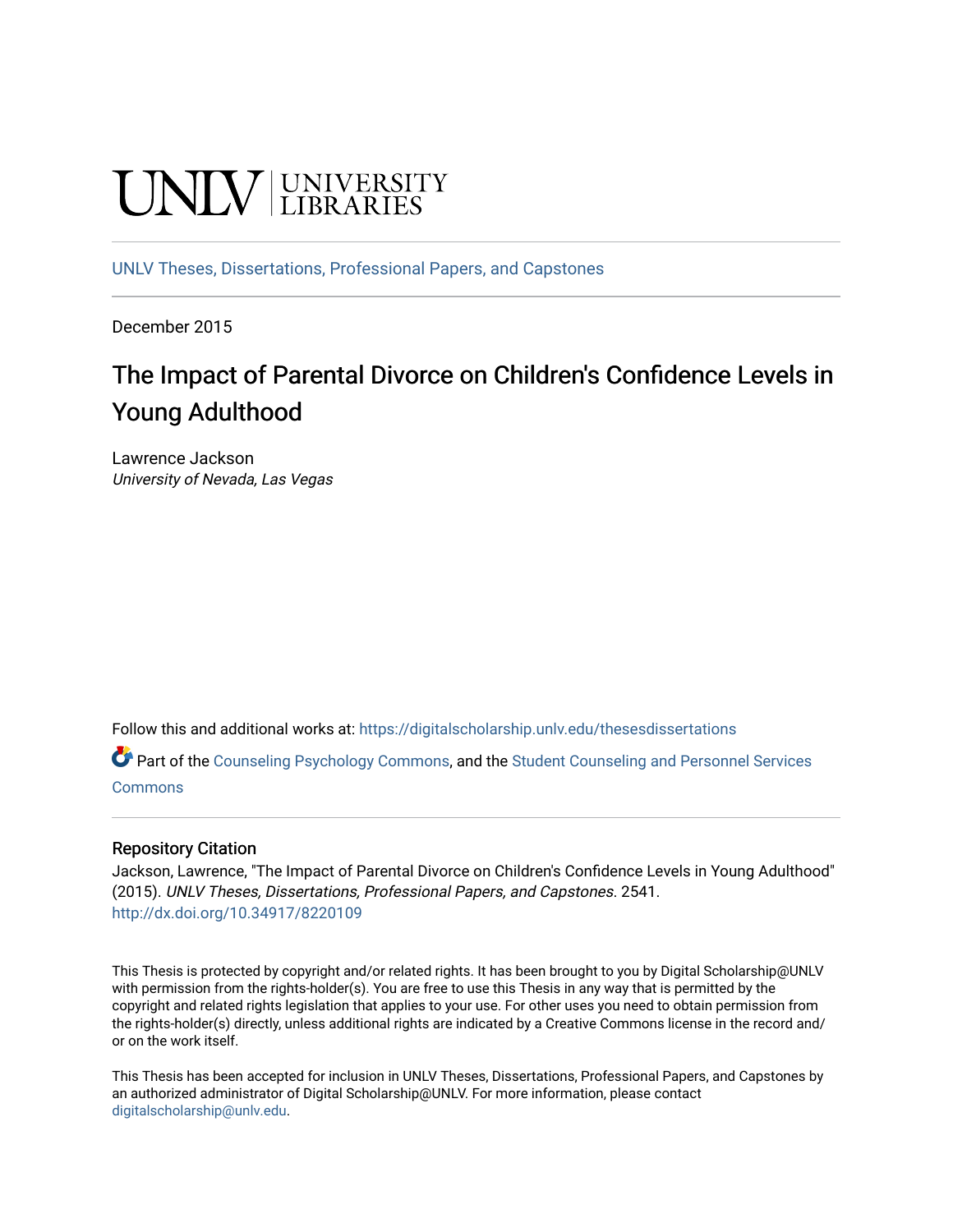## THE IMPACT OF PARENTAL DIVORCE ON CHILDREN'S CONFIDENCE LEVELS IN

### YOUNG ADULTHOOD

By

Lawrence Jackson

Bachelors of Science - Psychology Xavier University of Louisiana 2013

A thesis submitted in partial fulfillment of the requirement for the

Master of Science – Marriage and Family Therapy

Marriage and Family Therapy Program Greenspun College of Urban Affairs The Graduate College

University of Nevada, Las Vegas December 2015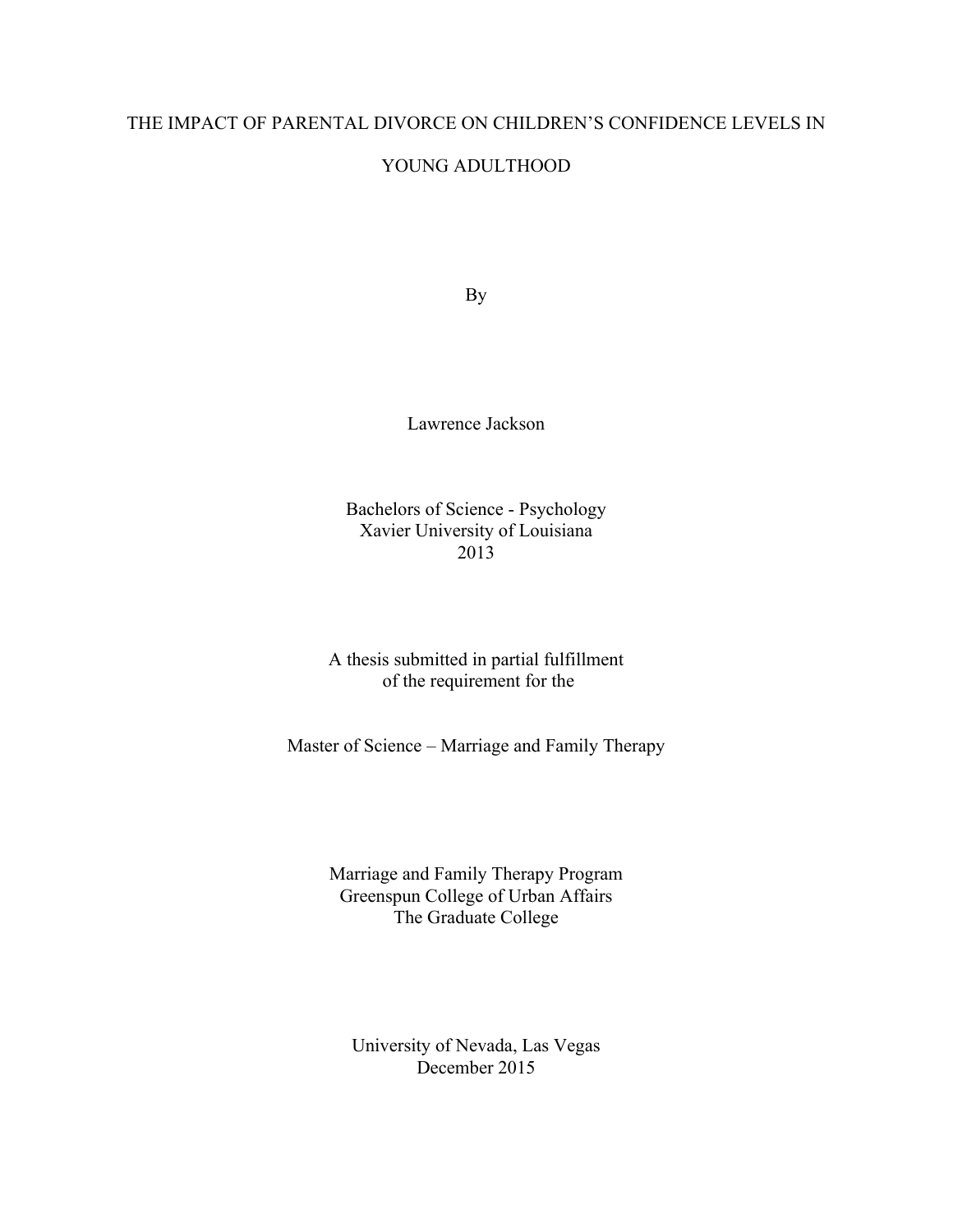

## **Thesis Approval**

The Graduate College The University of Nevada, Las Vegas

December 1, 2015

This thesis prepared by

Lawrence Jackson

entitled

The Impact of Parental Divorce on Children's Confidence Levels in Young Adulthood

is approved in partial fulfillment of the requirements for the degree of

Master of Science – Marriage and Family Therapy Greenspun College of Urban Affairs

Stephen Fife, Ph.D. Kathryn Hausbeck Korgan, Ph.D. *Examination Committee Chair Graduate College Interim Dean*

Katherine Herlein, Ph.D. *Examination Committee Member*

Carissa Daniello-Heyda, Ph.D. *Examination Committee Member*

Cecilia Maldonado-Daniels, Ph.D. *Graduate College Faculty Representative*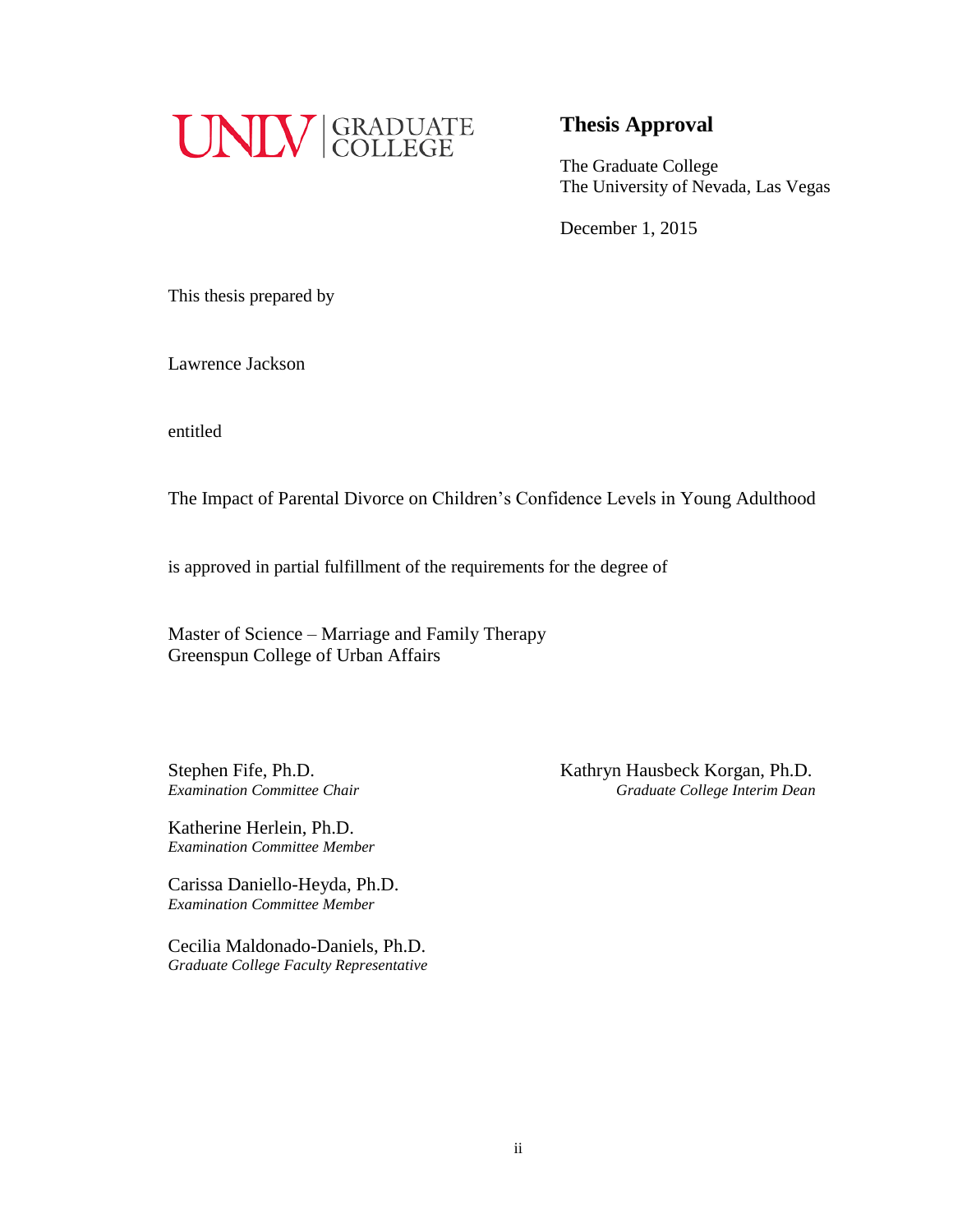#### **Abstract**

# THE IMPACT OF PARENTAL DIVORCE ON CHILDREN'S CONFIDENCE LEVELS IN YOUNG ADULTHOOD

By

Lawrence Jackson

Dr. Stephen Fife, Examination Committee Chair University of Nevada, Las Vegas

Divorce continues to be a life transition that affects a substantial amount of adults and children each year. In addition to the impact that divorce can have on adults involved, the impact of divorce is amplified greatly when there are children involved. Divorce can have long-term effects and may influence children's relationship satisfaction, trust, commitment in intimate relationships, and optimism (Mustonen, Huurre, Haukkala, Kiviruusu, & Aro, 2011). The purpose of this study is to investigate the relationship between social support and confidence levels for those impacted by parental divorce. Social support includes guidance counseling, service support, or financial support (Kitson, Moir, & Mason, 1982). In this study, social support is defined as any type of support given to children by parents, family or friends. Confidence level is being defined in two ways: by career expectations and confidence in having long-term, successful romantic relationships in adulthood. Career expectations and potential for romantic relationships are two variables that help establish one's identity at the beginning of adulthood (Washington & Hans, 2013). Three hundred twelve participants between the ages of 18-25 participated in the study. A MANOVA and a Pearson 2- tailed correlation were performed to assess the variance between social support and confidence levels and the relationship between the amount of social support and confidence levels. The results indicate that the quality of social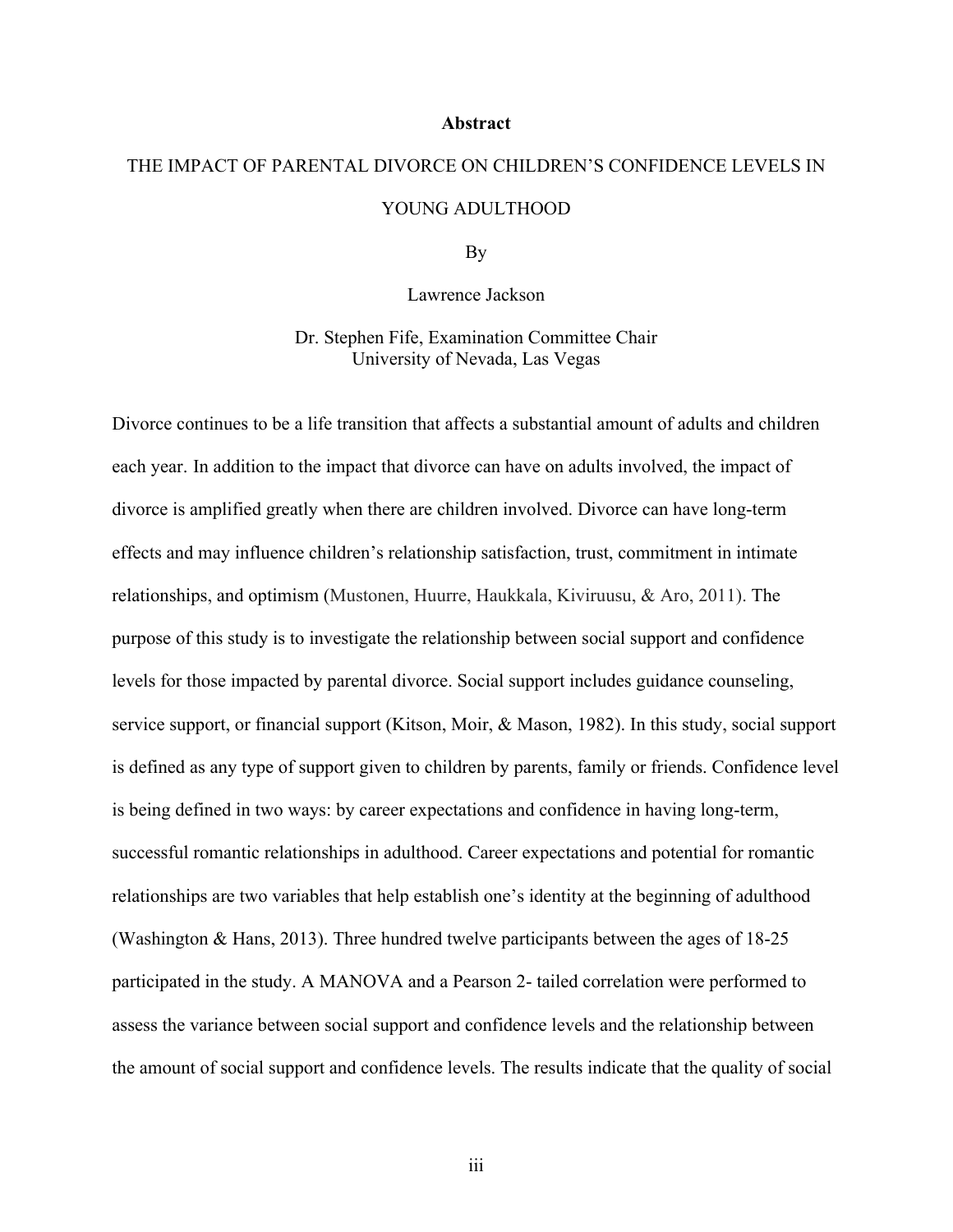support has a positive influence in terms of career expectations and relationship confidence and that there was a significant relationship between the amount of social support and confidence levels. The findings suggest the importance of the quality of relationship regarding social support is more significant than the quantity or amount of social support given by parents, family members, or friends.

Keywords: Parental Divorce; Social Support; Children of Divorce, Confidence Level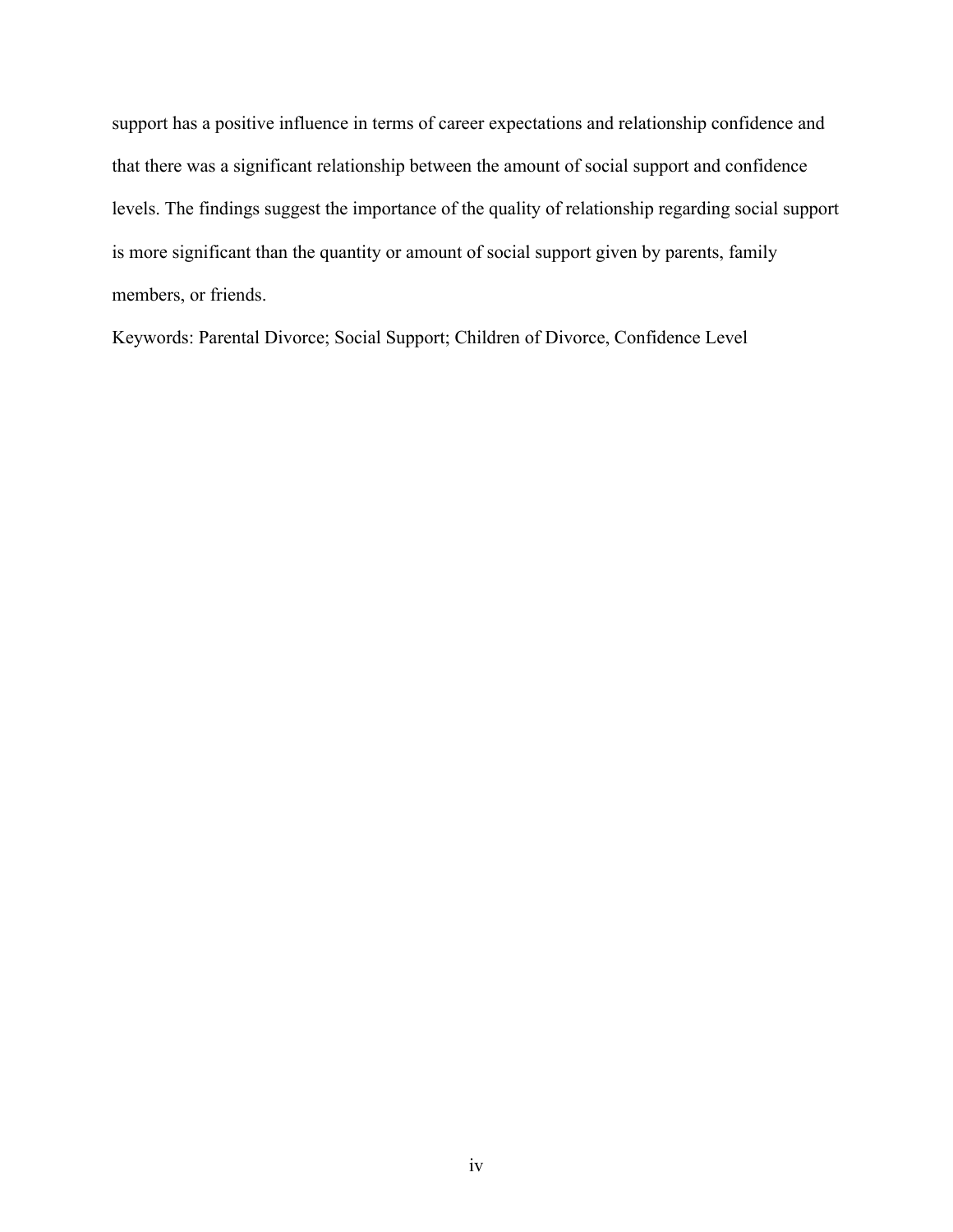#### **Acknowledgments**

To my chair; research team, and my committee: thank you for all the support you have provided throughout this process. I believe I have grown as a writer and researcher through the support that you have given me on this project.

To my family: thank you for motivating and pushing me to continue to make you proud. I love you and I am grateful to always have your support.

To my friends: thank you for the support and motivation. You continue to push me to be the best that I can be on a daily basis.

To my partner: thank you for your continuous support and understanding through this process. You have been so patience with me during this past year.

Lastly, to everyone who shared my survey, responded to my survey, and encouraged me. I thank you for your continuous support. I felt so comforted to know that I had so many people in my corner.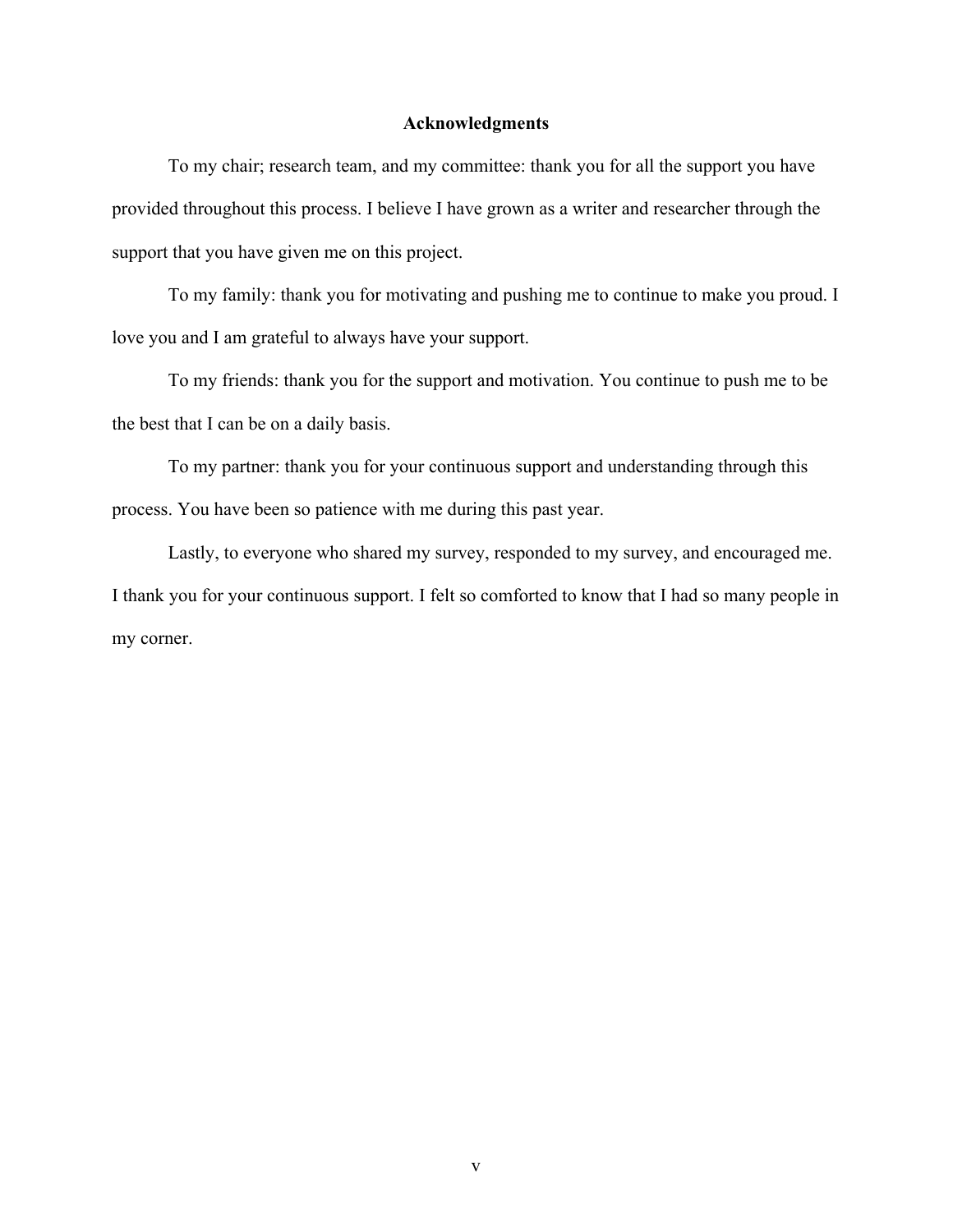# **Table of Contents**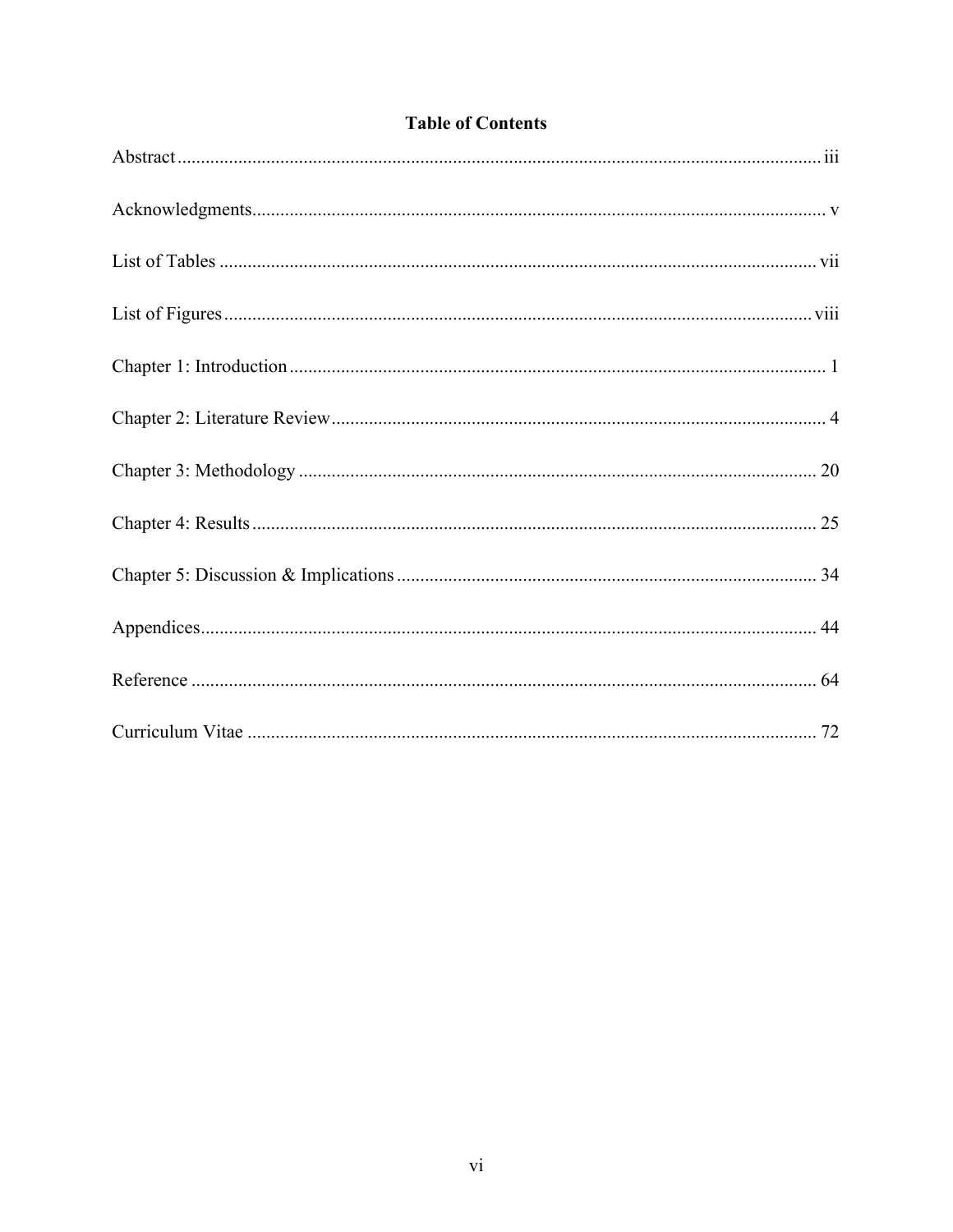# **List of Tables**

| Table 6: Multivariate Analysis of Variance Between the Independent Variables and the |  |
|--------------------------------------------------------------------------------------|--|
|                                                                                      |  |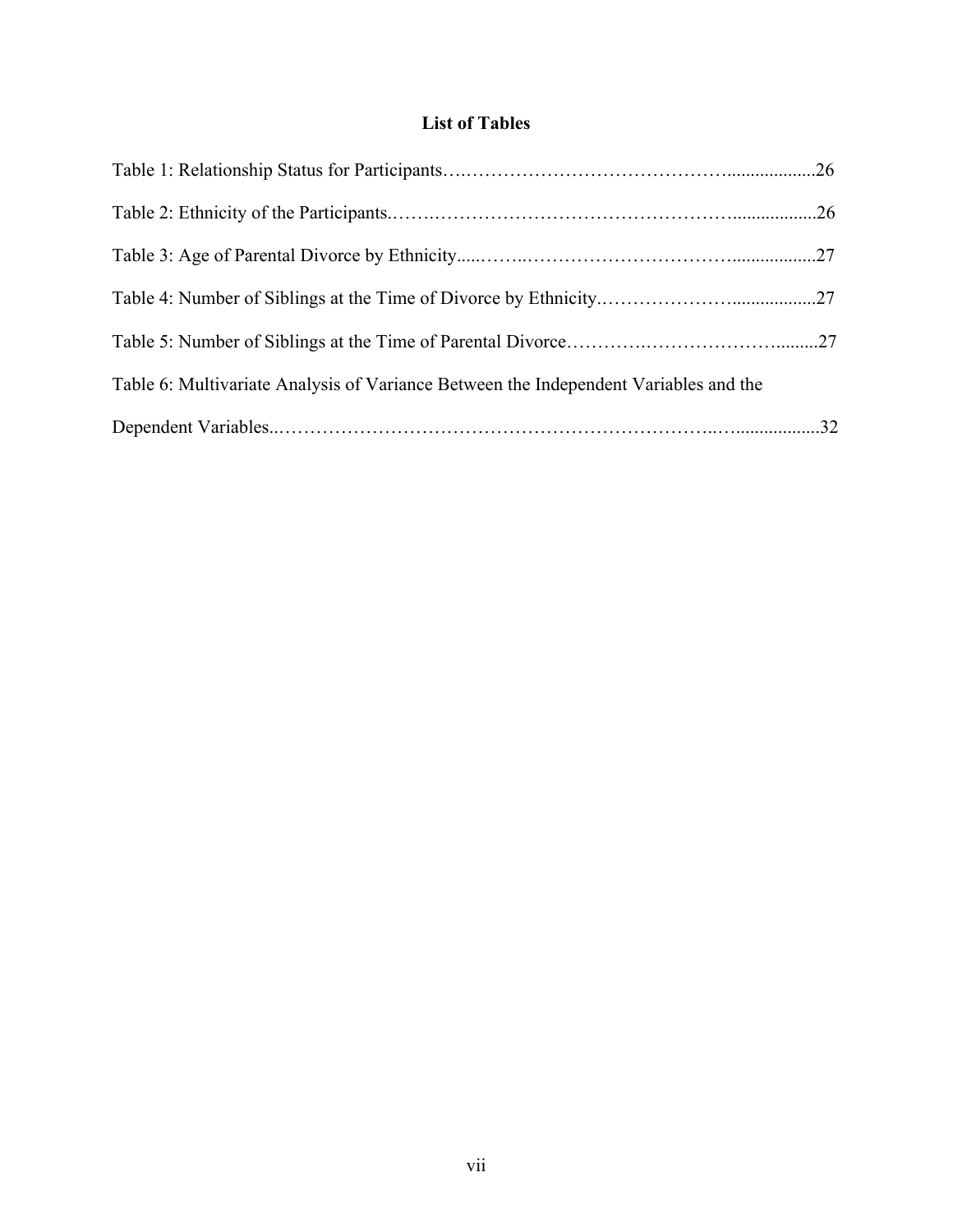# **List of Figures**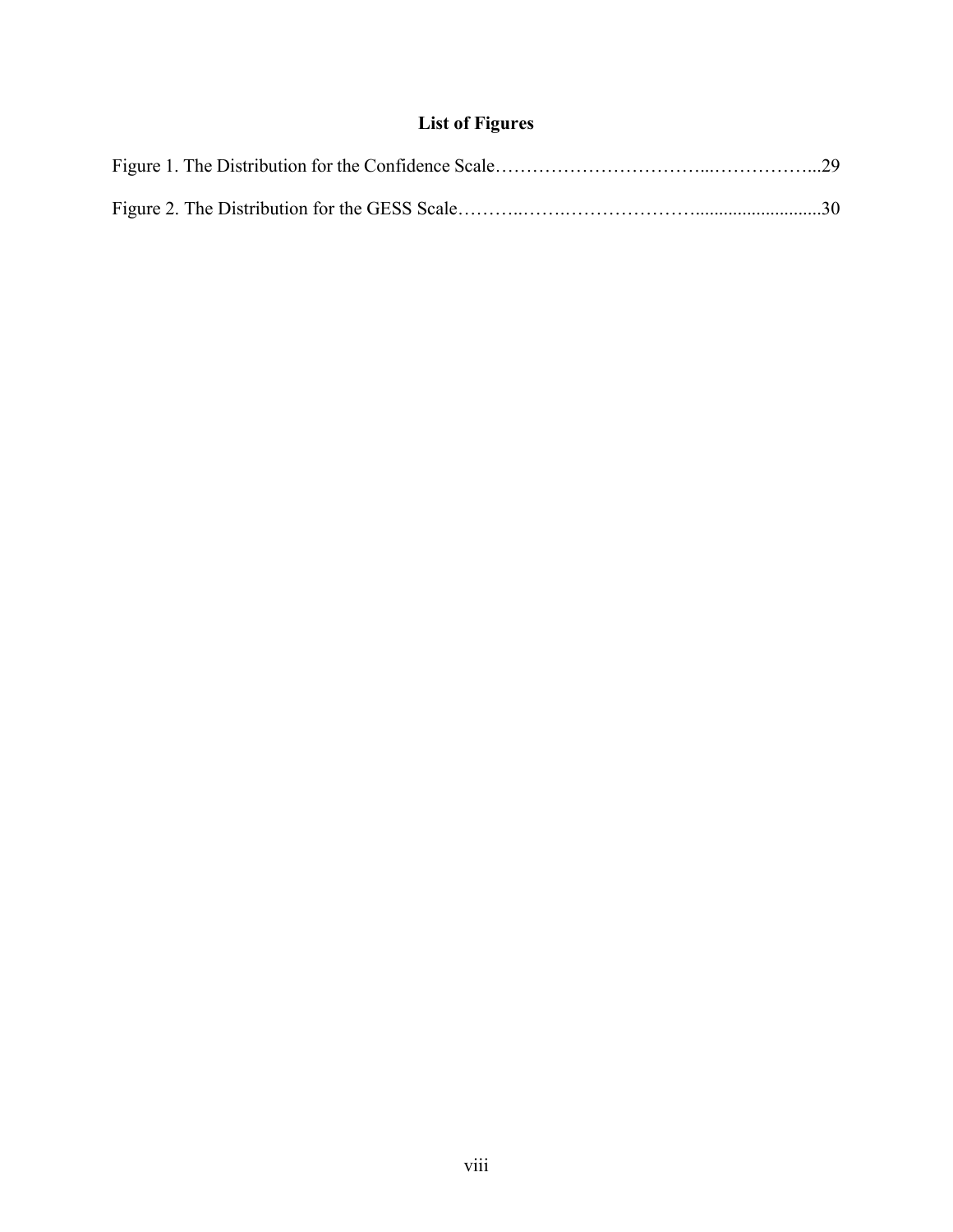#### **Chapter 1: Introduction**

Divorce continues to be a serious social issue, affecting significant numbers of adults and children each year. According to the Center for Disease Control's *National Health Statistics Report* of 2012, the crude rate of marriage was 6.8 marriages per every 1,000 persons in the United States and the unrefined rate of divorce was 3.8 per every 1,000 persons (CDC, 2012). Although this number might not seem alarming, these rates include ineligible participants such as children who are not eligible for marriage and adults who are not married. After controlling for these factors it is estimated that nearly half of first marriages end in divorce (CDC, 2012). Data collected over a 10-year period from the late 1980s and 1990s also showed that over one million children every year experienced parental divorce (U.S. Bureau of the Census, 1999).

Many researchers have concluded that divorce rates have been on a slow decline since their peak in 1979 (Harvey & Fine, 2004). Nevertheless, divorce rates continue to be high. The perceived decline of divorce has caused some researchers to believe that research on the impact of divorce is no longer imperative. The alarmingly high number of parental divorce can be explained, in part, by the popularity or acceptance of divorce in the United States. Another factor can be the addition of no fault divorce in the majority of the states, which decreases the amount of effort needed to file and complete a divorce. The overall process of divorce has changed significantly and has allowed those with interest in filing a divorce to do so with greater ease than in the past (Kot & Shoemaker, 1999).

However, Kennedy and Ruggles (2014) reexamined the statistics surrounding divorce trends in the United States and found that the statistical analyses might be misleading. In their report, the researchers observed that a lack of funding may have contributed to the divorce statistics. The researchers suggested that the lack of funding may have cause a decrease in the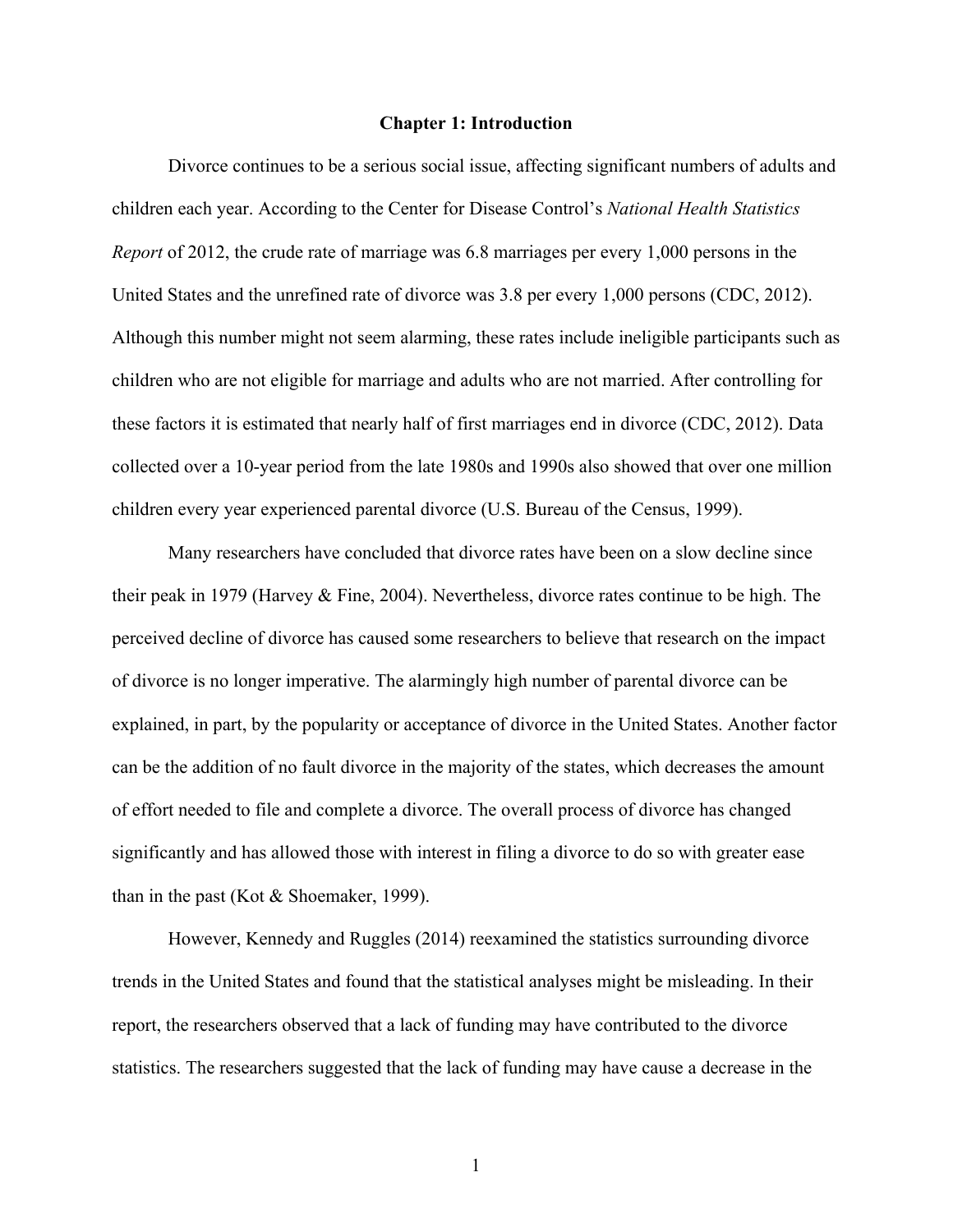reliability of the Vital Statistics Report and the Census Bureau Statistics, which are the primary sources for divorce rate statistics (CDC, 2012). The researchers went on to criticize the generalization of divorce rate statistics that do not show the variability within the divorce rates dealing with parts of the population who might not apply to the statistics. For example, within different age groups divorce rates have increased since the early 90s. Since 2008, the divorce rates have doubled for the 35 and over population. Additionally, younger generations are waiting longer to get married than in the past, and over 40% of the under 30 population have never been married (Kennedy & Ruggles, 2014). This percentage is four times the amount calculated in 1980, a year after the highest divorce rate in the United States.

In addition to the effects that the dissolution of marriage has on adults, the impact of divorce is magnified when children are involved. Since the 1970s, a significant amount of research has focused on the impact of divorce on children. Research has shown that divorce can have both negative and long term effects for children (Amato, 2001; Jeynes, 2011). For example, research indicates that children of divorce struggle in areas related to school behavior, academic achievement, self-esteem, health, and interpersonal relationships (Amato, 1993; Gately & Schwebel, 1991). Unfortunately, the majority of this research is primarily centered on parents' and teachers' accounts of the functioning and adjustment of children after experiencing parental divorce (Menard, 1998). Without having more direct accounts from the children affected by divorce, the literature is deficient in understanding the impact of divorce on children. Parental divorce can also have long-term effects and may influence children's relationship satisfaction, trust, commitment in intimate relationships, and optimism (Mustonen, Huurre, Haukkala, Kiviruusu, & Aro, 2011). Although children do not have control over the divorce, parents may help to minimize the negative effects of divorce on children by facilitating healthy adjustment.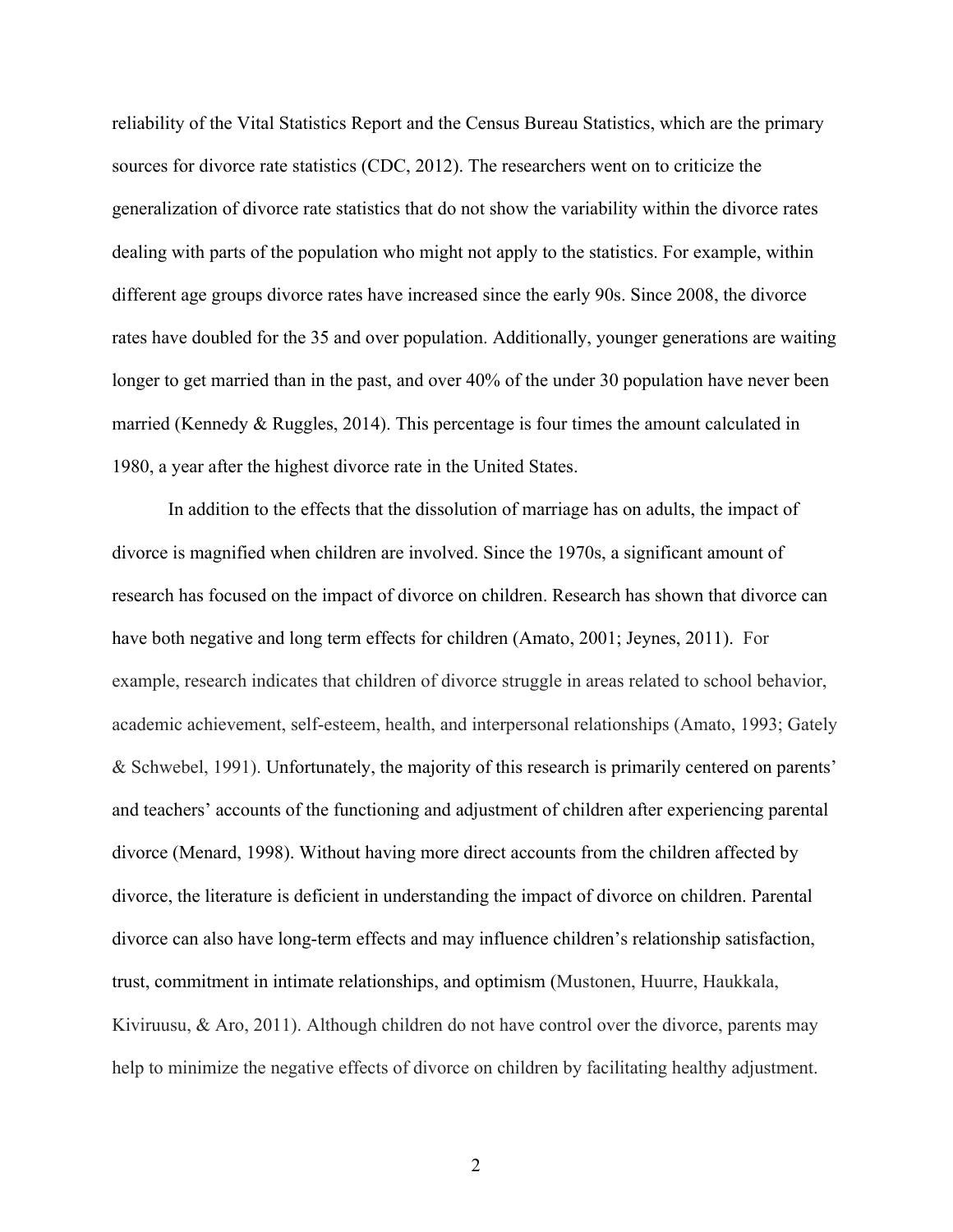The purpose of this study is to determine if social support is a factor related to higher confidence levels for those affected by parental divorce. Social support can be defined as financial support, service support, or guidance counseling (Kitson, Moir, & Mason, 1982). Past research has indicates that both sibling and parental support by the way of financial, service, and guidance counseling promote post divorce adjustment (Jacobs  $\&$  Sillars, 2012). Thus, in this study, social support is defined as any type of support given to children by parents, family or friends. Confidence level is being defined in two ways: by career expectations and confidence in having long-term, successful romantic relationships in adulthood. Career expectations and potential for romantic relationships are two variables that help establish one's identity at the beginning of adulthood (Washington & Hans, 2013). The results of the study will help increase the understanding of young adults who experienced parental divorce during their childhood or adolescence by exploring if social support impacted their self-confidence with regard to career expectations and romantic relationships.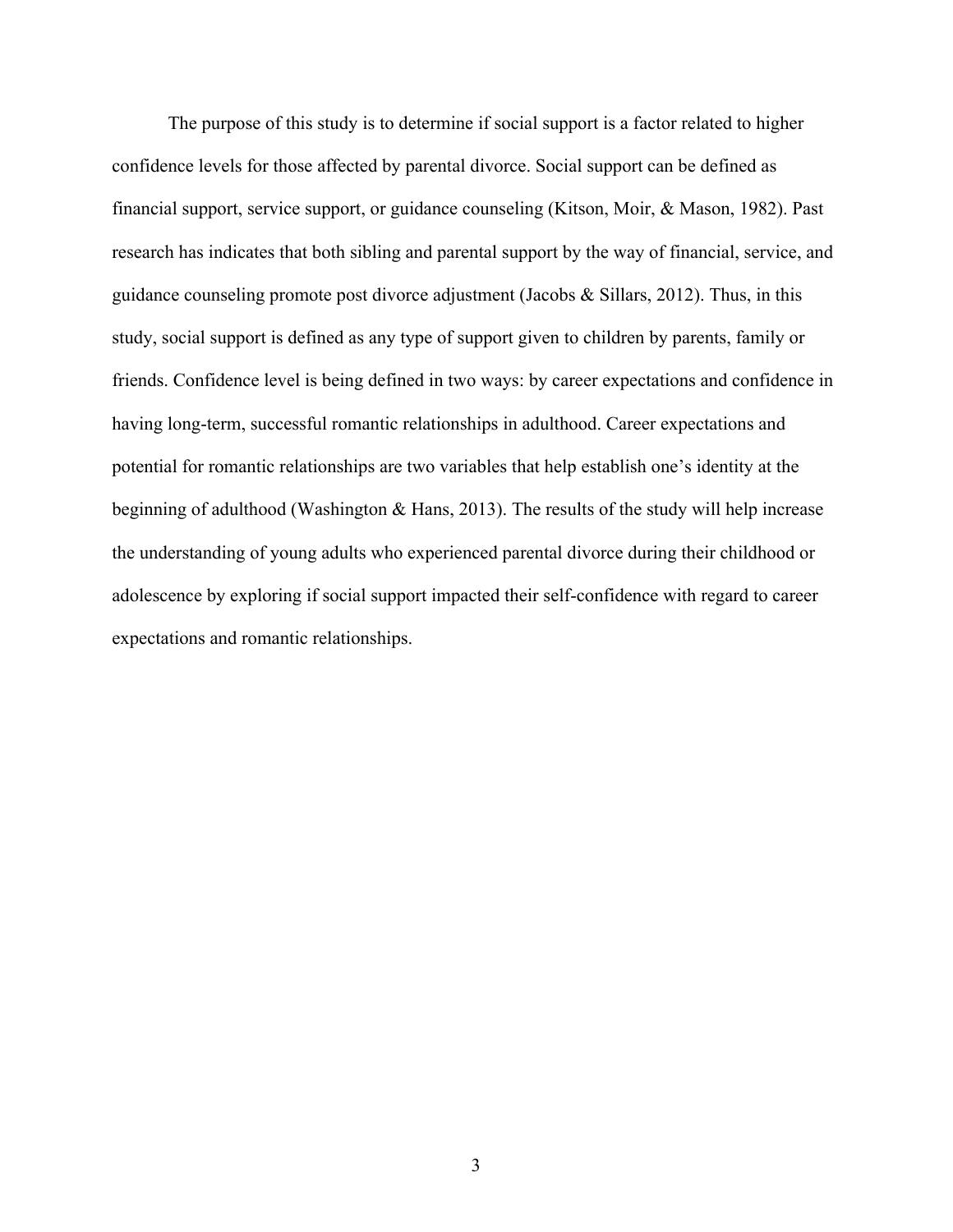#### **Chapter 2: Literature Review**

#### **Social and Emotional Effects of Parental Divorce**

**Societal trends and perceptions.** Although positive outcomes result from divorce, the ending of a marriage has the potential to be a traumatic event for all members involved (Brown, 1982). The effects of divorce may be greatest on the immediate family involved; however, divorce can also affect friends of the family as well. Societal attitudes regarding divorce have changed from a view of disgrace to a more acceptable view than in the past (Hiller & Recoules, 2013). This has led to divorce being widely accepted as a norm in Western culture. With divorce being such a common occurrence, the societal perception and relative acceptance of divorce may create the delusion or belief that divorce is less impactful to those members involved.

Over the past few decades, rate of divorce has remained relatively unchanged in Western culture. Even though divorce has become more widely accepted in Western culture, the traditional ideas about family relationships and the significance of marriage have remained relatively stable (Kim & Tasker, 2013). The "American Dream" is still valued within the Western culture that believes marriage is essential and childbearing is best when parents are married. In some cases, family and friends may disapprove of the divorce or feel their own marriage is at risk due to the decision of others to get a divorce (Kitson et al., 1982; Riggio  $\&$ Valenzuela, 2011). The outlook of the divorce by friends and family has been widely shaped by the Western societal view that divorce is generally a negative or destructive life event.

Persistent societal attitudes of divorce may influence individual perceptions as well. For example, researchers have found people tend to view individuals who are married as more stable, successful, and more favorable than individuals who have experienced divorce (Etaugh  $\&$ Malstrom, 1981). Schultz and Leslie (2004) found that trainees in a master's level therapy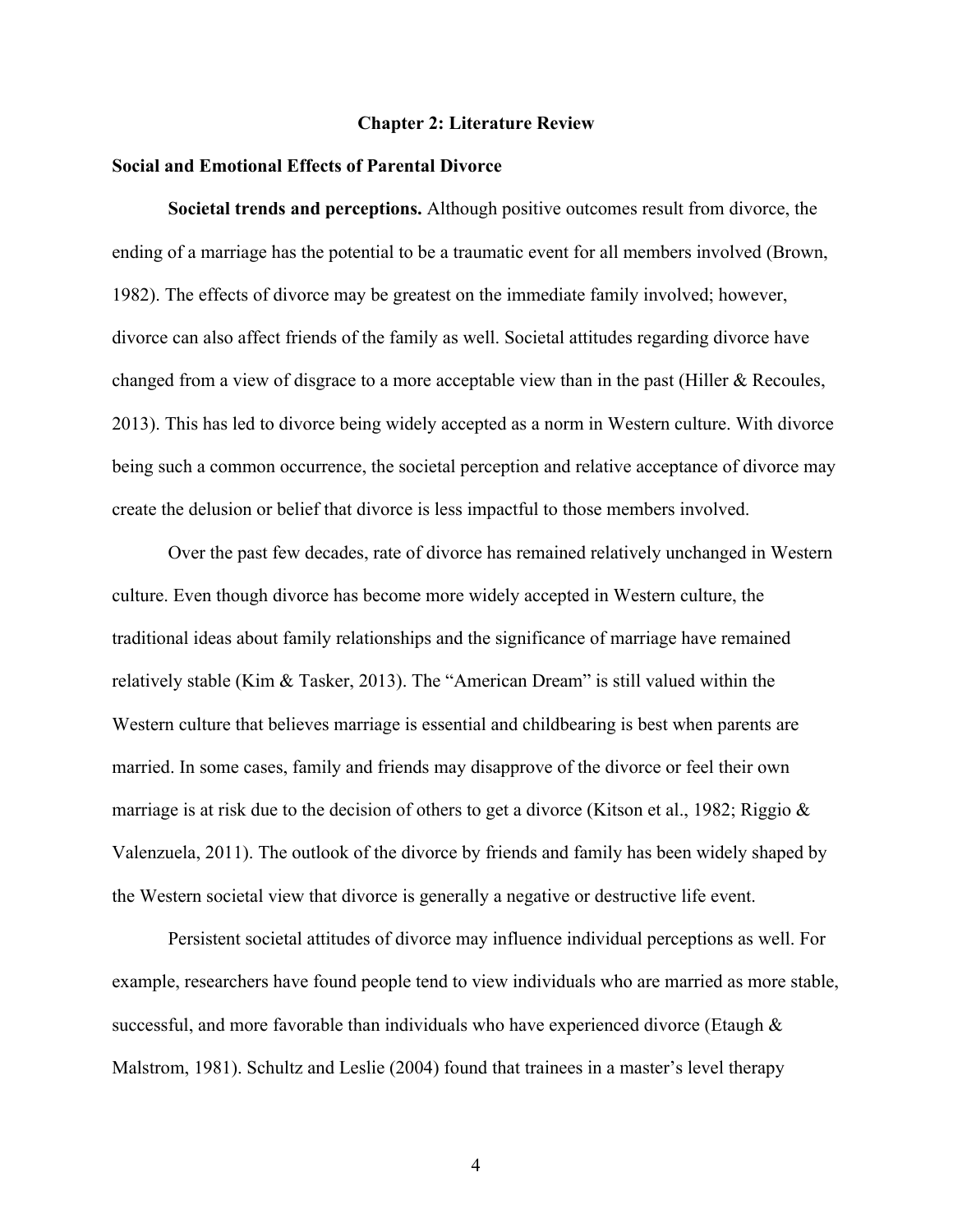program reported more negative characteristics for divorced mothers compared to characteristics for married mothers. Additionally, the findings of another study indicate the public tends to hold more negative stereotypes for children who have experienced parental divorce than those who have not (Amato, 1991). The strong perceptions of the public affect an individual's outlook on divorce, even before one personally experiences the impact of divorce. Such views can bring upon negative connotations about divorce for all individuals involved, even if the overall outcome of the divorce is positive for the family members.

Children of parental divorce tend to hold strong views about the impact that divorce can have on children's lives. Smith (2013) found adults who experienced divorce as children reported more negative attitudes about divorce than those whose parents did not divorce. The participants affected by the parental divorce from Smith's study had strong views about not wanting their future children to experience a divorce if they were to become married.

Certain views about the impact of divorce adults of parental divorce hold can influence their offspring's perceptions as well, potentially putting their children at risk for experiencing divorce. Amato and Deboer (2001) have suggested that parents' view of divorce being a viable option for marital dissatisfaction is passed down to their children and is a factor that contributes to the increased likelihood of children of divorce to experience divorce later on in life. The researchers concluded children of divorce, when compared to those from non-divorced families, hold weaker levels of commitment in regards to the notion of marriage being a lifelong commitment, which is due to their direct experience of parental divorce. Such perspectives held by children of parental divorce may provide some understanding why divorce has become more acceptable in society (Amato & Deboer, 2001). Although the view of divorce has become more accepted as a norm in society, the negative perceptions of divorce are still present within the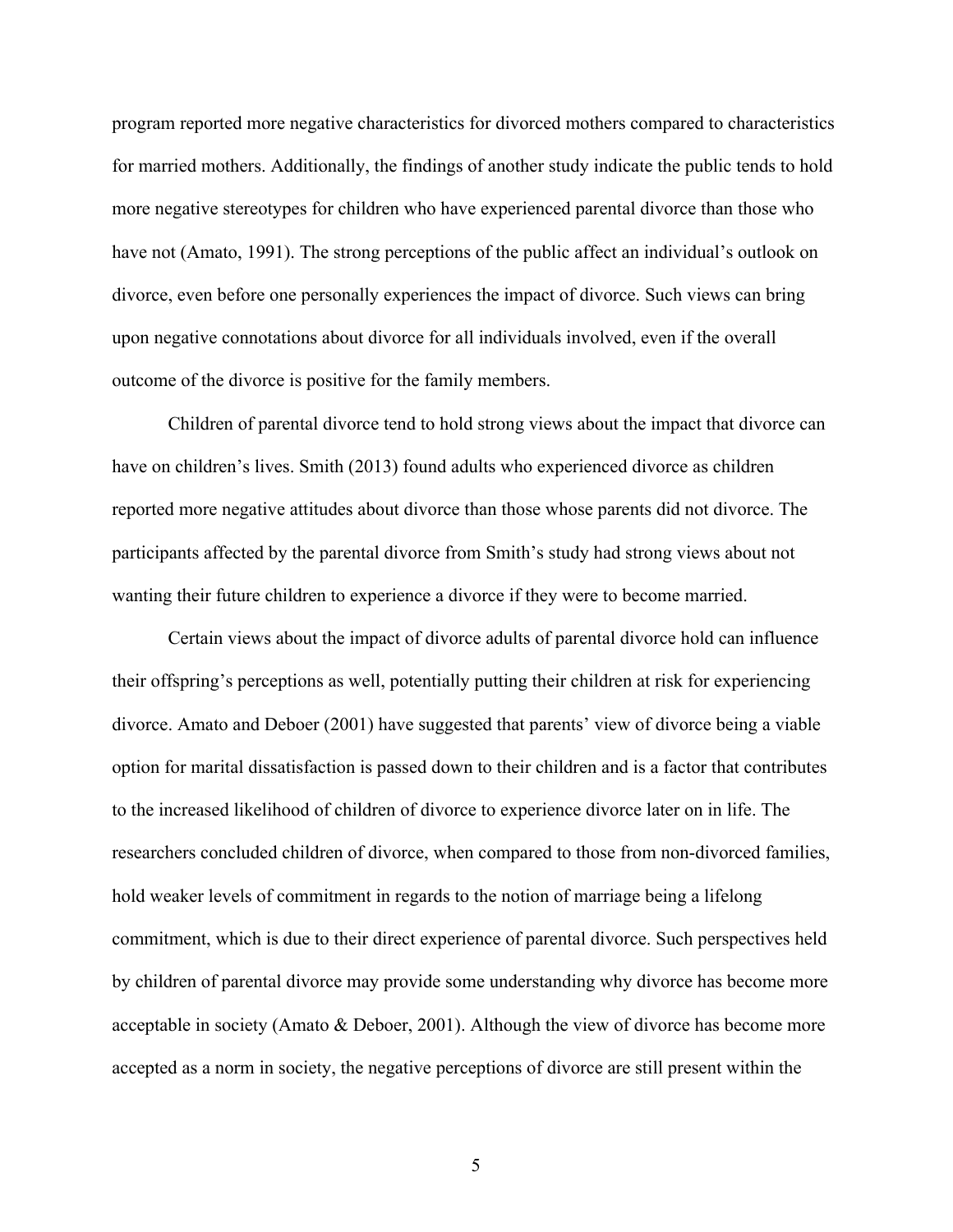society.

**Familial support for children.** In many cases, parents or other family members are not able to be as supportive to their children during the stressful period surrounding divorce. One study by Amato (1993) noted that divorce is one of life's most stressful occurrences, and adults experience significant difficulty in their life adjustment after the divorce, which may impact their interactions with their children. Parents are less emotionally available during this time (Riggio  $\&$ Valenzuela, 2011), and the help and support from family members that are also experiencing distress from these life-changing events is less likely to occur (Kitson et al., 1982). In addition, parents' stress surrounding the divorce is known to impair the quality of their childrearing skills during this time (Amato, 1993). While those surrounding the children are coping with the new life changing events themselves, the children may be left to learn how to cope with the divorce with limited support from parents, extended family, and friends.

**The impact on children.** Divorce affects many members of the family including children. Statistics show that annually more than one million children will go through the process of divorce within their family per year (Bing, Nelson & Wesolowski, 2009). Another study reported that 40% of all children will experience parental divorce during their lifetimes (Arkes, 2013). A significant amount of research has focused on the impact of divorce on children. This research illustrates that there are numerous consequences of parental divorce on children. When compared to children from non-divorce households, children from divorced families have more stressful relationships with other members in the family, poorer academic performance in school, and delayed psychological development (Cartwright, 2008; Kot & Shoemaker, 1999; Uphold-Carrier & Utz, 2012; Wallerstein & Blakeslee, 1989). Additional research found children from divorced households continually score lower than children from non-divorce families on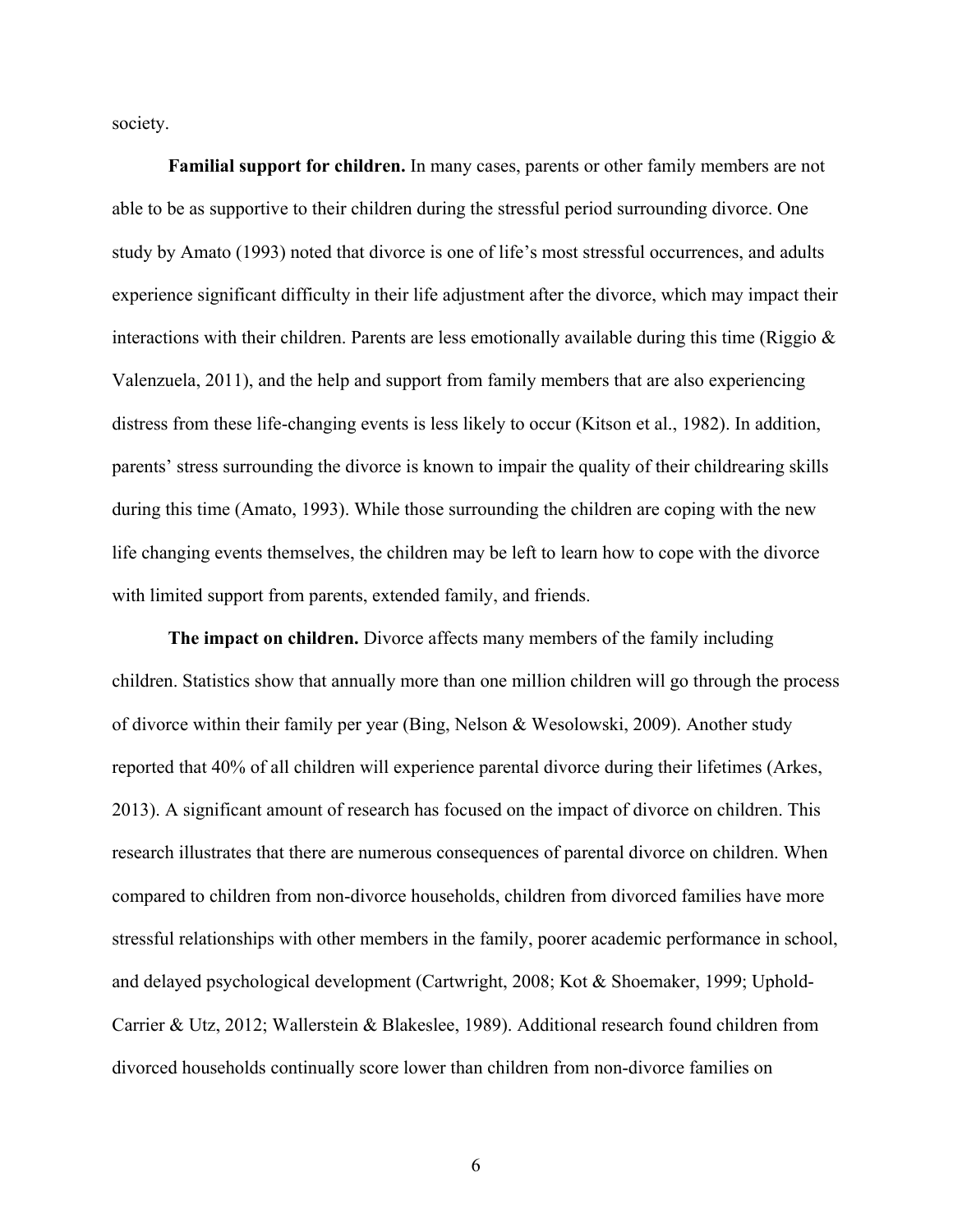measures of academic achievement, psychological adjustment, social relationships, parental relationships, and self-concept (Amato, 2001). Research shows 'survivors' of parental divorce are less likely to complete formal education (Riggio & Valenzula, 2011). Additionally, children of divorce have more anxious, sad, lonely, and angry feelings than children from non-divorce families (Storksen, Arstad-Thorsen, Overland, & Brown, 2012). Other studies have showed parental divorce has a lasting impact on children's attitudes and behaviors about sex (Jeynes, 2011). Additional research has shown children who experienced parental divorce were 50% more likely to experience an increase in health problems than children from parents who were still together (Uphold-Carrier & Utz, 2012).

With the extensive research that compares non-divorce households to households that have experienced parental divorce, there is evidence divorce is generally damaging to the children involved (Jeynes, 2011). Children's adjustment is one aspect that is impacted by parental divorce. In the past, adjustment concerns for children of divorce were thought to be present for only a few years; however, recent findings indicate the adjustment timetable for children of divorce is longer than previously noted (Jeynes, 2011). Adjustment for children of divorced parents has been found to be more challenging due to poor parent-child relations. One study concluded two parents provide better socialization and control for children than just a single parent (Arkes, 2013).

In high conflict marriages and divorce, children are more likely to exhibit symptoms of conduct disorders, antisocial behavior, difficulty relating to peers, difficulty with authority figures, and mental health problems (Bing et al., 2009). Additionally, there are studies that reported a link between divorce and depression in children (Vonsoura, Verdeli, Warner, Wickramaratne & Baily, 2012). One study found evidence that parental divorce increases the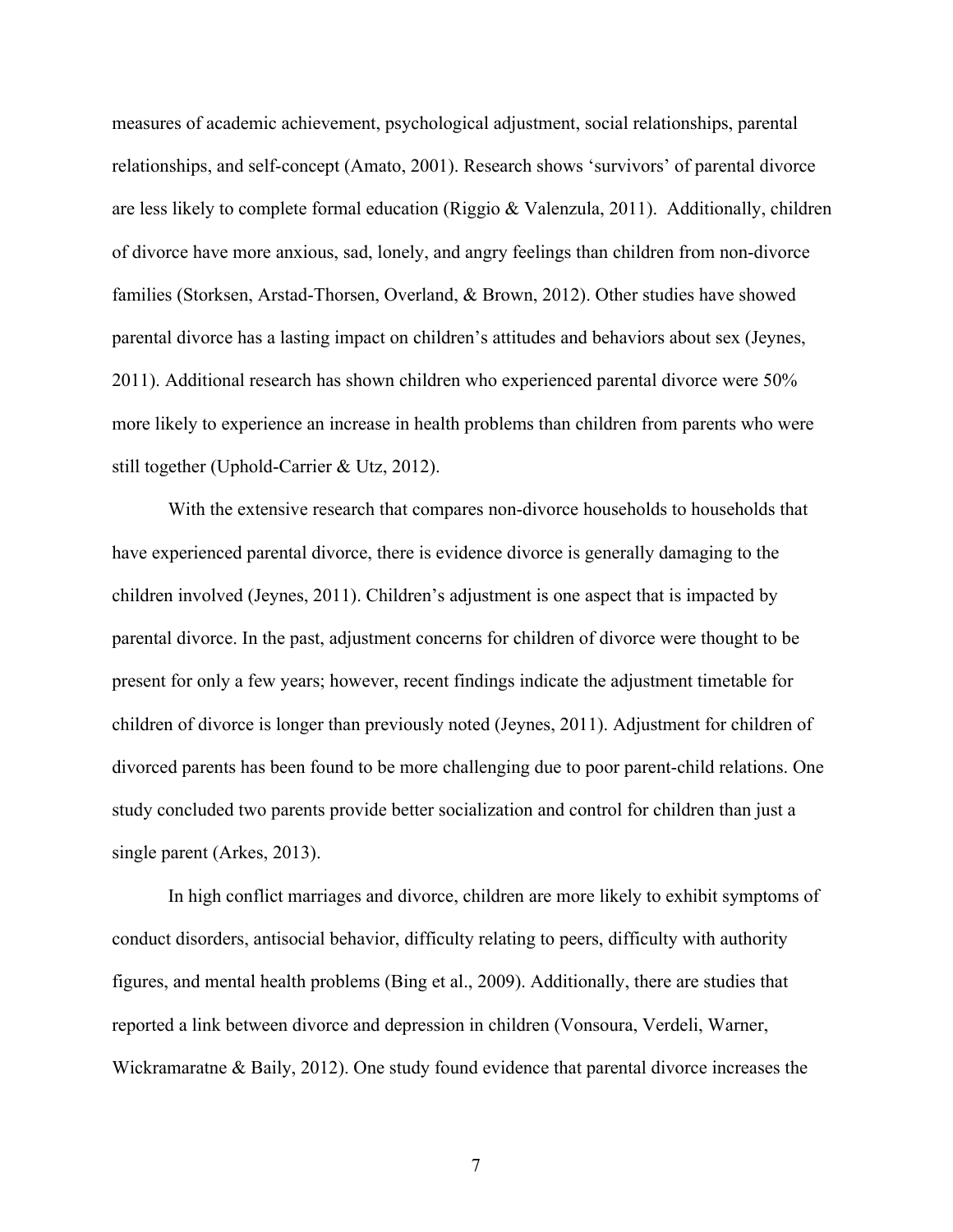risk of depression due to a decrease in their standard of living, the availability and activity of role models, as well as an increase in stressful living environments (Wauterickx, Gouwy, & Bracke, 2006).

#### **Age-Related Impact of Parental Divorce**

A child's age at the time of parental divorce is an additional factor that impacts the child's functioning. Research indicates that divorce presents a multitude of psychological challenges for children throughout the various stages of development (Wallerstein & Blakeslee, 1989). Age is related to developmental life stage, which can be a predictor of the divorce related consequences that children may face (Uphold-Carrier & Utz, 2012).

**Grade school aged children**. Researchers have studied the impact of divorce on younger children. One study on grade school aged children found the majority of young children who had feelings of dissatisfaction and disinterest in life had experienced parental divorce within the last 6 years (Allison & Furstenberg, 1989). Another study showed 12-year olds who experienced parental divorce showed more internalizing and externalizing problems than children with parents whom were still married (Robbers, Oort, Huizink, Verhulst, Beijsterveldt, Boomsma, & Bartels, 2012). Children who experienced parental divorce before age 12 have negative expectations about marriage, have more romantic partners, and are more likely to be involved in a romantic relationship than children from non-divorce households (En-Ling, 2014). Additional studies have stated that boys exhibit more externalizing problems than girls following a parental divorce (Storksen, Roysamb, Holmen, & Tambs, 2006). The previously stated study also reported that by age 15, both boys and girls expressed more externalizing and internalizing problems than children from non-divorce households.

Divorce adjustment research suggests that children of parental divorce often rely on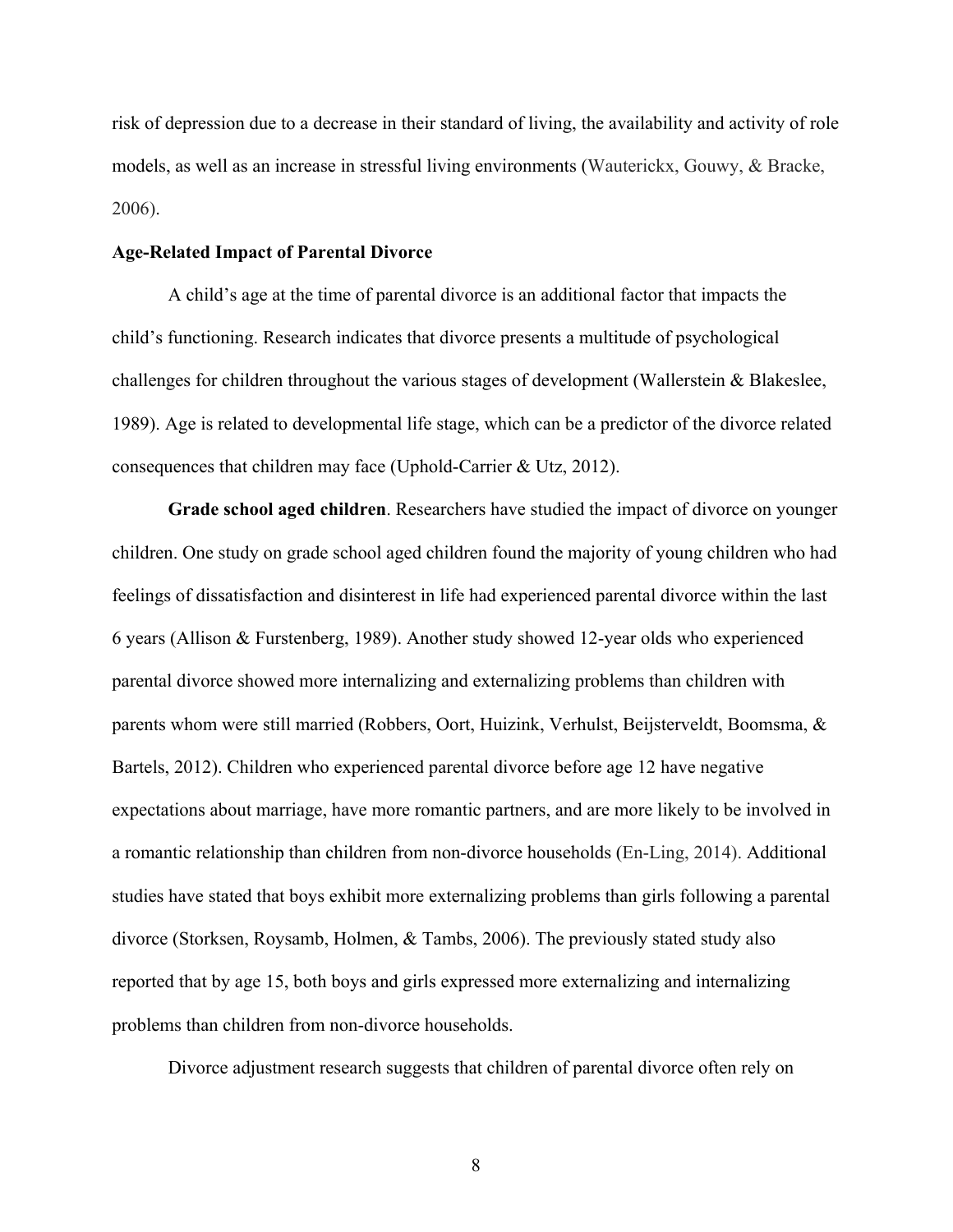certain coping mechanisms to deal with the negative impact of their parents' divorce. Although the children are using coping tools by way of internalizing and externalizing behaviors to diminish their anxiety surrounding the divorce, it is not sufficient. Past research have found that children's maladaptive coping methods impact their schooling, social adjustment, and overall life in a negative manner (Allison & Furstenberg, 1989; Robbers et al., 2012; Storksen et al., 2006). One study correlated these changes to the efforts of the parents by stating that the mental state of the custodial parent is the determining factor to how significantly the child is affected by the parental divorce (Bulduc, Caron, & Logue, 2007). School age children are impacted by loss of friends and lost of the identity of family. The importance of creating a safe support system and allowing them be to sad at this time is important for their adjustment. At this step, children can learn to internalize their behaviors or create unhealthy coping strategies that can negatively influence the rest of their lives.

**The effects on older children: late teenaged & young adults***.* The impact of parental divorce of children may be different in certain ways when the divorce occurs during the child's adolescent years. There is past evidence that substance abuse and use increases for teenaged children when their parent's divorce (Arkes, 2013). Arkes suggested the change in parental structure allows children to gain more freedom with the type of friends that surround them, leading to an increase exposure to friends that use drugs. Substance usage may be a coping mechanism to help adolescent deal with the new life transition of their parent's divorce. Adolescents may experience struggles with externalizing and internalizing problems and exhibit problems in social competence compared to non-divorced families (Storksen et al., 2006). The difficulties experienced by adolescent children of divorce may lead them to rely on unhealthy coping mechanism to alleviate pain from their parent's divorce, such as socializing with self-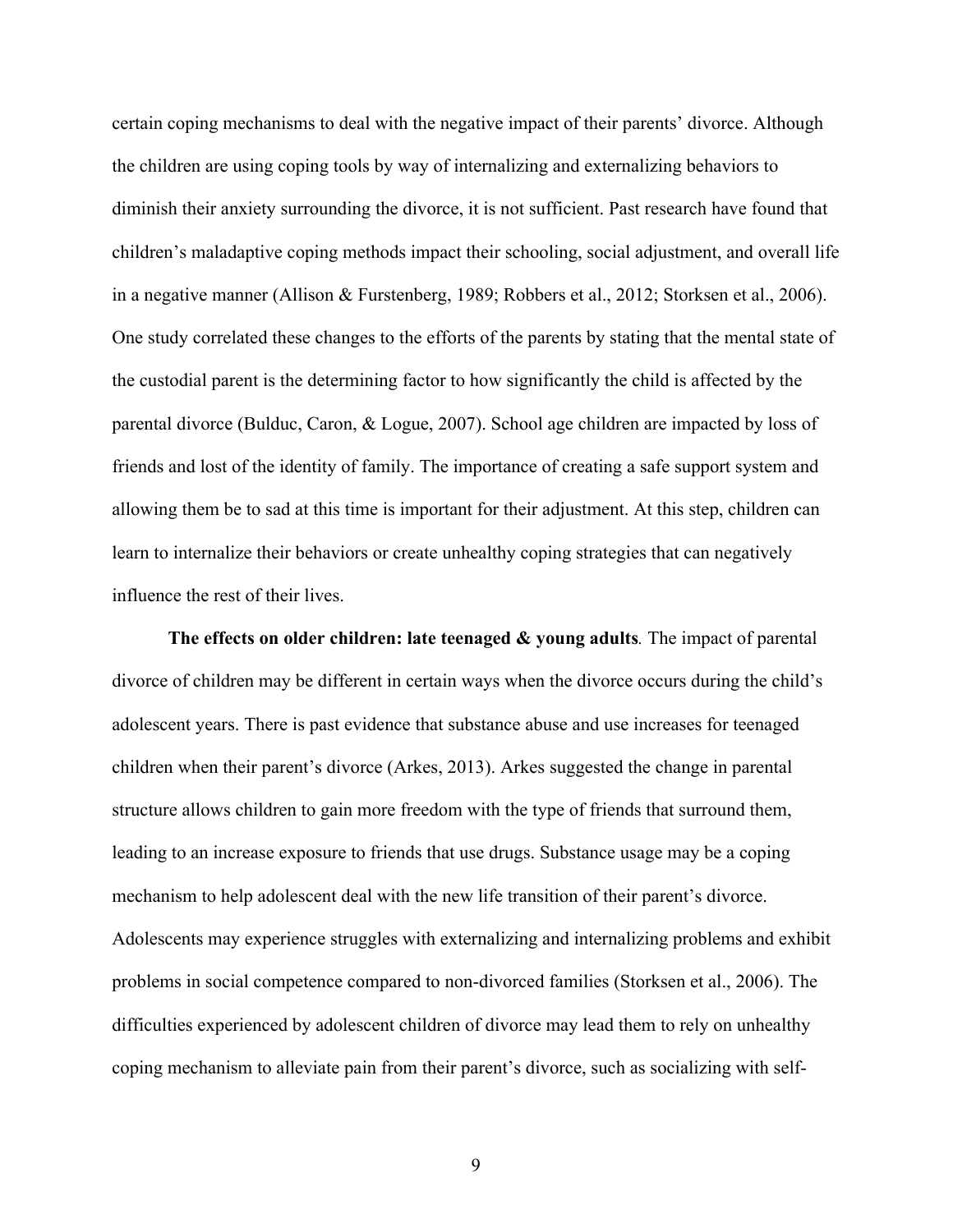destructing peers or utilizing self-harm methods as ways to cope with the new life transition. Teenage children will likely have a better understanding of the new life transition than younger children will. Although divorce may be an upheaval for adolescents, is important for parents to maintain structure and their parenting role. Adult privacy, or shielding children from topics that are beyond their level of maturity or responsibility, is key in helping children adjust to the new life transition. By maintain the parenting structure and adult privacy, children are able to continue having the structure that can help them move forward with healthy development and minimize the development of negative feelings about their parents regarding the divorce.

**Late-age parental divorce.** Late-age divorce refers to children whose parents divorced after age 18. Past research supports the idea that parental divorce affects some children into adulthood (Amato 1996; Hoffman & Ledford, 1996; Wallerstein, 1991, Wallerstein & Blakeslee, 2001). In children who have left the house, the effects of divorce are different compared to grade school aged children. There is not as much influence on their behaviors due to their developed maturation through different life stages, but there can still be consequences that older children face when dealing with divorce. For example, many adult children of divorce have reservations and fear surrounding marriage due to their parent's divorce (Cartwright, 2008). Many adult children of divorce experience a higher likelihood of having a divorce in the future within their own marriages (Amato, 1996).

Research indicates that couples that have been married over 25 years are getting divorced more frequently than ever before (Bulduc, Caron, & Logue, 2007). In these situations, divorce may occur because of new life transitions. Some unresolved conflicts that are strong predicators of divorce are now being handled between the parents due the kids being out of the house. In late-aged divorces, kids are often used as a scapegoat for the couple's problems, with the couple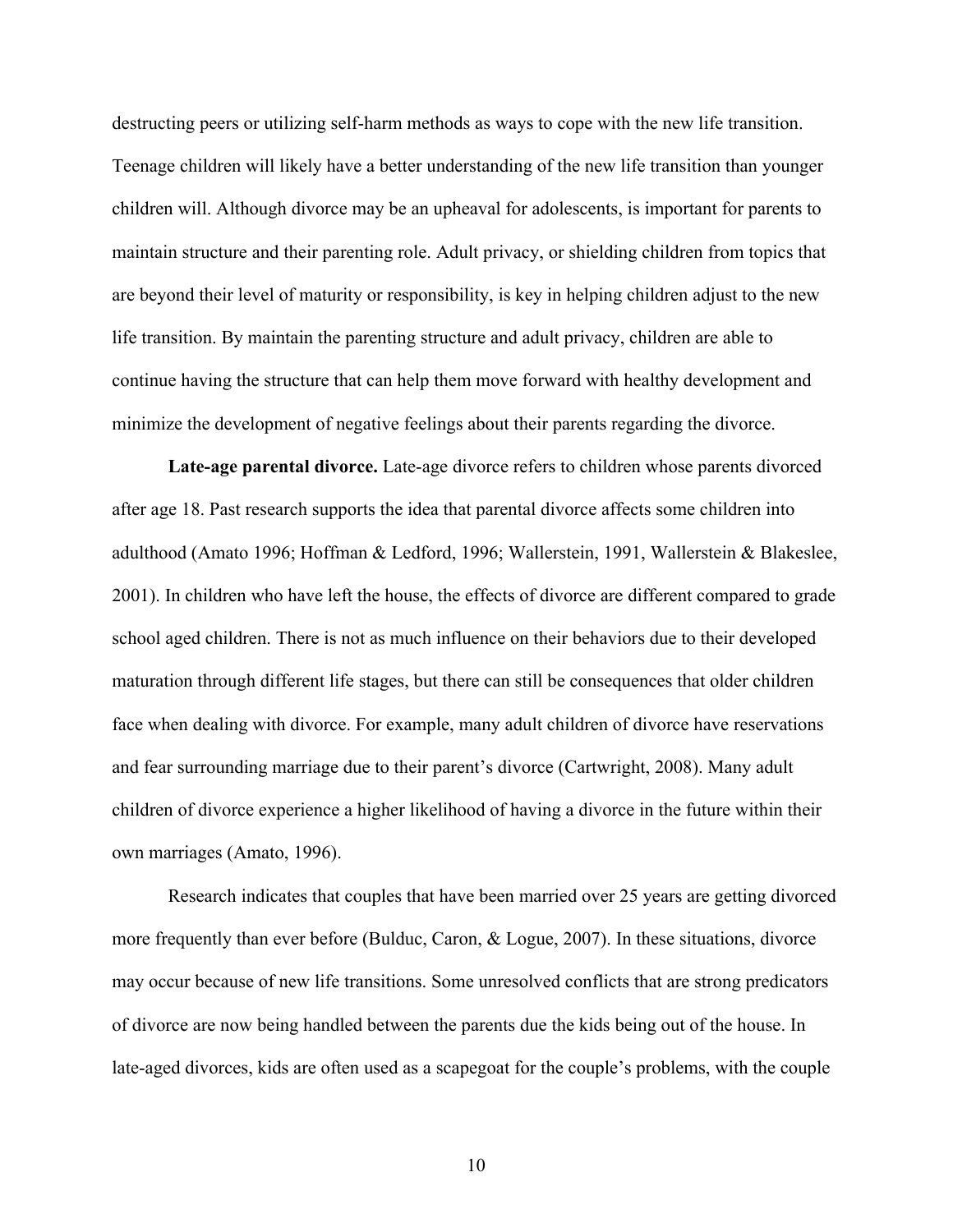focusing their attention on the kids instead of the issues that have been occurring in their relationship (Whitton, Stanley, Markman & Johnson, 2013). Parental divorce that occurs after the children have left the house can translate into a loss of stability within their family structure for the children (Uphold-Carrier & Utz, 2012). Divorce may have a detrimental impact due to the disintegration of the familial structure in which children have known all of their lives. Late-aged divorce can have a negative effect on children's attitudes towards marriage in addition to changing their outlook of family. Children who once thought marriage was long lasting might have new feelings of doubt about marriage and family stability. These doubts can affect their adult romantic relationships and weaken the level of marital commitment in their relationships.

#### **Long-term Impact of Parental Divorce**

**Change in the existing relationships & structure.** When children are exposed to divorce, there are many factors that can change in their lives. Relocation, new family structures, and change in income are some key factors that can change for children who are impacted by parental divorce (Bing et al., 2009). These factors can cause lasting serious effects on the children involved. This may be due to the low sense of self-control that is brought on by the environment of divorce to the children (Uphold-Carrier & Utz, 2012). These major changes that are brought upon the children from parental divorce can have an influence on the child's perception of divorce.

Some of these lasting effects include changes in their relationship with their parents. Children of divorce experience a disruption in the parental relationship during and after a divorce. Hoffman and Ledford (1996) found that children of divorce have impaired relationships with their parents both immediately following the divorce and for some time after. In some cases, children of divorce might experience a devastating loss of a relationship with a parent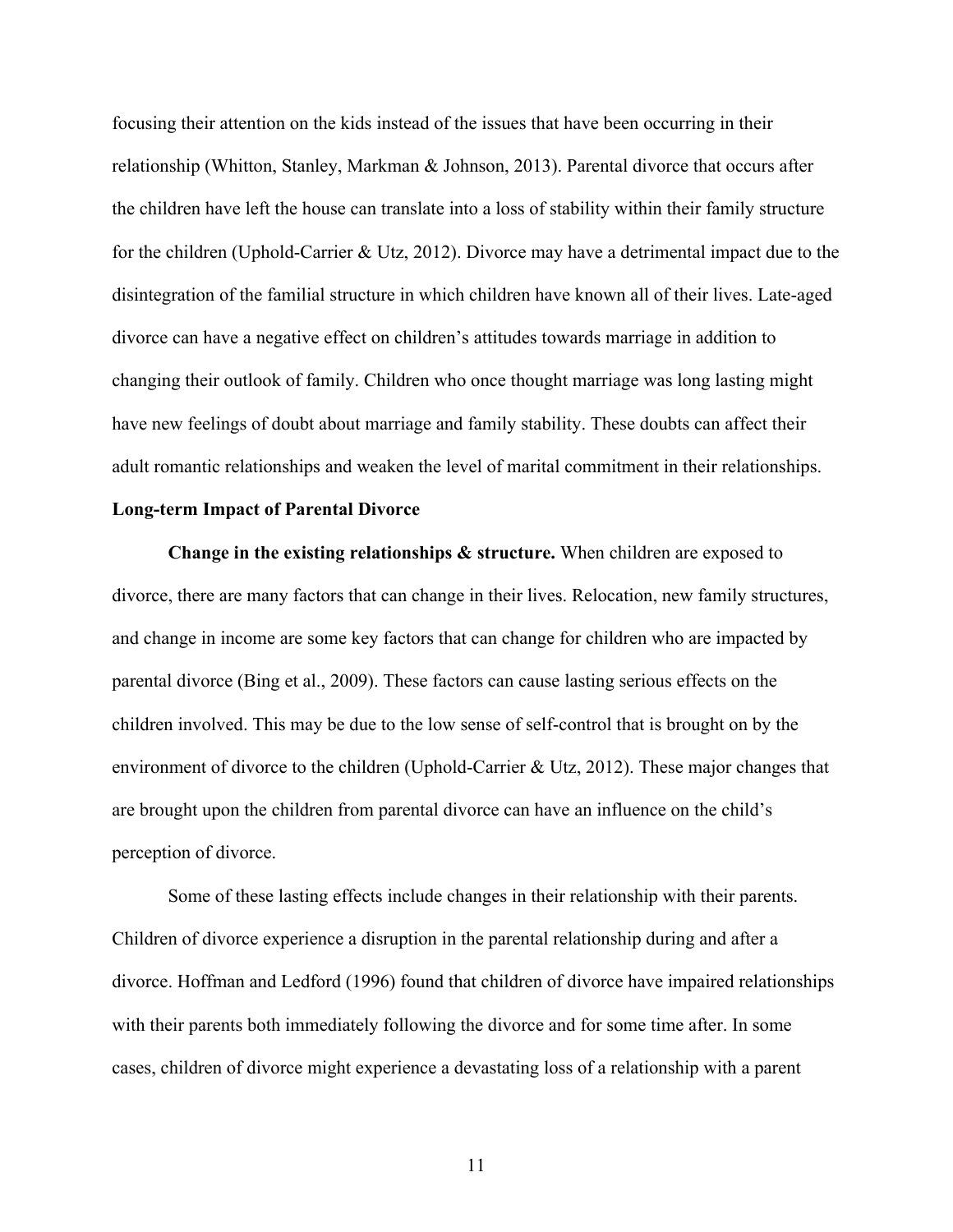entirely (Harvey & Fine, 2004). These major life changes from the child's previous norm within the parental structure can have a lasting traumatic effect on the child's life and can influence their perception of divorce.

**Impact on potential romantic relationships.** Parental divorce can have a significant impact on the adult romantic relationships of the children. Children of divorce have been found to be twice as likely to experience divorce than children from non-divorce families (Amato & Deboer, 2001). In some cases, parent's divorce can influence children's confidence in intimate relationships, making them less likely to marry or pursue long committed relationships in young adulthood. In other situations, those who come from parental divorce can be encouraged into early marriage by the perception that marriage is temporary and divorce is accessible. Even though marriage is still pursued, in these cases, lower expectations about marriages are maintained (Pao, 2014). One study stated that adult children of parental divorce felt unprepared for marriage and displayed intense fear of commitment even if they were involved in a loving relationship with a partner for a substantial number of years (Wallerstein & Lewis, 2004).

Adolescent children have reported that their experience with their parent's divorce has caused them to become more hesitant about entering into a romantic relationship and less confident in their ability to sustain romantic relationships (Cartwright, 2008). The participants from this study point to their parents as failing to provide a positive model for navigating through romantic relationships. One researcher stated that high conflict divorce can weaken the parentchild relationship, which can eventually lead to negative outlooks on marital commitment (Pao, 2014). The negative outlooks commonly lead to negative opinions on romantic relationships, which will then become another contributing factor for negative outlooks toward marriage (Kavas & Gunduz-Hosgor, 2011). Many of the participants from the Cartwright (2008) study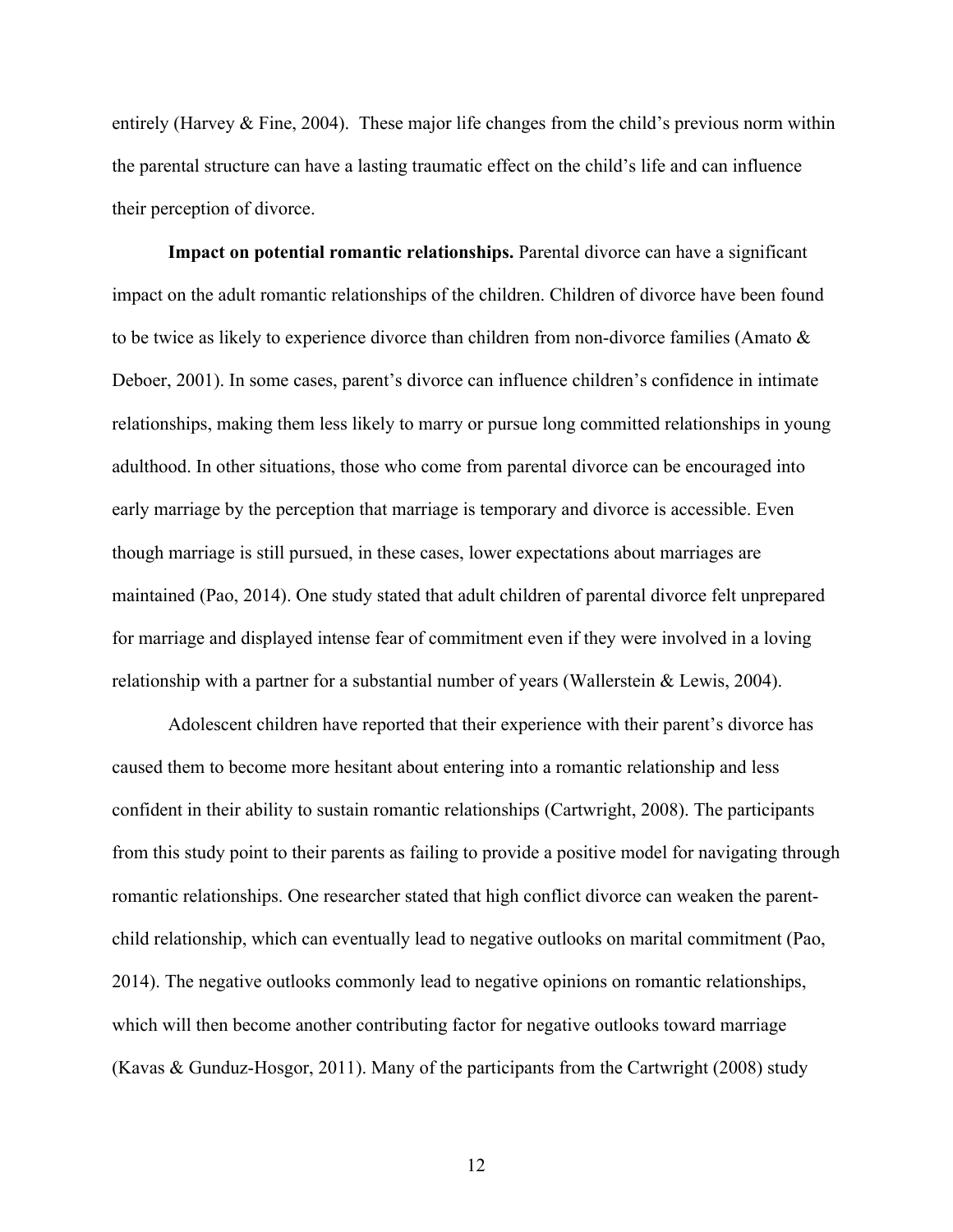reported feelings that any romantic relationship they would enter would eventually end at some point in their lives. This negative outlook about romantic relationships children from parental divorce have on their future ability to sustain romantic relationships can impact their confidence levels when dealing with romantic relationships.

In some cases, there is one part of the family that helps increase children of divorce' adjustment with relationships. Studies have shown configuration and preservation of relationships are significant developmental tasks for youth as they move into adulthood (Ming, & Fincham, 2010). In some cases, preservation of a relationship might begin with a sibling. Jacob and Sillars (2012) research found that siblings often experience an increase in conflict after parental divorce, but also experience a greater sense of closeness. This can be a positive support system for siblings who have the opportunity to gain support from their brother or sister.

#### **Family Life Cycle**

Carter and McGoldrick (1989) created the family life cycle which described developmental stages or steps individuals should experience throughout their lifetime. The steps include leaving home and becoming a single adult and learning how to accept emotional and financial responsibility. The next step is marriage and learning how to create a new dyadic system. This step is followed by having children and creating a co-parenting system that integrates structural components from childhood. The steps following include learning how to balance structure and freedom for the children and sending them off to begin their own family life cycle. During the last two stages, the parent focus on reestablishing their system dyadic system and coping with lost (Ballard, 2012).

In the case of divorce, the family life cycle may be disrupted by this life transition. Family life cycles regarding divorce include mourning the lost of the relationship, attempting to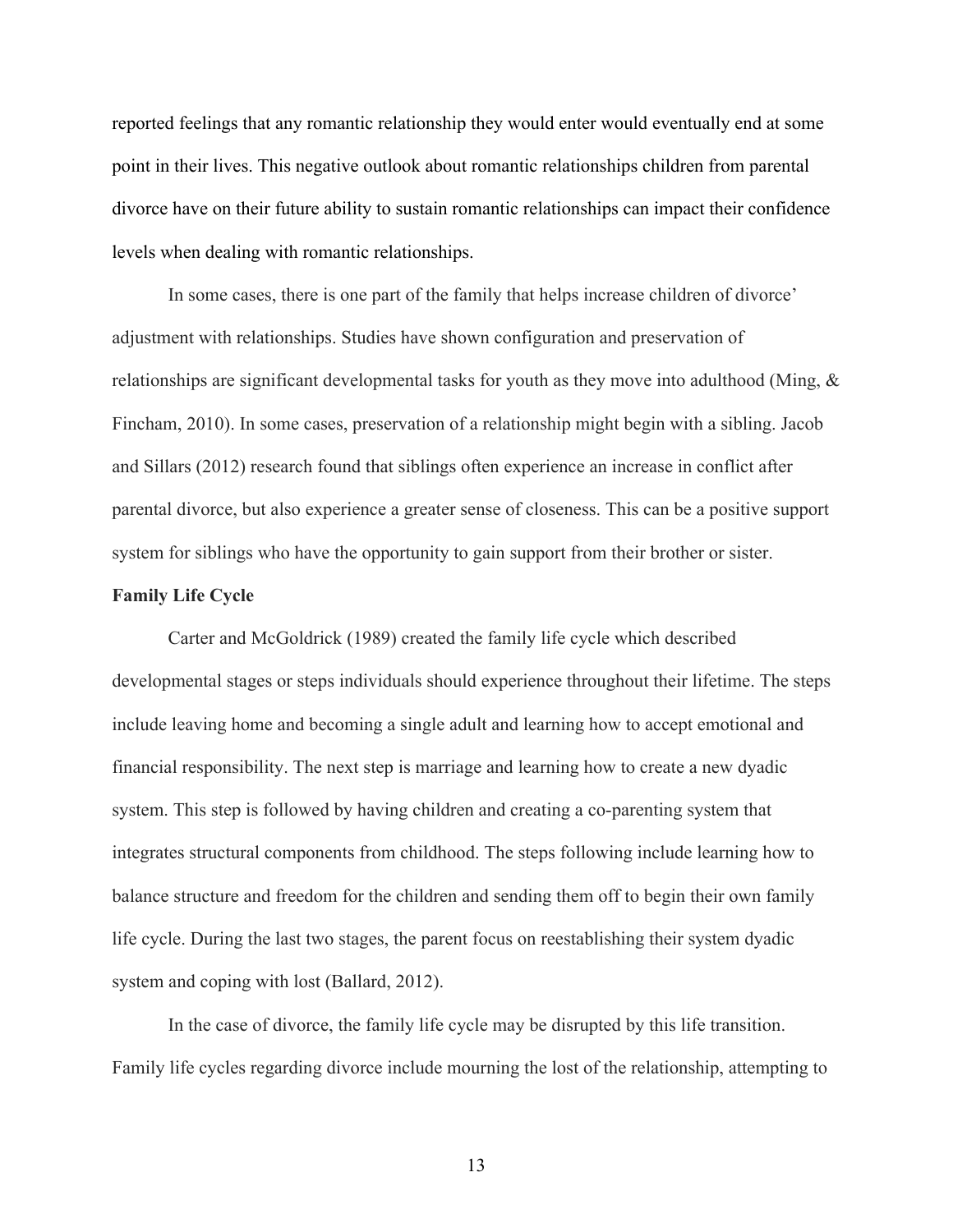support each focal member, learning how to co-parent and accommodate each other, and continuing to work on the emotional impact of the divorce for both parents and children (Carter & McGoldrick, 1989). While these steps include necessary principles to facilitate adjustment from the divorce, there are additional steps that are emphasized after the divorce. In the case of joint custody and co-parenting, it is important to continue to keep the children's' needs and interest a priority in order to help them with the adjustment through this life transition. Other situations might include a non-custodial household. In these situations, it is important for the non-custodial parent to be willing to continue the co-parenting relationship with the other parent, but still maintain a healthy level of support and care as a parent (Ballard, 2012; Carter & McGoldrick, 1989).

#### **Importance of Parental Support**

There are many factors that can impact the psychosocial adjustment of children of divorce and studies indicate there are marked differences between the psychosocial adjustments of children of divorce compared to children of non-divorce families (Twaite, Silitsky, & Luchow, 1999). One of these factors is a disruption in the primary caregiver relationship. Research has found this disruption in the caregiving relationship has negatively impacted behavioral adjustment and development of social relationships throughout adolescence for children of parental divorce (Hoffman & Ledford, 1996). Another study by Amato (1993) concluded that both the mother and father are important resources for children due to each parent being a source of emotional support, guidance, supervision, practical assistance, and information. Amato stated that the presence of both parents in the household to serve as role models for the children could help them to learn social skills such as cooperation, compromise, and negotiation. When divorce occurs, there is a disruption to the level and consistency of parental support given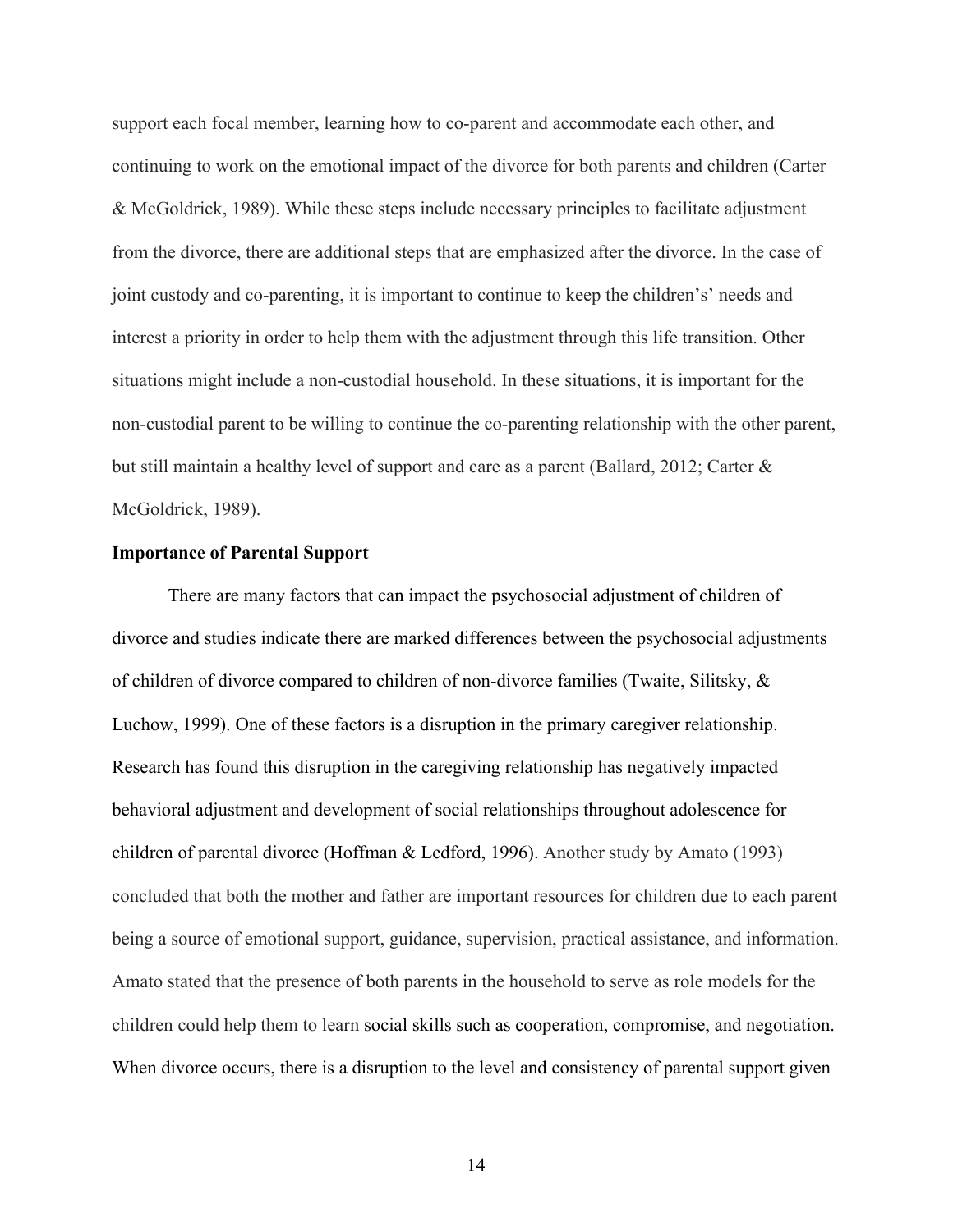to children.

**Sibling support.** In addition to parental support, children of divorce may benefit from supportive relationships with their siblings. Children with supportive siblings are less likely to be depressed, lonely, and unhappy due to the parental divorce (Jacobs & Sillars, 2012). The support of siblings is related to better adjustments to family disharmony and better psychosocial behavior. This research is supported by the sibling's relationship being the least likely to change due to the parental divorce. Siblings have the ability to support each other through the process, understanding how their brother or sister could be dealing with the life transition.

**Social support.** Although research has shown that societal perceptions on divorce have changed to become more accepting over the years, negative connotations are still present. In fact, one research study looked at the macrosystem effect on individual's perceptions of divorce. Macrosystem is defined as societal, cultural beliefs, and attitudes dealing with family life (Gately, & Schwebel, 1991). Gately and Schwebel's research suggested that negative perceptions created by the macrosystem about parental divorce not only influenced individual's perceptions about divorce, but created a self-fulfilling prophecy that resulted in negative consequences for children of divorce. On the other hand, the researchers found that if the social support from the macrosystem was positive, then the perceptions of the children who were effected by parental divorce were positive. This shows how social support can be an important adjustment factor for children who have experienced parental divorce.

An important type of social support for children who have experienced parental divorce is parental support. Involvement with both parents after the divorce has been shown to be an important adjustment factor for children of parental divorce (Austin, Pruett, Kirkpatrick, Flens, & Gould, 2013). This type of involvement contributes to children's development of social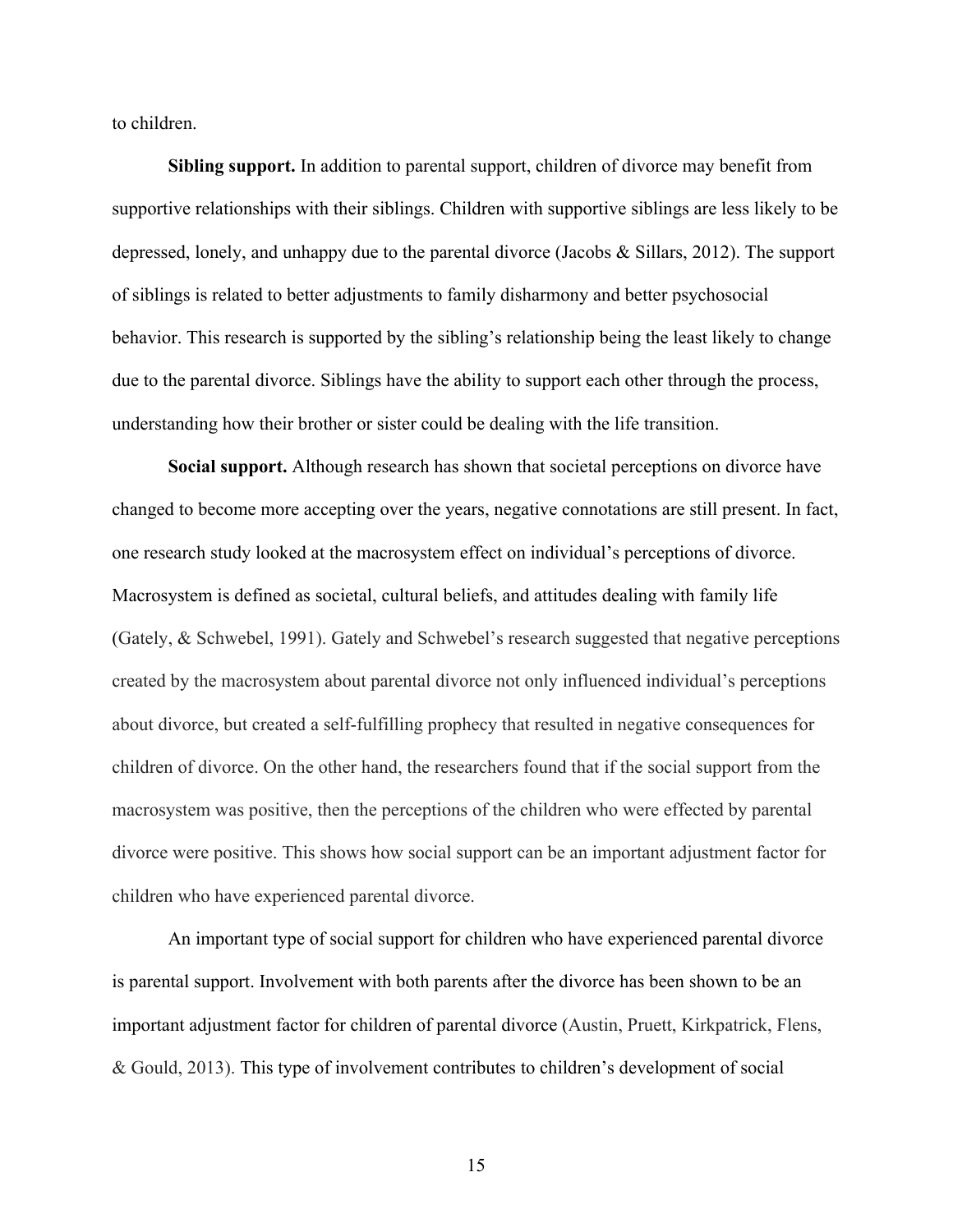capital, which is the psychosocial resource that originates from the critical relationships in the child's life. Maintaining healthy and consistent parental support can influence the child's longterm development and adjustment in life, which can have a positive impact on their outlook for the future.

#### **High Conflict Households**

Researchers have found that high familial conflict in early childhood negatively influences the quality and quantity of friendship networks later on in life for children impacted by parental divorce (Jones, 1992). Some children may benefit from parental divorce if they were living in a hostile environment influenced by high conflict parents (Uphold-Carrier & Utz, 2012). High conflict behavior is not only a predictor of children's future romantic relationships, but it also can be a predictor of the type of parenting skills the children develop. For example, Riggio and Valenzuela (2011) found that marital conflict is associated with harsh and inconsistent parenting. Adolescent children exposed to poor parental models of social behavior may experience greater fear about participating in relationships and may have difficulty forming firm and fulfilling relationships (Riggio, 2004). This inconsistent parenting can explain some of the detrimental behaviors that children exhibit after enduring high conflict between their parents as well as the resulting divorce that followed. High parental conflict negatively affects children's attachment to parents, as well as later feelings of security in their future relationships (Riggio, 2004).

#### **Impact on Educational and Occupational Confidence and Aspirations**

Research indicates that the quality of parenting is related to adolescent's educational and occupational goals and aspirations (Sigal, Wolchik, Tein, & Sandler, 2012). Several studies have found that parental divorce in childhood is linked to negative outcomes dealing with educational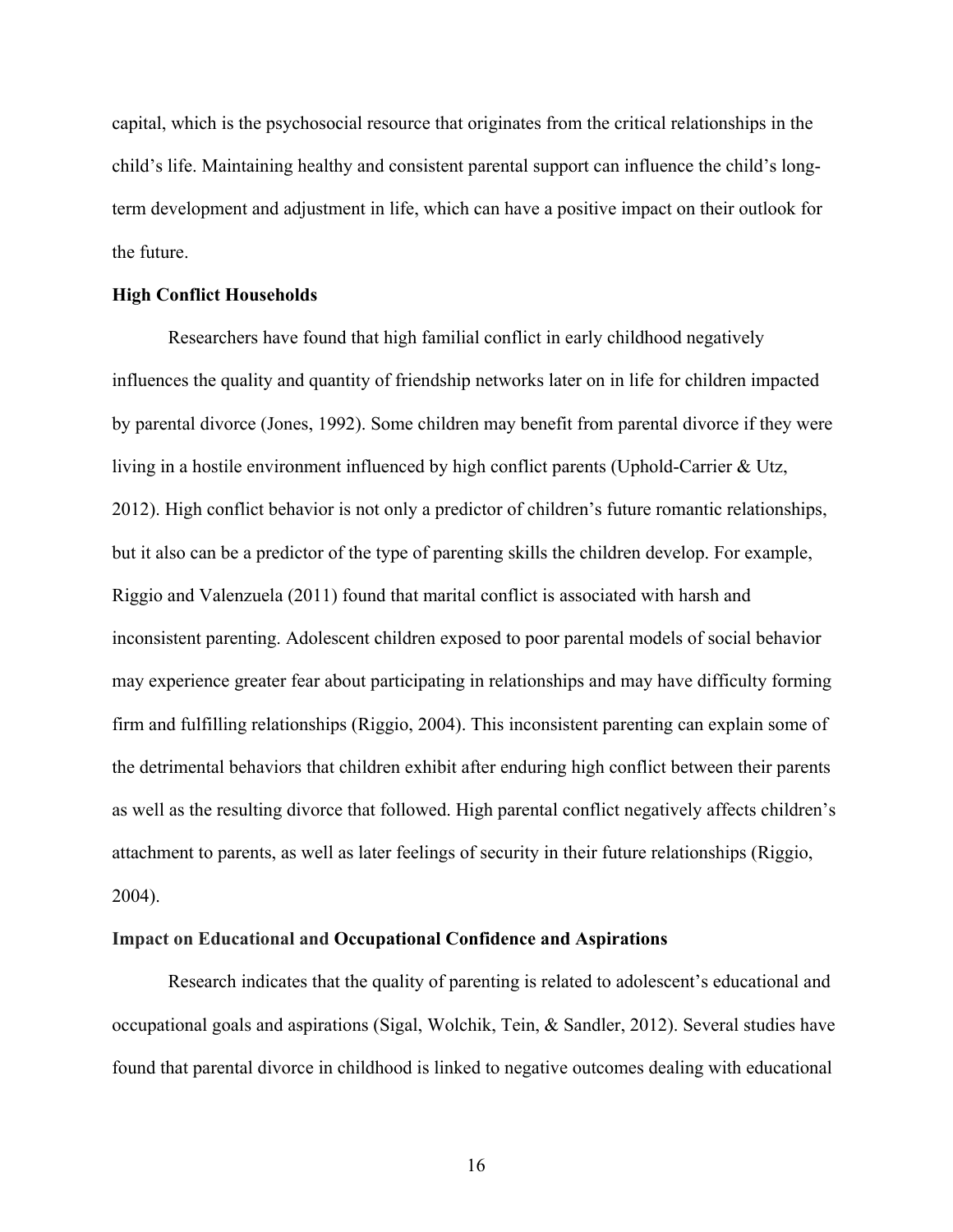and occupational goals across the life span. One study stated that high school students with divorced parents were less likely to enter college (Wallerstein & Lewis, 2004). In that same study, the researchers found that those students of parental divorce who did enter college were less likely to finish with a four-year degree (Bulduc, Caron, & Logue, 2007; Wallerstein & Lewis, 2004). The impact that the divorce has on the confidence levels of students in young adulthood to pursue and complete a higher degree is significant.

Another study found that children whose parents divorce tend to have lower academic achievement (Bulduc et al., 2007). Additional past research supports the idea that parents who divorced before their children are 6 years old are more likely to display academic and behavioral problems in middle school and than those whose parents divorced during the child's primary grade years (Zill, Morrison, & Coiro, 1993). While their career aspirations can be negatively affected by divorce, so can children's perceptions of their abilities. Wauterickx, Gouwy, and Bracke (2006) stated that children of divorce tend to drop out of school earlier, believe that they are less educated, and believe that they do not have the abilities to be successful. Children's outlook on their abilities is a strong indicator of their expectation for success and confidence as they enter young adulthood.

Many households following parental divorce include only one parent, which is typically the mother. The economical flexibility of the family might have changed due to the divorce, causing mothers to relocate to a new neighborhood with new schools that have low educational standards. In the past, the lack of financial support from the household could lead to children dropping out of school to contribute to the household income, which decreases the amount of educational attainment (Amato, 1993). The impact a divorce has on children's outlook of their abilities and career attainment could hinder them from reaching their full potential.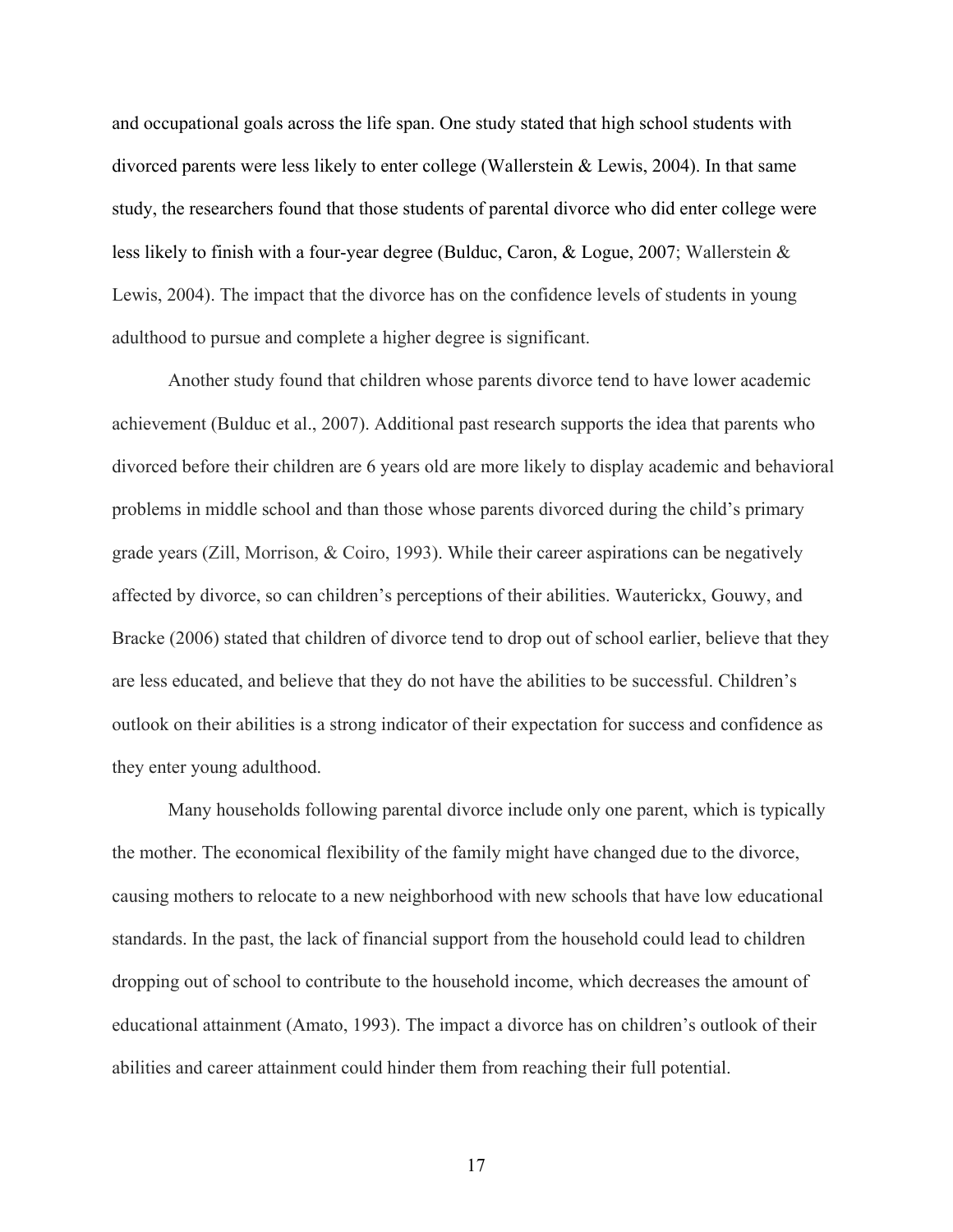#### **Challenging Other Research Findings**

Although much of the research on the effects of divorce paints a bleak picture for children and their future, some research has highlighted the resilience of children. There is evidence that divorce can be detrimental to young children and have a lasting negative impact (Wallerstein, Lewis, & Blakeslee, 2001). However, there is some research that has contradicted those findings. Some researchers felt that researchers such as Wallerstein exaggerated their findings to draw attention on the topic (Cherlin, 1999). Other researchers have challenged Wallerstein's findings and stated that the adaptability and flexibility that children of divorce develop gives children a brighter outlook on the experience than previously explained (Hetherington & Kelly, 2002).

#### **Aims of the Study, Research Question, and Hypotheses**

Although existing research has primarily focused on the negative impact of divorce on children, the research fails to recognize factors associated with children of divorce who have high educational/occupation aspirations and report a positive outlook on relationships. The aim of this study was to quantitatively examine adjustment factors that contribute to positive outlooks on career attainment, as well as positive outlooks on expectations for relationship success. This study focused on social support as a factor that influences the confidence levels of children who have experienced parental divorce. The researcher used surveys and demographic information to collect data from individuals whose parents divorced when they were children. The purpose is to understand whether social support is an important factor that relates to the impact of parental divorce on children's confidence as it pertains to career and relationship expectations.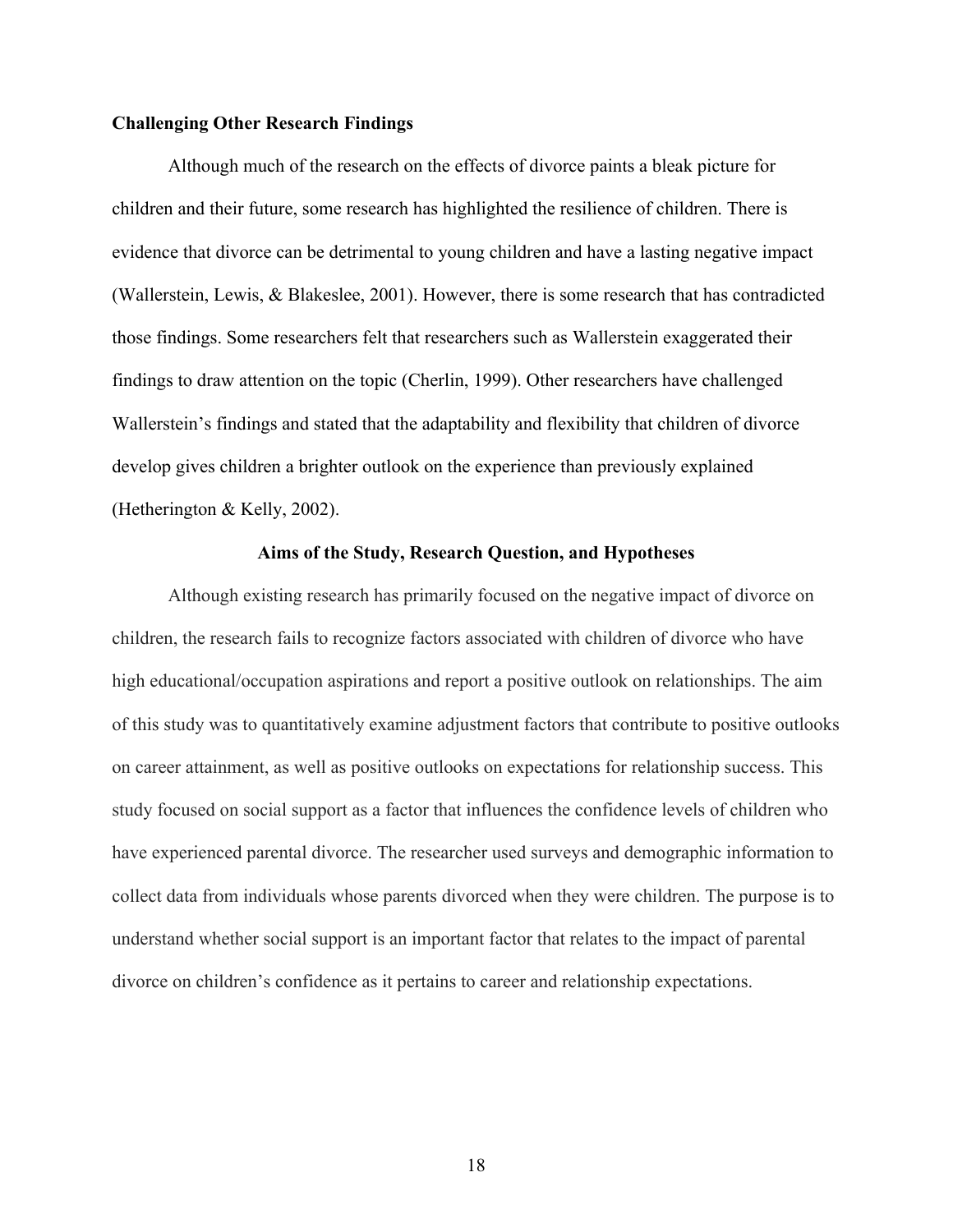#### **Research Question & Hypotheses**

In this study, I investigated the effect that social support has on the confidence levels of those who have experienced parental divorce as children. I am interested in assessing the impact that social support can have on relationship and career confidence. I began the study with the following hypotheses:

*Hypothesis 1: Social support will have a positive impact on confidence levels in regards to success in career and romantic relationship expectations for those who have experienced parental divorce during their childhood.*

*Hypothesis 2: Participants who received greater social support will have higher confidence levels than those who received less social support.* 

*Hypothesis 2a: More social support from additional family members will have a positive relationship with confidence levels regarding career expectations Hypothesis 2b: More social support from additional family members will have a positive relationship with confidence levels regarding expectations for successful romantic relationships?*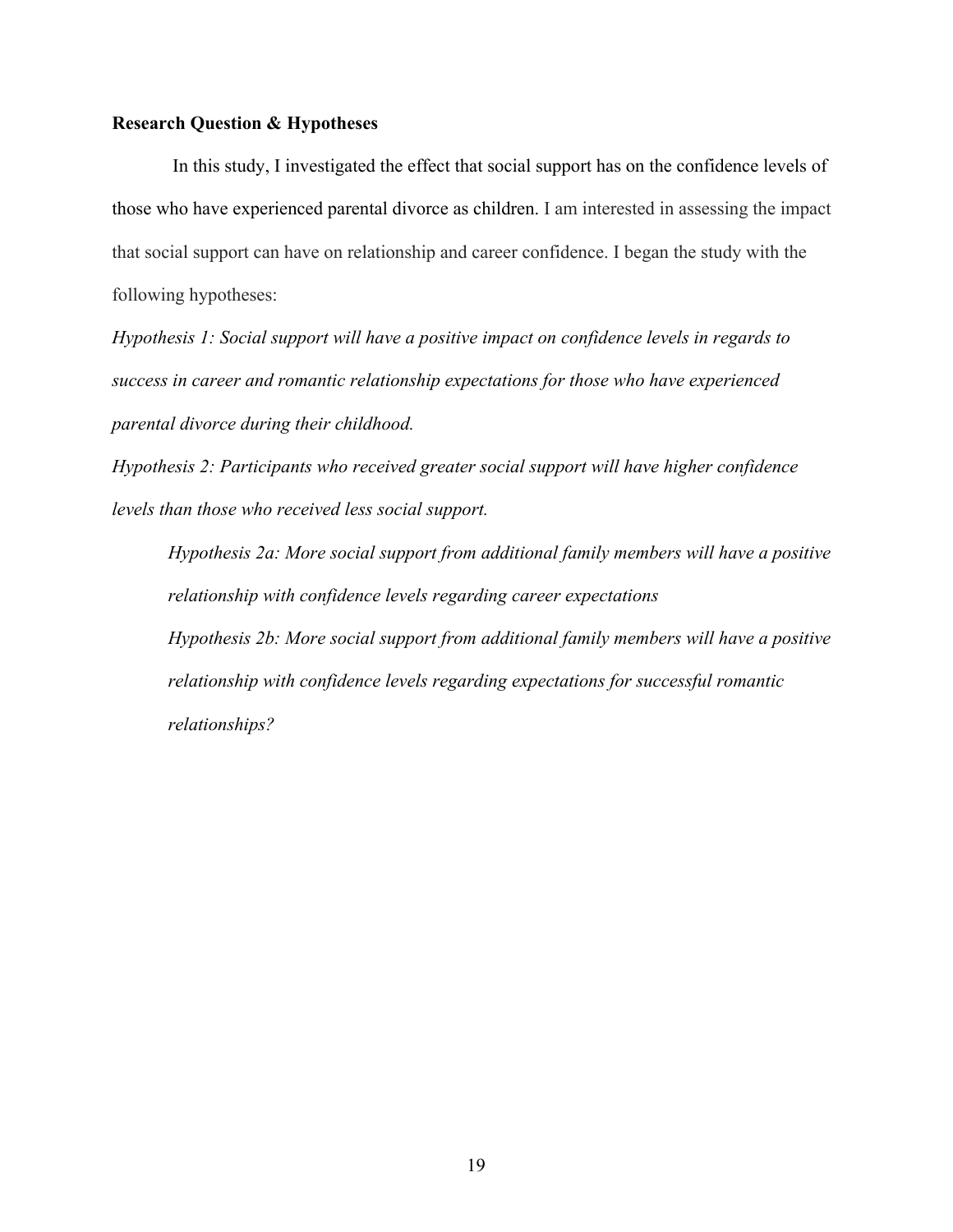#### **Chapter 3: Methodology**

#### **Introduction**

The purpose of this study is to determine if social support is a factor related to higher confidence levels for those affected by parental divorce. In order to do this, hypotheses need to be tested. A cross-sectional quantitative survey design was used to collect data related to social support and confidence regarding career expectations and romantic relationships. Survey research is the best method for collecting original data for describing a population too large to observe directly (Babbie, 1995); specifically, this study will utilize an online survey. There are many reasons for using online surveys; primarily it offers flexibility and convenience for the participants. Online surveys are particularly attractive to young adults aged 18-25 and helpful at increasing response rates (Van Selm & Jankowski, 2006). Additionally, online surveys are appropriate when the population is distributed across a large geographic region. (Van Selm  $\&$ Jankowski, 2006).

#### **Instrumentation**

The survey was developed using Qualtrics, a survey development software. The survey consisted of three independent scales, each ranging from 10-27 items assessing relationship confidence, career confidence, and social support systems. Demographic items were included as well.

#### **Revised Social Support Questionnaire (SSQ***)*

The first questionnaire was the Social Support Questionnaire-Revised, (SSQ; Sarason, Levine, Basham, & Sarason, 1983) which was designed to measure the participants' perceptions of social support and satisfaction with that support during their childhood after the divorce (See Appendix B for SSQ). This questionnaire is a 27 item measure assessing the size and quality of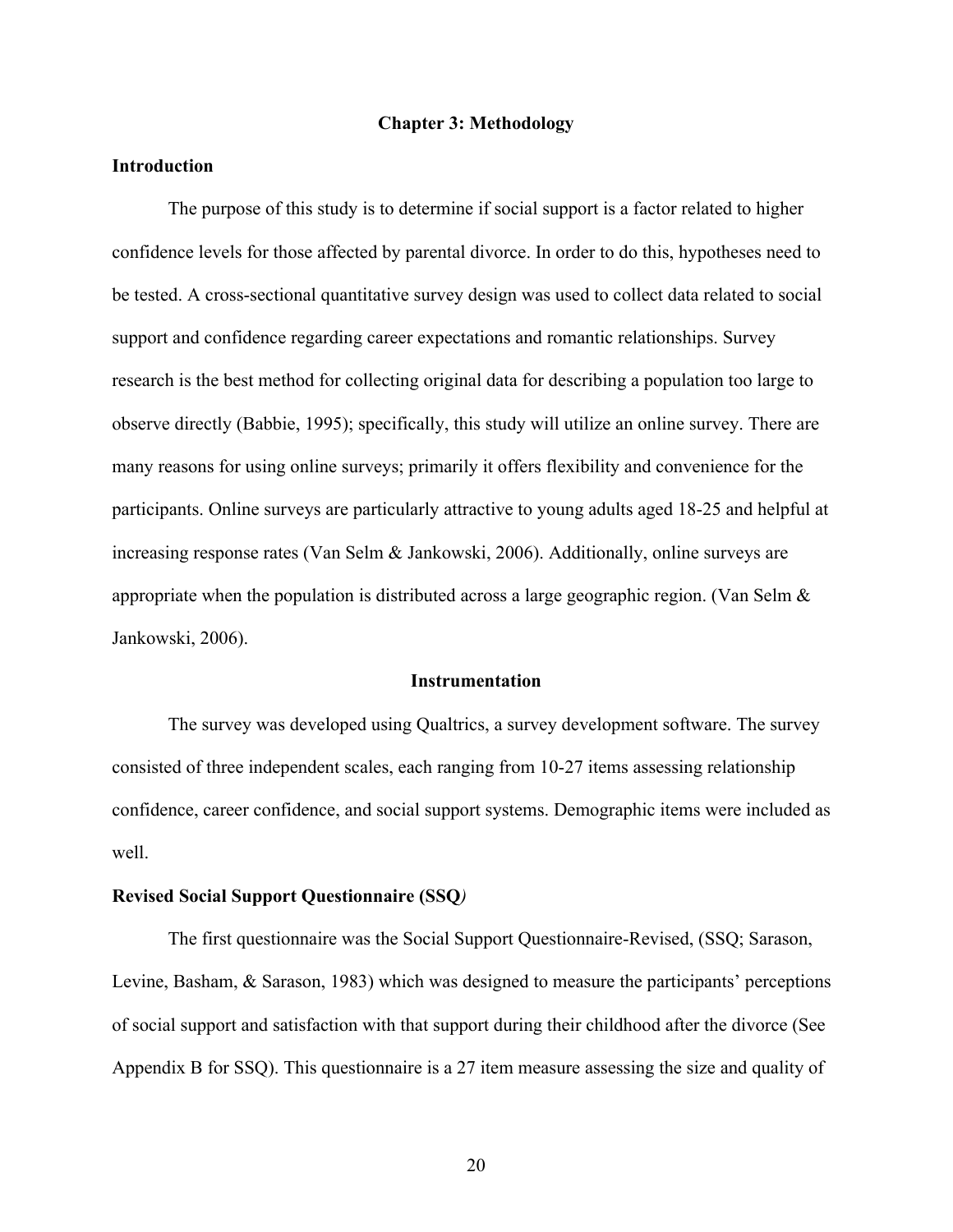the social support network, expressed as the amount or group of people in which the participants could rely upon for support in different situations (SSQ-N), as well as the degree of satisfaction of that support (SSQ-S; 1= *very dissatisfied, 6= very satisfied*). The types of support explored are financial, service, and guidance counseling. (See Appendix B for complete scale). Cronbach's alphas for the two subscales were (α**=** .98) for SSQ-N and (α**=** .96) for SSQ-S (Sarason et al., 1983).

#### **Revised Confidence Scale**

To measure confidence in relationships, the participants completed a 10-item revised confidence scale (Stanley, Hoyer, & Trathen, 1994; Whitton et al., 2007), which measures the amount confidence the participants have toward their current and future romantic relationships. Items (e.g., "I feel good about our prospects to make this relationship work for a lifetime") are rated on a scale ranging from 1= *strongly disagree* to 7= *strongly agree*. (See Appendix C for complete scale). Scores reflect the mean response, with Cronbach's alpha for men ( $\alpha$ = .77) and Cronbach's alpha for women ( $\alpha$  = .84) (Stanley et al., 1994).

#### **Generalized Expectancy for Success Scale-Revised (GESS-R)**

In addition to the above scale, participants completed the 25-item Generalized Expectancy for Success Scale-Revised (GESS-R) (Hale, Fiedler, & Cochran, 1992), which is intended to measure optimism dealing with the participants' ability to achieve career goals/aspirations. The scale is broken into 6 sections: Career Optimism (1, 3, 4, 8, 16, 22, 24), Interpersonal Relationships (5, 21, 25), Life Outlook (11,12,18,19), Self Efficacy (2, 6, 14, 15), Pessimism (9,13,20,23), & Social Interaction (7 & 10). Each item (e.g., "In the future, I expect that I will.") is rated on a scale ranging from 1= *highly improbable* to 5= *highly probable* (See Appendix D for complete scale). Scores reflect the mean response, with a Cronbach's alpha of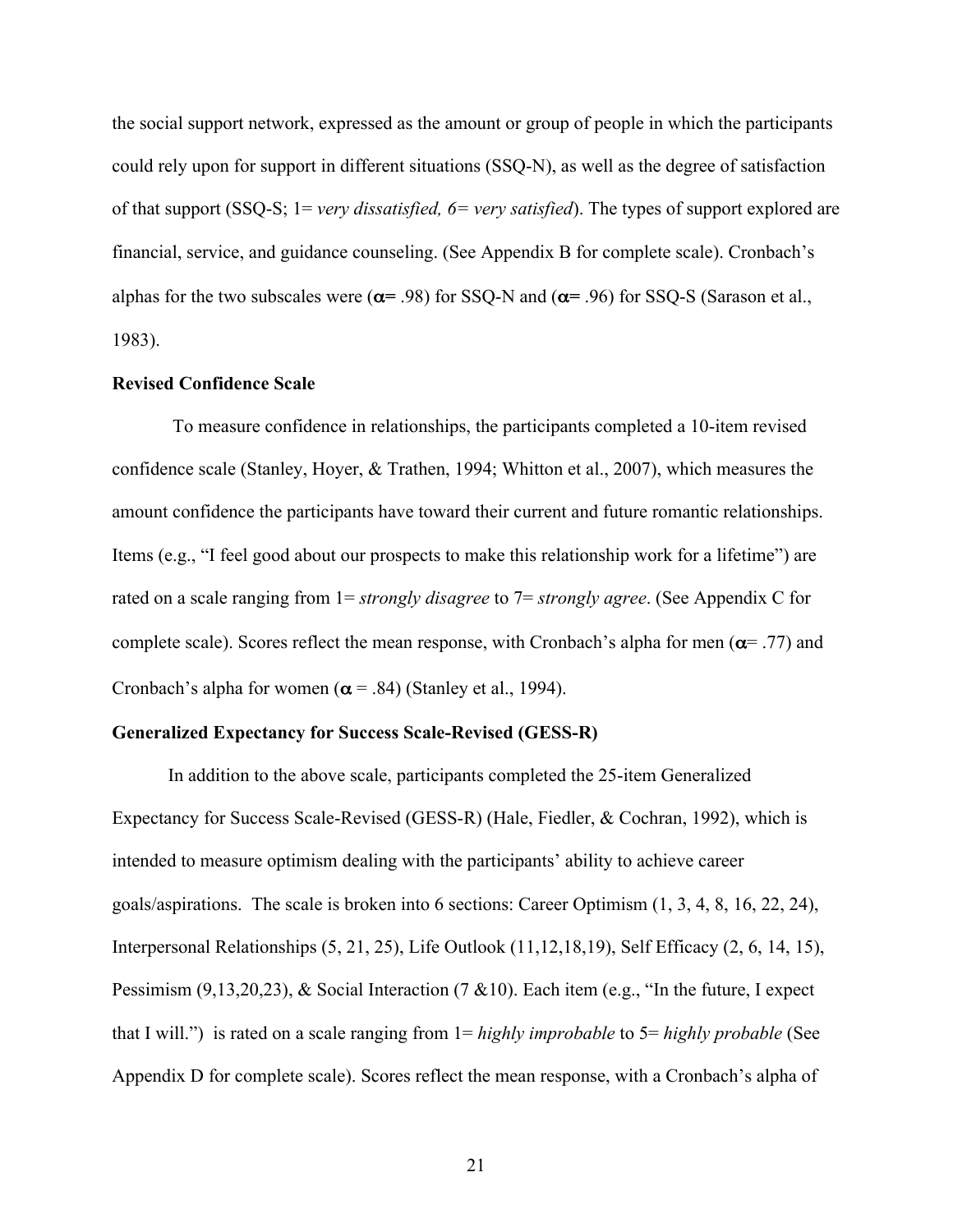(α**=** .92). The GESS-R was used to measure the participant's confidence and optimism for achieving their career goals in the future. In the past, the scale has been used to measure optimism in comparison to self-esteem or neuroticism for specific items (Schutte, Valerio, & Carrillo, 1996).

#### **Demographic Variables**

In addition to the scales listed above, the survey will also include demographic items such as current age, age at the time of parental divorce, gender, living arrangements during their childhood after the divorce, current relationship status, number of siblings, race/ethnicity, current state, and employment status (See Appendix A for demographic questionnaire).

#### **Sampling Techniques**

The participants of the study were young adults between the ages of 18-25 who had experienced parental divorce between the ages of 2 and 17. A nonprobability purposive sampling technique was utilized to collect data from the participants. Participants for the study were recruited two ways. First, the survey link was sent to the faculty in the Marriage and Family Therapy program and were asked to forward the link to the students in their classes. Undergraduate students enrolled during the Fall 2015 semester were asked to complete the survey as long as they met the criteria. Second, the researchers recruited participants through social media outlets such as Facebook, Twitter, and Instagram. Through the use of social media, participants were able to take the survey from anywhere in the United States. Washington and Hans (2013) reported that 74% of Americans use the Internet, and 69% of Internet users have an account on a social networking site. Additionally, approximately 77% of social network users are between the ages of 18-49. Based on these findings, social networking sites were likely to be effective in reaching the target population.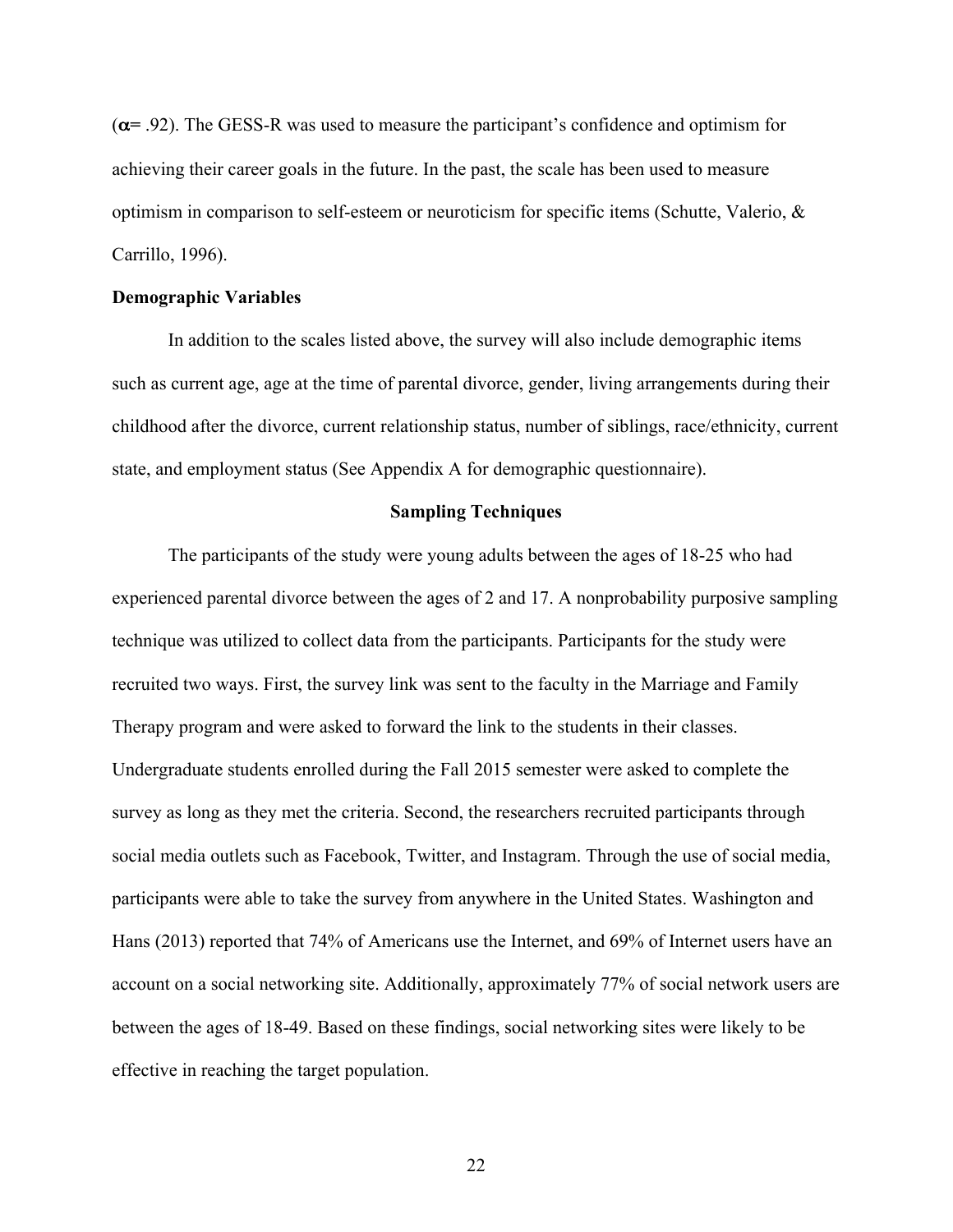#### **Procedure**

An Institutional Review Board (IRB) application was submitted to the UNLV Office of Human Subjects. Upon receipt of approval, the researcher began the execution of the study.

#### **Data Collection**

The survey was disturbed through hyperlinks within email messages and social media posts. The participants were also encouraged to share the survey with others who matched the criteria. Every participant consented by clicking the acknowledgment tab before beginning the survey (See Appendix E for Informed Consent). After consent, the participants were asked to complete three qualifying questions to ensure the data reflected the population the researcher was seeking for the study.

#### **Analysis**

To answer the research question and test the hypotheses, the researcher used a multivariate analysis of variance (MANOVA) and 2-tailed correlation statistics. The researcher was interested in investigating if social support was associated with an increase in participants' confidence in regards to career expectations and positive romantic relationships. In order to conduct the analysis, the researcher needed to calculate the amount of social support reported by the participants for their responses on the SSQ. This was completed by a) adding the total number of groups that participants felt supported by throughout their childhood and b) calculating the mean satisfaction for that type of support. Then, the means for the two confidence scales measuring career expectations and romantic relationships were computed. Before conducting any statistical analysis, parametric statistics were preformed to check the reliability of the scales and the distribution of the variables. After completing the parametric analysis, the researcher used a multivariate analysis (MANOVA) to measure the variance between the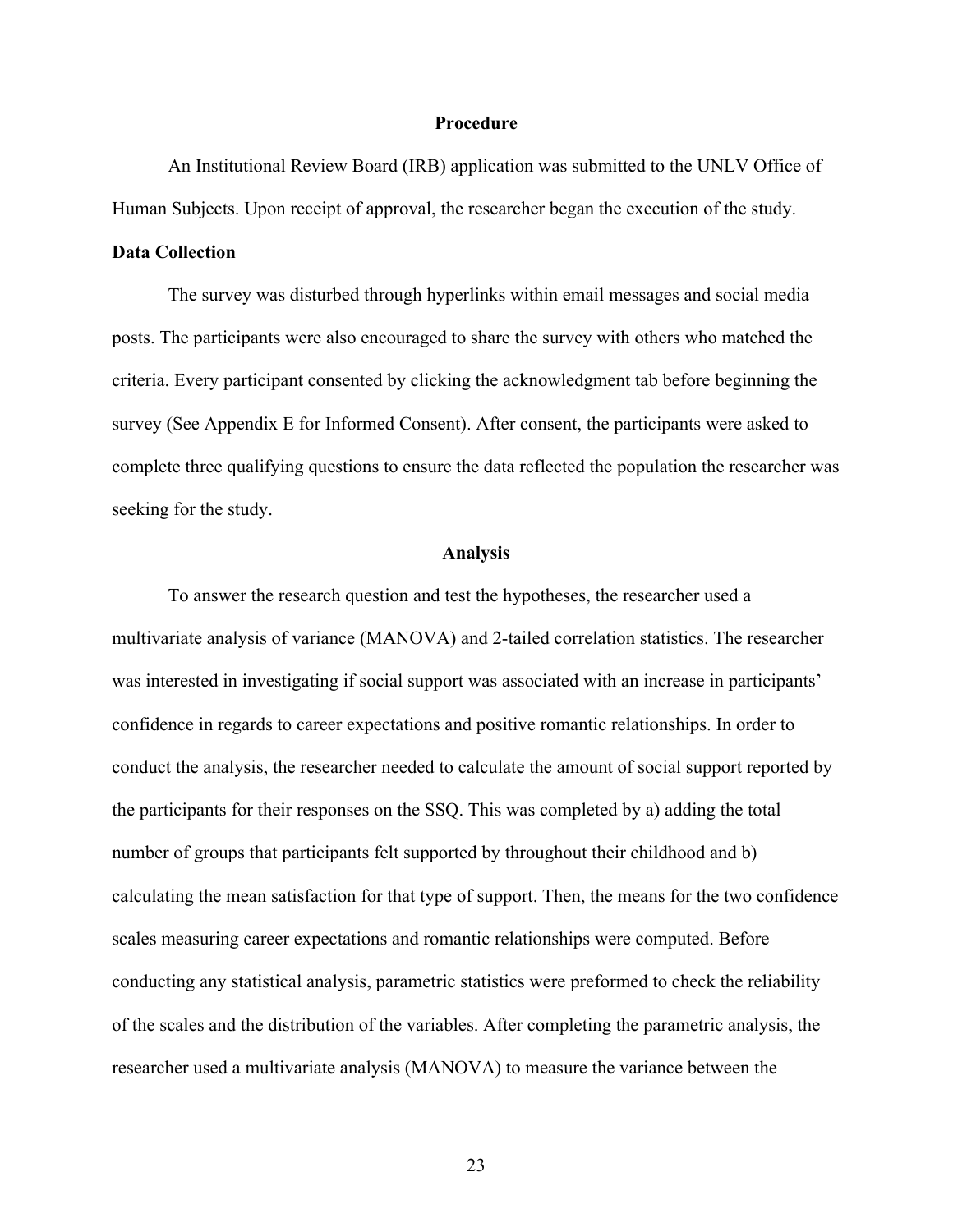independent variables relating to social support and the dependent variables related to confidence levels. The researcher sought to find whether there were differences in the confidence levels related to career expectations and romantic relationships in relation to the quantity or quality of social support received by individuals impacted by parental divorce.

The researcher then used a Pearson 2- tailed correlation to measure relationships between the quantity or amount of social support and the confidence levels in regards to career expectations and career aspirations. The researcher was interested in finding if there is a positive correlation between the amount of social support and confidence levels for those who have been impacted by parental divorce.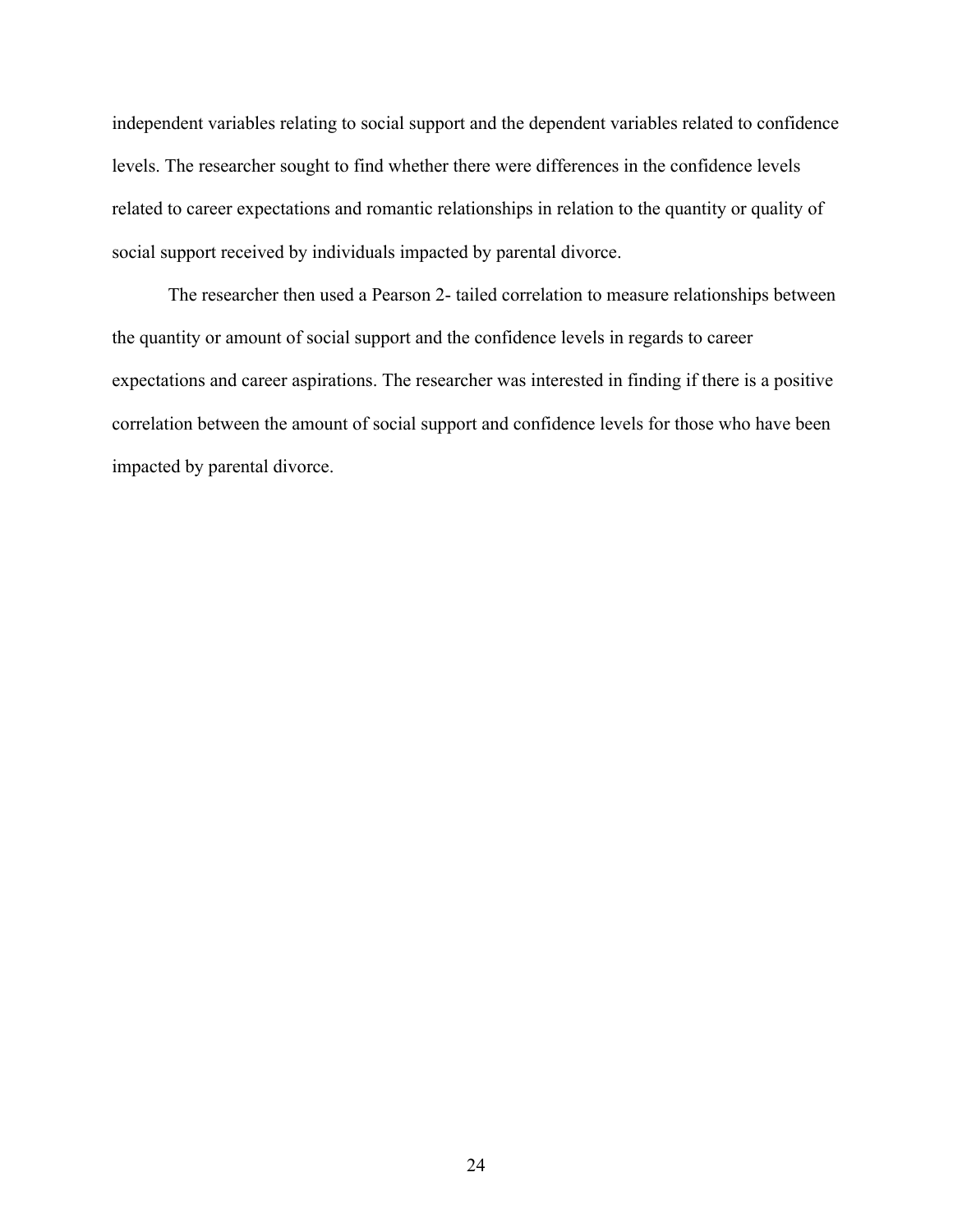#### **Chapter 4: Results**

#### **Descriptives For Participants**

The participants for this study were young adults between the ages of 18-25 years old that experienced parental divorce between the ages of 2-17. The age group of the participants was selected because of the importance of building meaningful relationships and forming educational/career goals during the ages of 18-25 or young adulthood (Washington & Hans, 2013). That sample included participants who identified as male (n=67), female (n=244) and transgender (n=1) for a total of 312 participants. Out of the 312 total participants that completed the study, 24% of the participants were below the age of 21,  $(n=76)$ ; out of the remaining participants  $54\%$  were between the ages of  $21-24$  (n=166), and the largest individual age group was 25 years old with 22% of the participants (n=70).

A majority of the study's participants lived in the West region of the United States  $(n=183)$ , while 32% of the participants were from the South  $(n=100)$ . The remaining participants indicated that they lived in the North region (n=9), East region (n=7), Midwest region (n=12), or Pacific region ( $n=1$ ). In regards to relationship status, 78% ( $n=244$ ) identified as single, while 21% (n=64) identified as being married or partnered. Only 1% (n=4) identified as being divorced (see Table *1*). The sample was 35% Caucasian (n=109), 33% African American (n=103), 16% Hispanic American (n=49), 4% Asian American (n=11), 2% Pacific Islander (n=5), and one participant that identified as Native American. 11% of the participants (n=34) identified as "multiracial" or another ethnicity not listed. Table 2 lists participant's ethnicity by gender.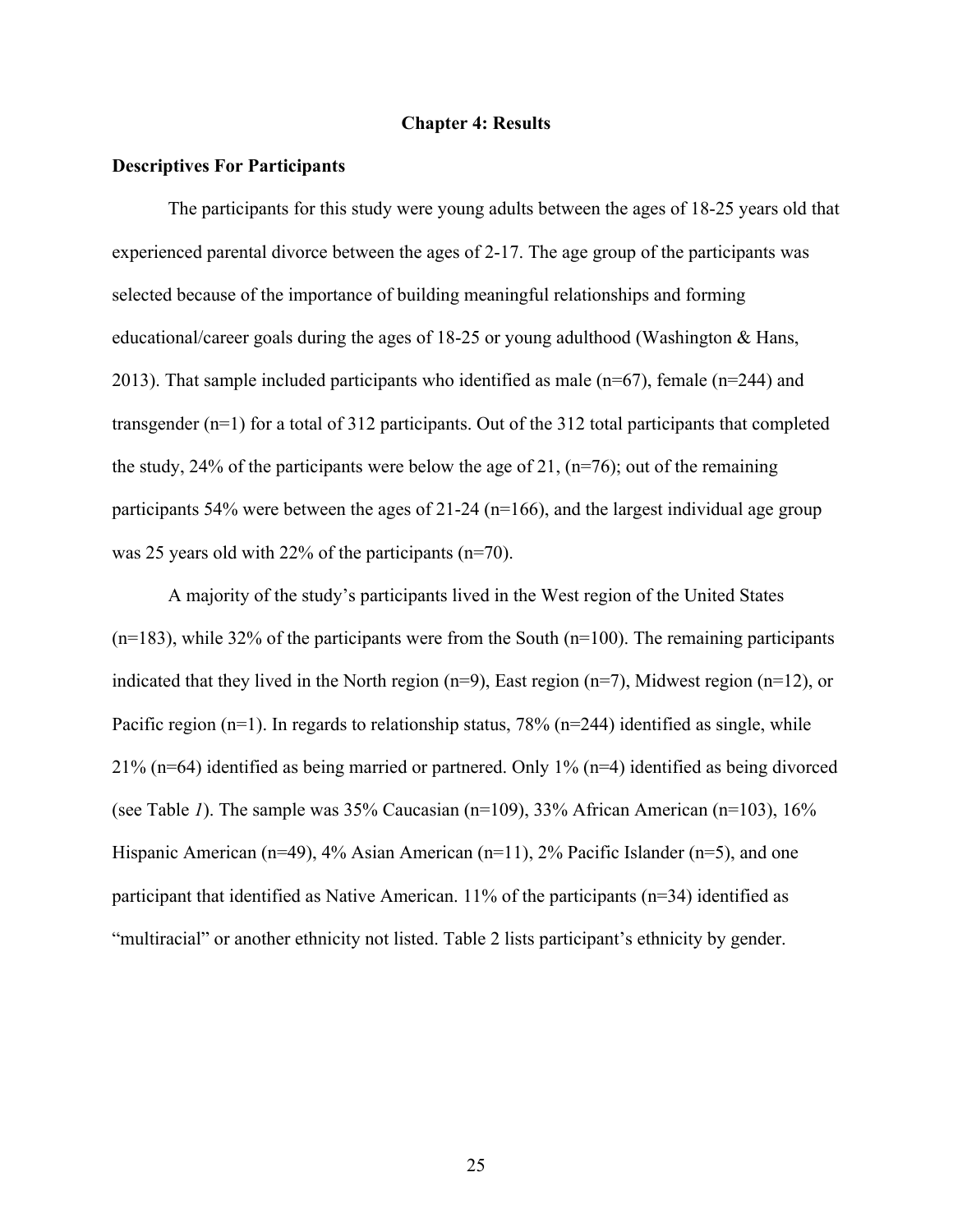| <b>Relationship Status</b> | Male ( $n = 67$ ) | Female $(n=244)$ | Transgender $(n=1)$ |
|----------------------------|-------------------|------------------|---------------------|
| Single, not married        |                   | 186              |                     |
| Married                    |                   | 25               |                     |
| Domestic Partnership/      |                   | 29               |                     |
| Civil Union                |                   |                  |                     |
| Divorce/Separated          |                   |                  |                     |

Table 1: Relationship Status for Participants

Table 2: Ethnicity of the Participants (N=312)

| Race/Ethnicity    | Male $(n=67)$ | Female ( $n = 244$ ) | Transgender $(n=1)$ |
|-------------------|---------------|----------------------|---------------------|
| Caucasian         |               | 88                   |                     |
| African American  |               | 76                   |                     |
| Hispanic American |               |                      |                     |
| Asian American    |               |                      |                     |
| Multiracial       |               | 25                   |                     |
| Pacific Islander  |               |                      |                     |
| Native American   |               |                      |                     |
|                   |               |                      |                     |

Thirty-nine percent (n=122) of the respondents experienced parental divorce between the ages of 2 and 5, 26% (n=81) between the ages of 6 and 9, 15% (n=46) between the ages of 10 and 12, 11% (n=34) between 13 and 15, and 9% (n=29) between ages 16 and 17. Nineteen percent (n=59) of the participants reported having no siblings at the time of their parents' divorce. The majority of the participants reported having one or more siblings at the time of their parents' divorce: 38% (n=119) reported having 1 sibling, 24% (n=76) indicated that they had 2 siblings, 12% ( $n=37$ ) reported having 3 siblings, and 7% ( $n=21$ ) indicated having 4 or more siblings. (See Tables 3-5 for results)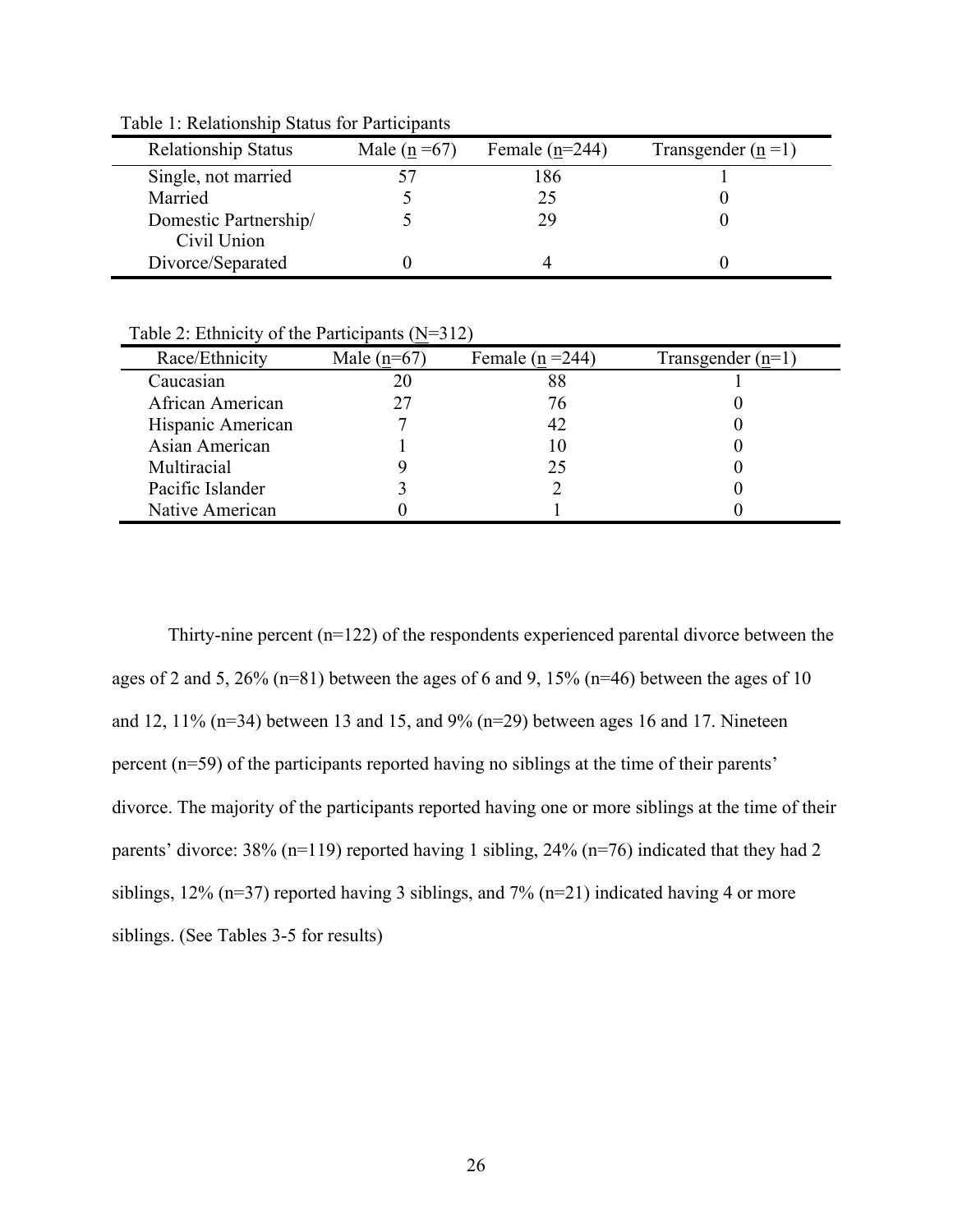| Race/Ethnicity    | 2-5 | 6-9 | $10-12$ | $13 - 15$ | 16-17 |
|-------------------|-----|-----|---------|-----------|-------|
| Caucasian         | 39  | 28  |         | I 6       |       |
| Asian American    |     |     |         |           |       |
| Hispanic American | フフ  | 10  |         |           |       |
| African American  | 36  | 28  |         |           |       |
| Multiracial       |     | 10  |         |           |       |
| Native American   |     |     |         |           |       |
| Pacific Islander  |     |     |         |           |       |
| Total $(N=312)$   |     |     |         |           |       |

Table 3: Age of Parental Divorce by Ethnicity

Table 4: Number of Siblings at the Time of Divorce by Ethnicity

| Race/Ethnicity    | None |    |    | 4 or more |
|-------------------|------|----|----|-----------|
| Caucasian         |      | 56 | 26 |           |
| Asian American    |      |    |    |           |
| Hispanic American |      | 20 | 12 |           |
| African American  |      | 30 | 24 |           |
| Multiracial       |      |    |    |           |
| Native American   |      |    |    |           |
| Pacific Islander  |      |    |    |           |

Table 5: Number of Siblings at the Time of Parental Divorce

| Age               | Number of Siblings |      |          |       |           |
|-------------------|--------------------|------|----------|-------|-----------|
|                   | None               |      |          |       | 4 or more |
| $2 - 5$           | 36                 | 42   | 29       |       |           |
| $6 - 9$           |                    | 34   |          | 12    |           |
| $10 - 12$         |                    | 25   |          |       |           |
| $13 - 15$         |                    |      | ι4       |       |           |
| $15 - 17$         |                    |      |          |       |           |
| Total $(N = 312)$ | 59 (19%)           | 38%) | 76 (24%) | (12%) | 70/0,     |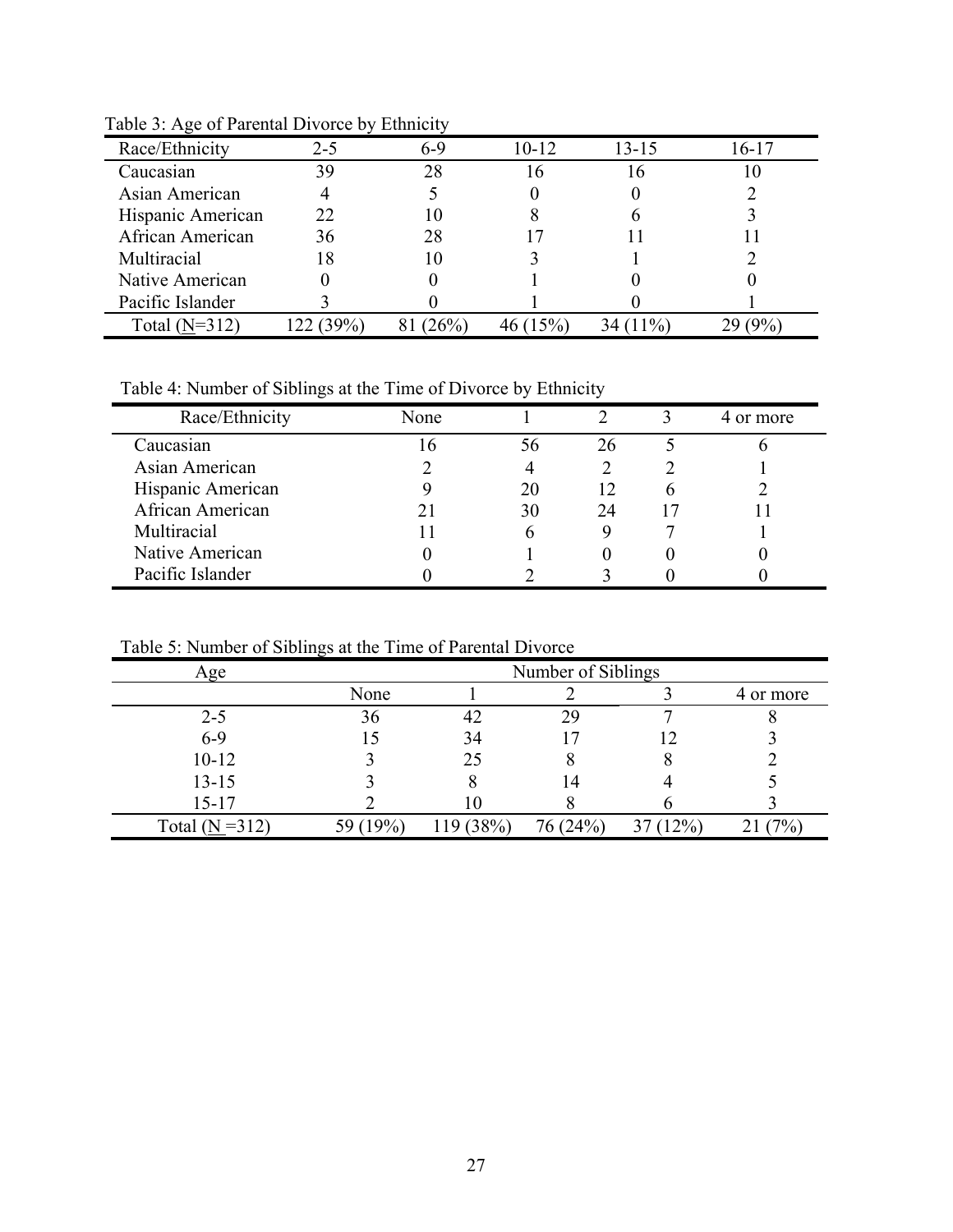#### **Preliminary Statistics**

During the preliminary stages of analyzing the data, parametric tests were performed to ensure reliability of the scales and the distribution of the variables. In respect to reliability for the measures, Cronbach's alphas were computed for each scale before any analysis was conducted in the study. The Cronbach's alpha for the revised Social Support Questionnaire for total amount of support (SSQ-N) was (α**=** .943), and the satisfaction for that support (SSQ-S) was (α**=** .965). The Cronbach's alpha for the revised Confidence scale was (α**=**.92) and the revised GESS scale was  $(\alpha = .907)$ .

A kurtosis test was performed to check the distribution of the dependent variables from the Confidence scale and the GESS scale. The kurtosis statistics were calculated by dividing kurtosis by the standard error, which yielded the Fisher coefficient for each scale. The Fisher coefficient needed to be between plus or minus 1.96 before normal distribution was assumed. The Confidence scale had a Fisher coefficient of a 1.895, therefore, normal distribution was assumed. The GESS scale fisher coefficient was -1.531, therefore, normal distribution was assumed (see Figures 1 and 2 for the distribution of the dependent variables). Figure 1 represents the average mean scores for the Confidence scale regarding perceived potential to have a success romantic relationships and figure 2 represents the average mean scores for the GESS scale regarding career expectations.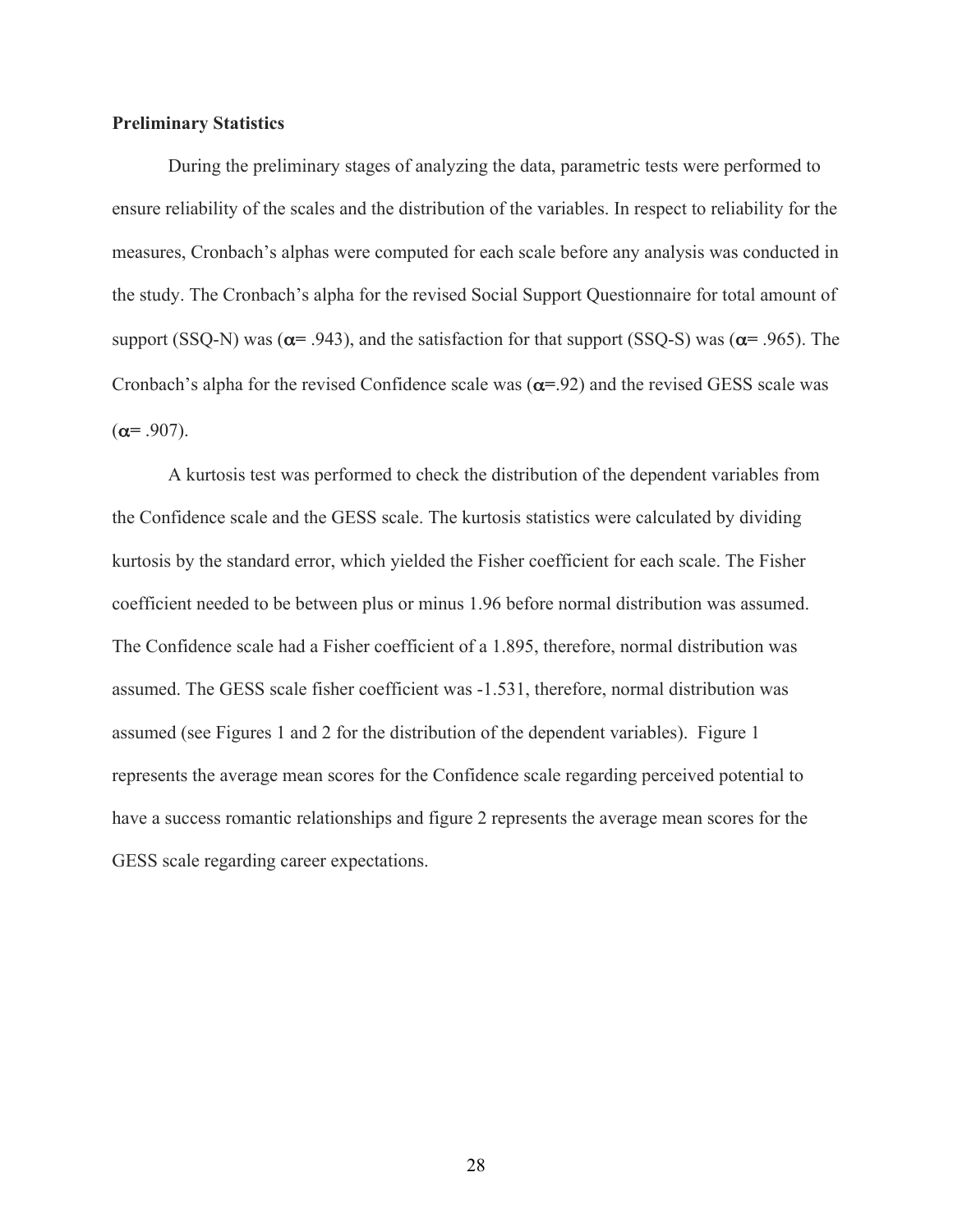

Figure 1. The Distribution for the Confidence Scale.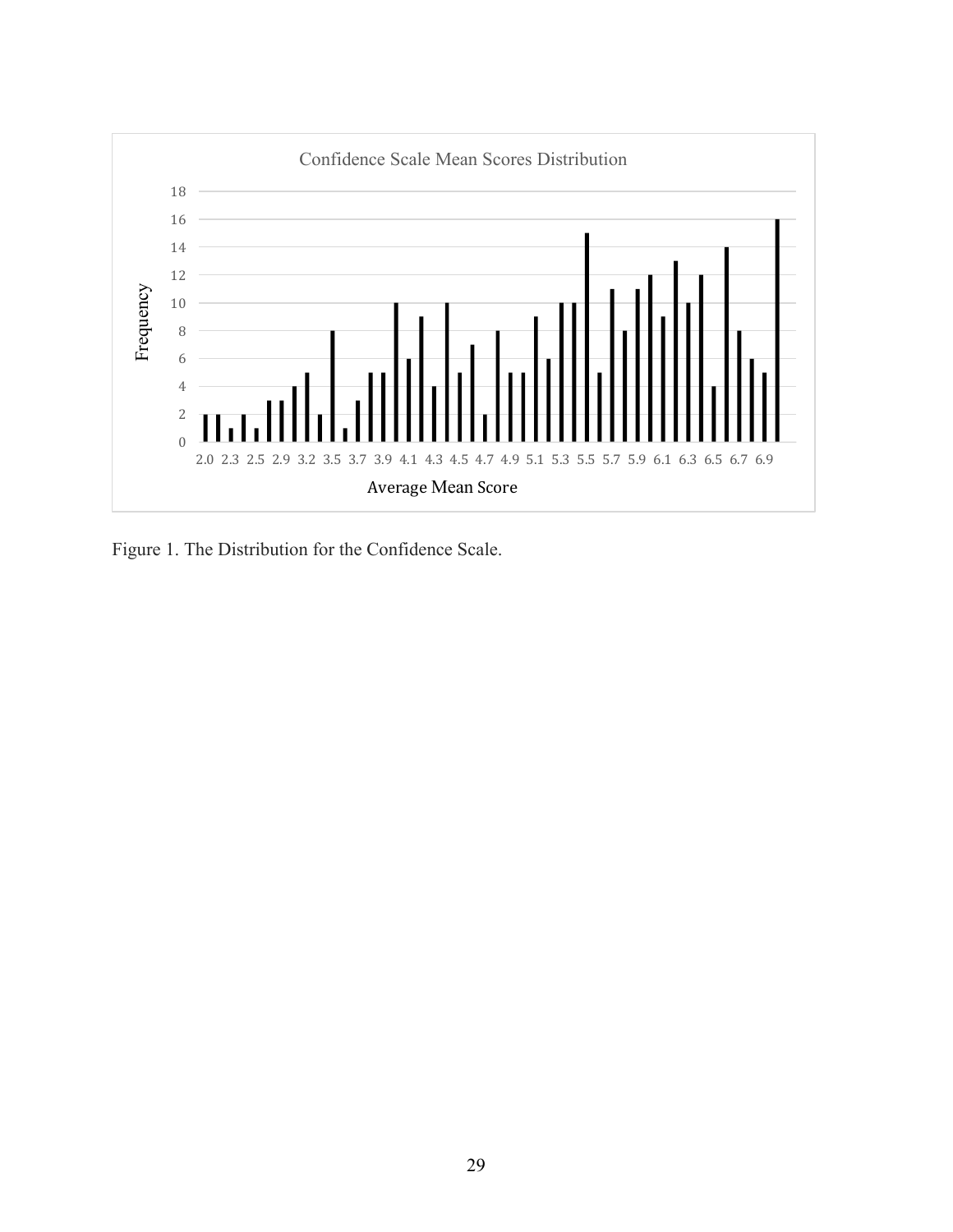

Figure 2. The Distribution for the GESS Scale.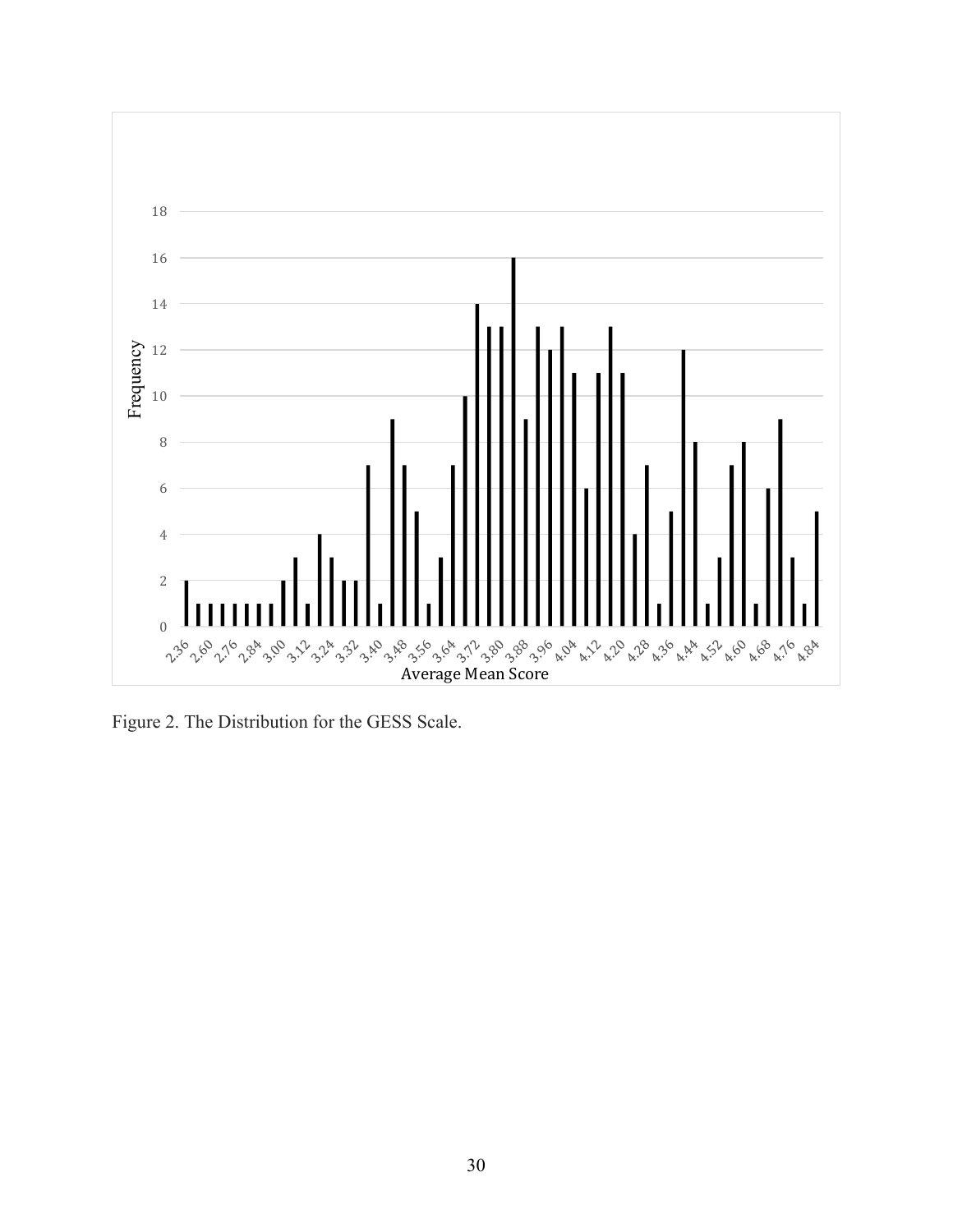#### **Hypotheses**

*Hypothesis 1: Social support will have a positive impact on confidence levels in regards to success in career and romantic relationship expectations for those who have experienced parental divorce during their childhood*.

After the completion of the parametric statistics, a one-way multivariate analysis of variance (MANOVA) was conducted to test the hypothesis that social support would have a positive impact on confidence levels. The hypothesis suggested that there would be a difference between one or more of the means between social support quality or perceived satisfaction (SSQ-S) ( $M=45.65$ , SD= 21.67), quantity or the amount of social support (SSQ-N) ( $M=59.95$ , SD= 23.86), and confidence levels in respect to career expectations (GESS) (M=3.95, SD=.4684) and romantic relationships (CS) (M=5.262, SD=1.206). The p value of .05 was further reduced to .025 to accommodate the two dependent variables associated with confidence levels. The findings suggest that social support has an important impact on confidence levels for those who have been impacted by parental divorce. The results showed a significant difference in the confidence levels regarding romantic relationships,  $F(62,311) = 2.262$ ,  $p = .010$ ,  $p < .025$ , and career expectations  $F(62,311) = 2.040$ ,  $p = .020$ ,  $p < .025$  based on the perceived satisfaction of social support (SSQ-S). However, the findings showed no significant difference in the confidence levels regarding romantic relationships  $F(87,311) = 1.385$ ,  $p = .040$ , and career expectations  $F(87,311) = 1.591$ ,  $p = .082$ , in relation to the amount of social support (SSQ-N). The findings suggest that the quality or satisfaction of the perceived social support had a more significant impact on participants' career and relationship confidence than the quantity or amount of social support (see Table 6).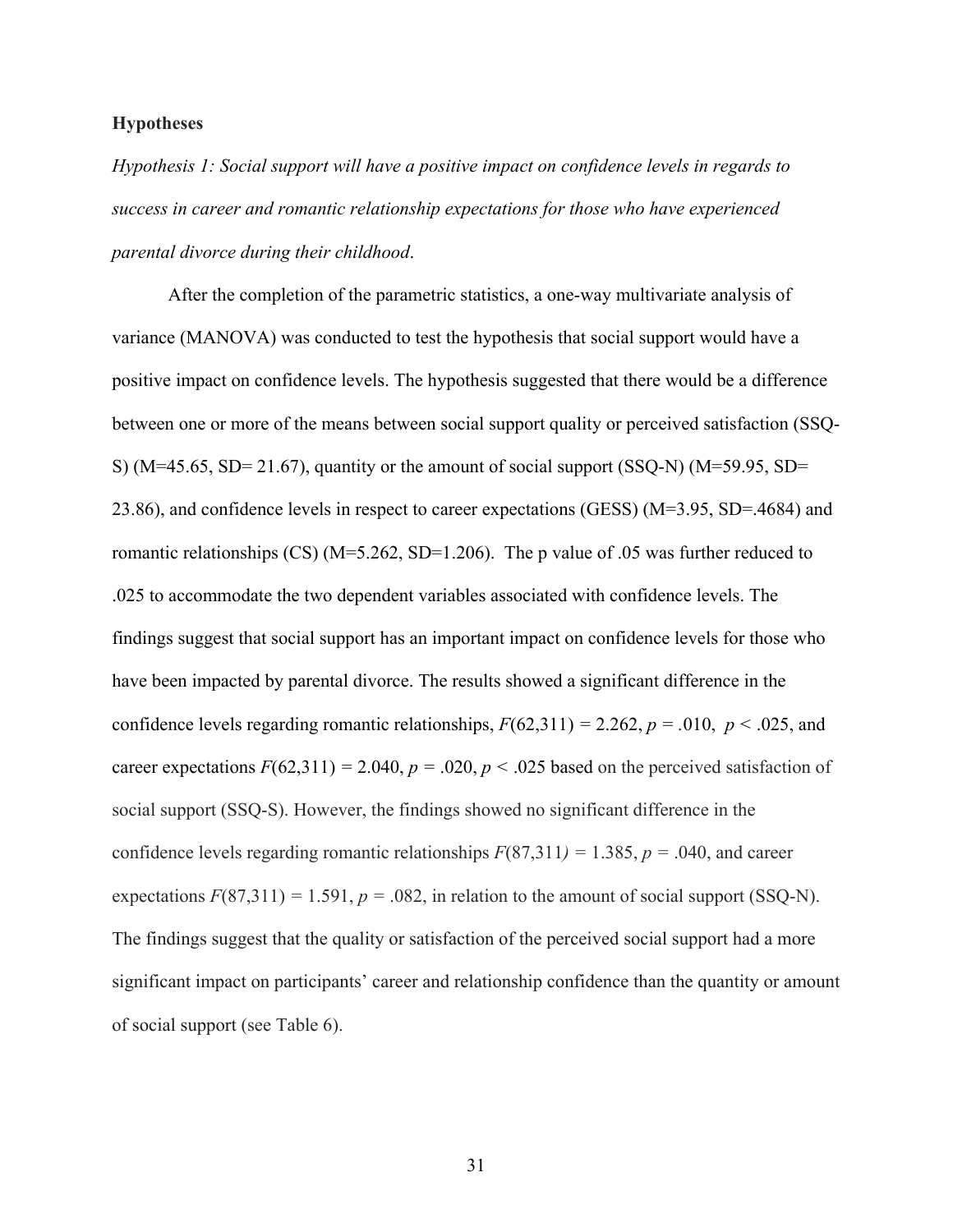| <b>IV Variables</b>             | <b>DV Variables</b> | Df  | Mean   | F     | Sig. |
|---------------------------------|---------------------|-----|--------|-------|------|
|                                 |                     |     | Squar  |       |      |
|                                 |                     |     | e      |       |      |
| Social Support Satisfaction     | Confidence Scale    | 62  | a1.741 | 2.262 | .010 |
|                                 |                     |     |        |       |      |
|                                 | <b>GESS</b> Scale   | 62  | b.266  | 2.040 | .020 |
|                                 |                     |     |        |       |      |
| <b>Amount of Social Support</b> | Confidence Scale    | 87  | 1.385  | 1.798 | .040 |
|                                 | <b>GESS</b> Scale   | 87  | .208   | 1.591 | .082 |
|                                 |                     |     |        |       |      |
| Social Support Satisfaction     | Confidence Scale    | 129 | 1.448  | 1.880 | .027 |
| &                               | <b>GESS</b> Scale   | 129 | .163   | 1.253 | .248 |
| <b>Amount of Social Support</b> |                     |     |        |       |      |

Table 6: Multivariate Analysis of Variance Between the Independent Variables and the Dependent Variables

Note: Findings that approach statistical significance depending on the p value: Significant at the p*<.025* level.

a.  $R^2 = .952$  (Adjusted  $R^2 = .470$ )

b.  $R^2 = 946$  (Adjusted  $R^2 = .405$ )

Table 6 represents the findings that indicated the quality or participant's satisfaction with social support had a significant impact on confidence levels related to romantic relationships. Forty-seven percent of the variance in the dependent variable (relationship confidence) was accounted by the quality of social support (SSQ-S). The above findings also supported the quality or participants' satisfaction with social support had a significant impact on confidence levels regarding career aspirations/expectations. Forty percent of the variance in the dependent variable was accounted by the quality of social support (SSQ-S). There were no other significant findings, including the findings dealing with the quantity or amount of social support (SSQ-N). However, when satisfaction with social support was combined with amount of social support, the results approached significance for the Confidence scale, measuring confidence levels regarding romantic relationships,  $p = .027$ .

#### *Hypothesis 2: Participants who received greater social support will have higher confidence*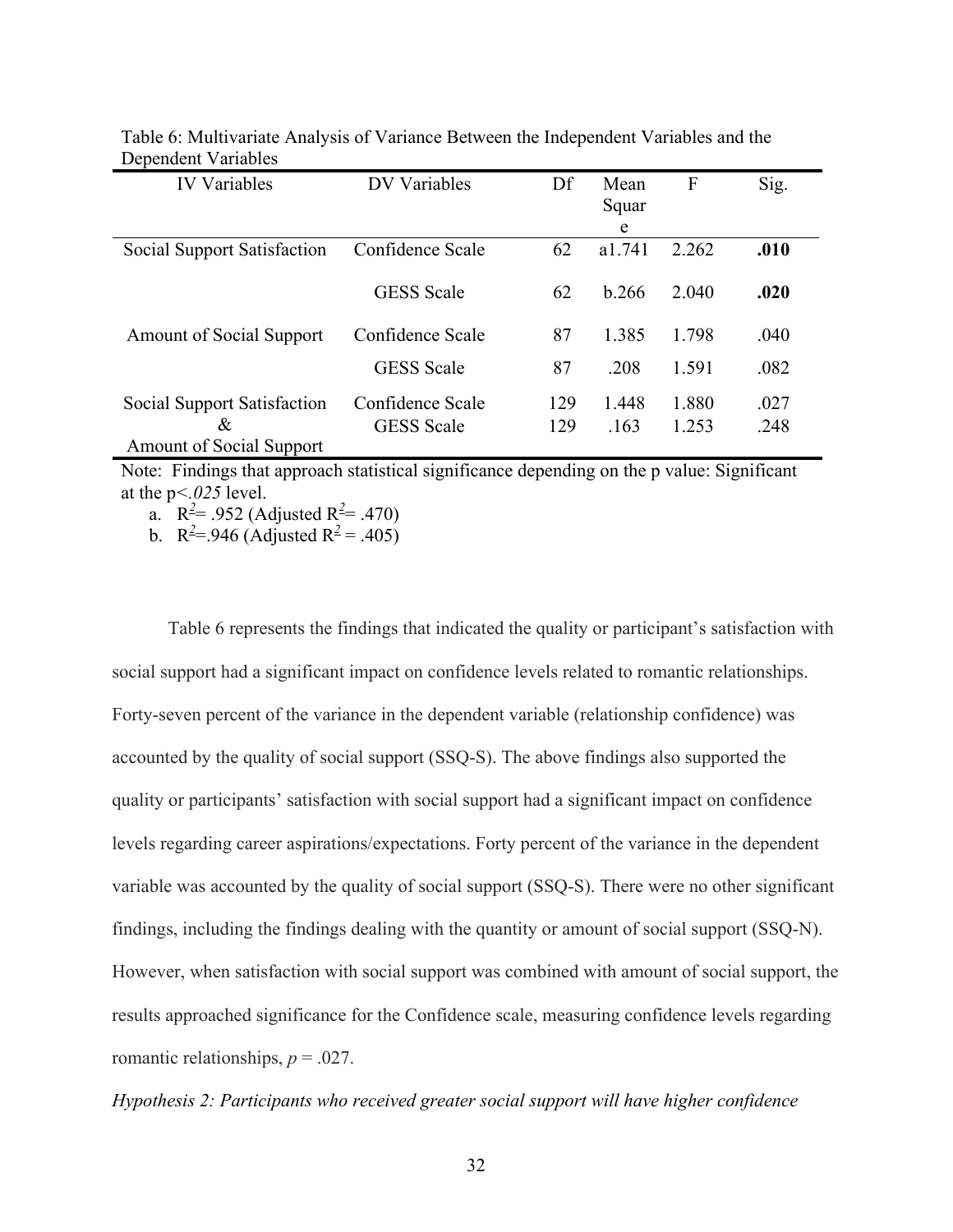#### *levels than those who received less social support.*

The findings do not support the hypothesis. The findings from the MANOVA indicated the amount of social support (SSQ-N) did not have a significant effect on confidence regarding romantic relationships (Confidence scale)  $(p = .040)$  and confidence regarding career expectations (GESS scale) ( $p = .082$ ) were not significant ( $p > .025$ ). Instead, the findings suggest the quality or satisfaction of the perceived social support had a more significant impact on participants' career and relationship confidence than the quantity or amount of social support (See Table 6).

*Hypothesis 2a: More social support from additional family members will have a positive relationship with confidence levels regarding career expectations.*

*Hypothesis 2b: More social support from additional family members will have a positive relationship with confidence levels regarding expectations for successful romantic relationships.*

A Pearson 2-tailed correlation was conducted to measure the relationship between the quantity of social support (SSQ-N) and the confidence levels scales dealing with career expectation and romantic relationships. The findings indicated the amount of social support had a positive relationship with confidence levels regarding career expectations and expectations for romantic relationships. Confidence in romantic relationships was significantly related to the quantity or amount of social support,  $(r=.258, p < .001)$ , and the quantity or amount of social support was significantly related to career expectations, (*r=.*397, *p< .*001), although, the relationship for both variables were relatively weak.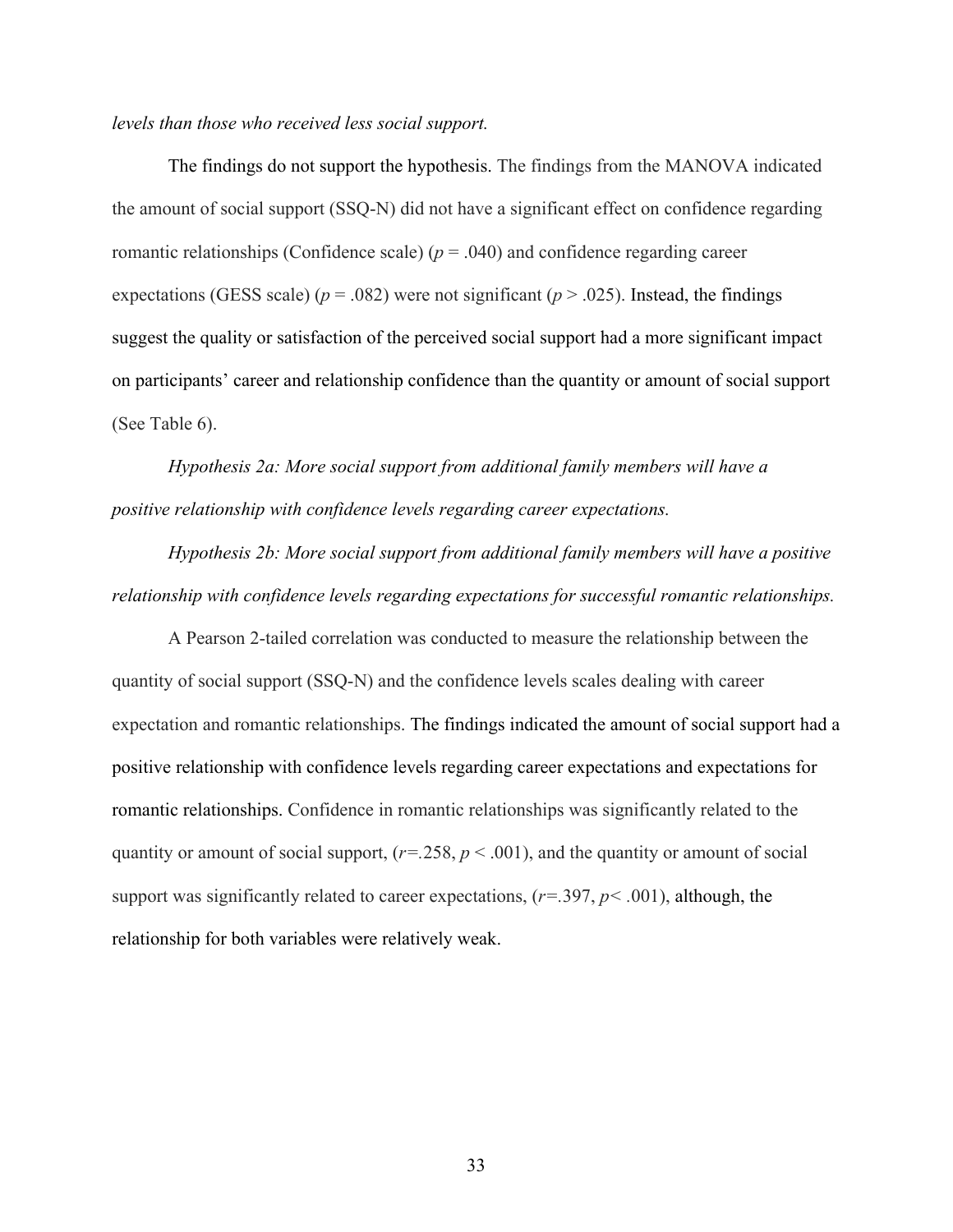#### **Chapter 5: Discussion & Implications**

The purpose of this research was to assess the impact social support can have on relationship and career confidence. The results of this study measured not only the importance of the relationship children have with their parents following divorce, but also the influence of relationships with other family members and friends. The findings indicated the amount of social support alone was not significantly impactful on the participants romance and career confidence. Rather, the quality or perceived satisfaction of social support had a greater impact on the confidence of the young adult participants than the quantity of social support. These findings are consistent with previous research suggesting the quality of parenting significantly impacts adolescent's occupational goals and aspirations (Sigal et al., 2012). Other studies suggested the importance of the primary caregiving relationship such as two parents provide better socialization and control for children than just a single parent (Arkes, 2013). The findings of this study support previous research which emphasized the importance of parents maintaining a strong caregiving relationship with children during and after the divorce process.

In addition to the strong results regarding the quality of social support, there was also a significant positive relationship between quantity or amount of social support and confidence levels with regard to career expectations and positive romantic relationships. Although significance was found with romantic relationships and career expectations, the relationship was fairly weak. The variability for this variable could be explained by a wide range of studies that show many different outlooks on the perceptions of marriage and romantic relationships after parental divorce. In one study, adult children of parental divorce felt unprepared for marriage and displayed intense fear of commitment even if they were involved in a loving relationship with a partner for a substantial number of years (Wallerstein & Lewis, 2004). In another study, the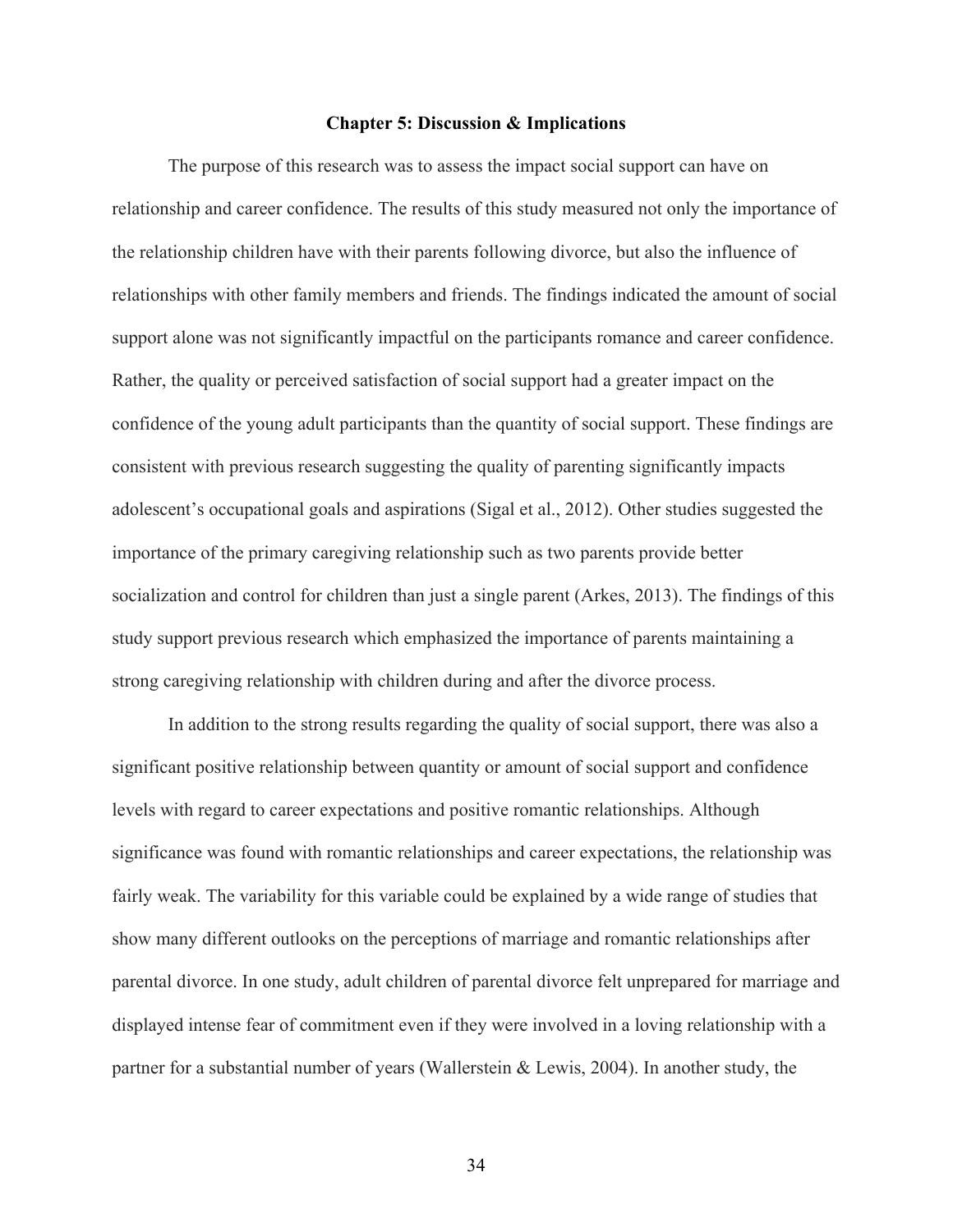researchers stated that early marriage could be encouraged by their parent's divorce (Pao, 2014).

The current findings of this study highlight the importance of the quality of support that one might receive during the parental divorce process. Previous research indicates the importance of showing support during this process and how conflict during this time is a maladjustment factor for children of parental divorce (Allison & Furstenberg, 1989; Robbers, Oort, Huizink, Verhulst, Beijsterveldt, Boomsma, & Bartels, 2012; Storksen, Roysamb, Holmen, & Tambs, 2006). The previous research indicated the quality of support given to children during the divorce process could help them adjust more efficiently (Bing et al., 2009). In addition, parents' stress surrounding the divorce is known to impair the quality of their childrearing skills during this time (Amato, 1993). Amato (1993) noted that divorce is one of life's most stressful occurrences, and adults experience significant difficulty in their life adjustment after divorce. Parents are less emotionally available for their children during this time (Riggio & Valenzuela, 2011) and help and support from family members that are also experiencing distress from these life-changing events is less likely to occur (Kitson et al., 1982). Given the results of the present study, it suggested that parents as well as extended family and friends take deliberate steps to maintain positive, supportive relationships with children during the upheaval that occurs during and after the process of divorce in order to minimize the negative impact that divorce may have in children's lives.

#### **Clinical Implications**

The results of the study support previous research indicating that involvement with both parents after the divorce is an important adjustment factor for children of parental divorce (Austin, Pruett, Kirkpatrick, Flens, & Gould, 2013). This type of involvement contributes to children's development of social capital, which is the psychosocial resource that originates from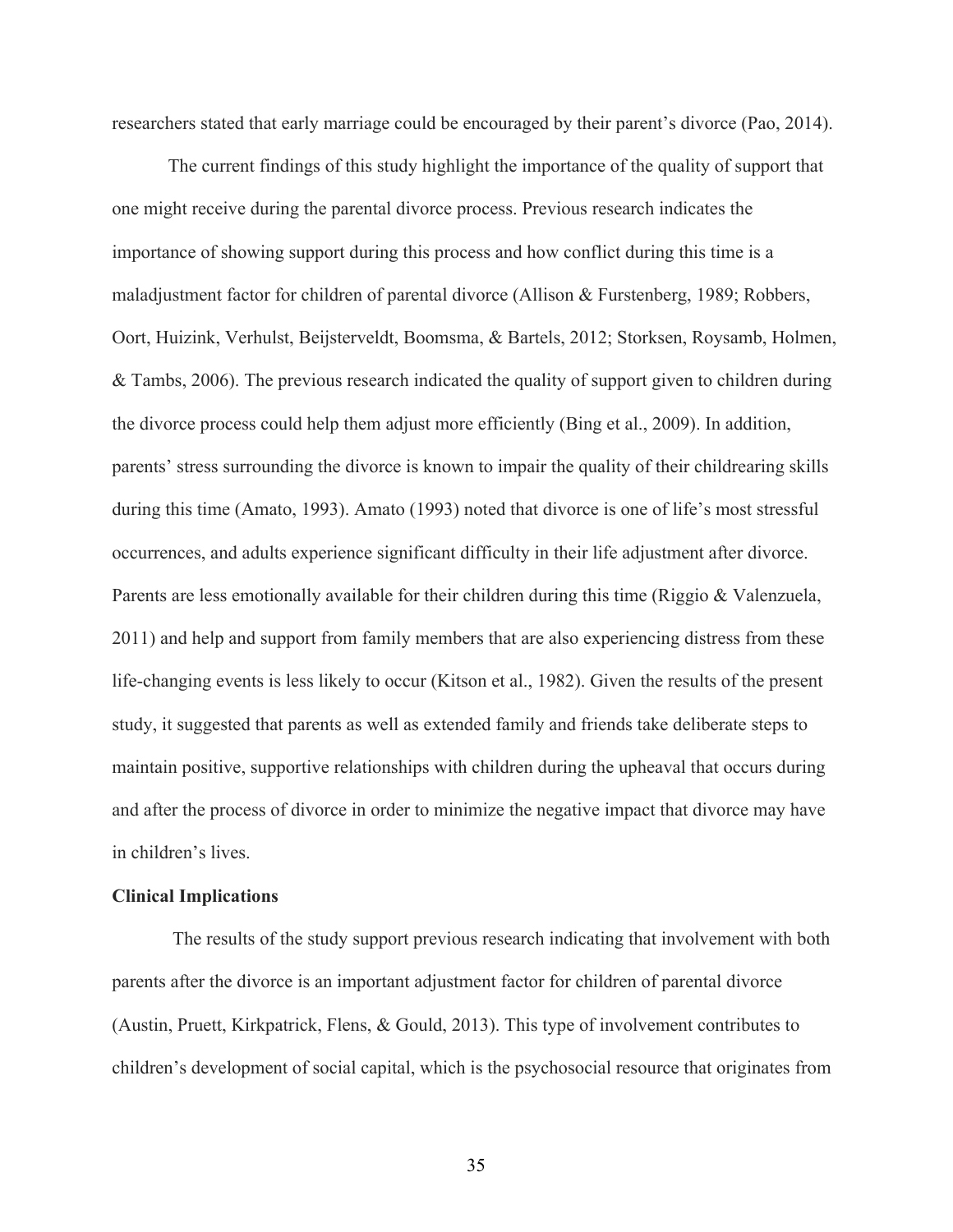the critical relationships in the child's life. Therefore, it is important for parents to maintain a healthy relationship with their children post-divorce. Previous research supports the idea of consistent parental support, which can influence the child's long-term development and adjustment in life. The findings from the study and previous research indicate the quality of parental support is related to adolescent's adjustment to divorce, specifically in terms of their career confidence and relationship confidence (Sigal, Wolchik, Tein, & Sandler, 2012). This information may be valuable for therapists and family life educators who are working with divorcing parents or teaching co-parenting classes. When discussing the well-being of children, clinicians may encourage parents to maintain a consistent relationship with their children and encourage healthy relationships with other supportive family members.

The results of the study may also have implications for therapists who are working with adult children of divorce. Because of experiencing their parents' divorce, these individuals may have developed negative schemas regarding marriage and divorce. Schemas are thought processes that one has on a specific position (Nichols, 2012). Schemas can shape how one views or sees different situations, and they can be problematic if they limit or constrain the options or possibilities one perceives. Social learning theory argues that we notice and learn attitudes and behaviors by watching others (Stuart & Jacobson, 1986). Through the constant subconscious awareness, one notices negative or positive behavior by experiencing interactions from their parents or others. Social learning theory suggests that experiencing parental divorce (i.e., observing parental attitudes and behaviors) is a strong predicator for future divorce (Voorpostel, Marieke, & Coffe', 2014). In these situations, the behavior that the parents have modeled have not only affected their children, but are shaping how their children interact with others, including romantic relationships. These experiences can be a contributing factor to a schema that one holds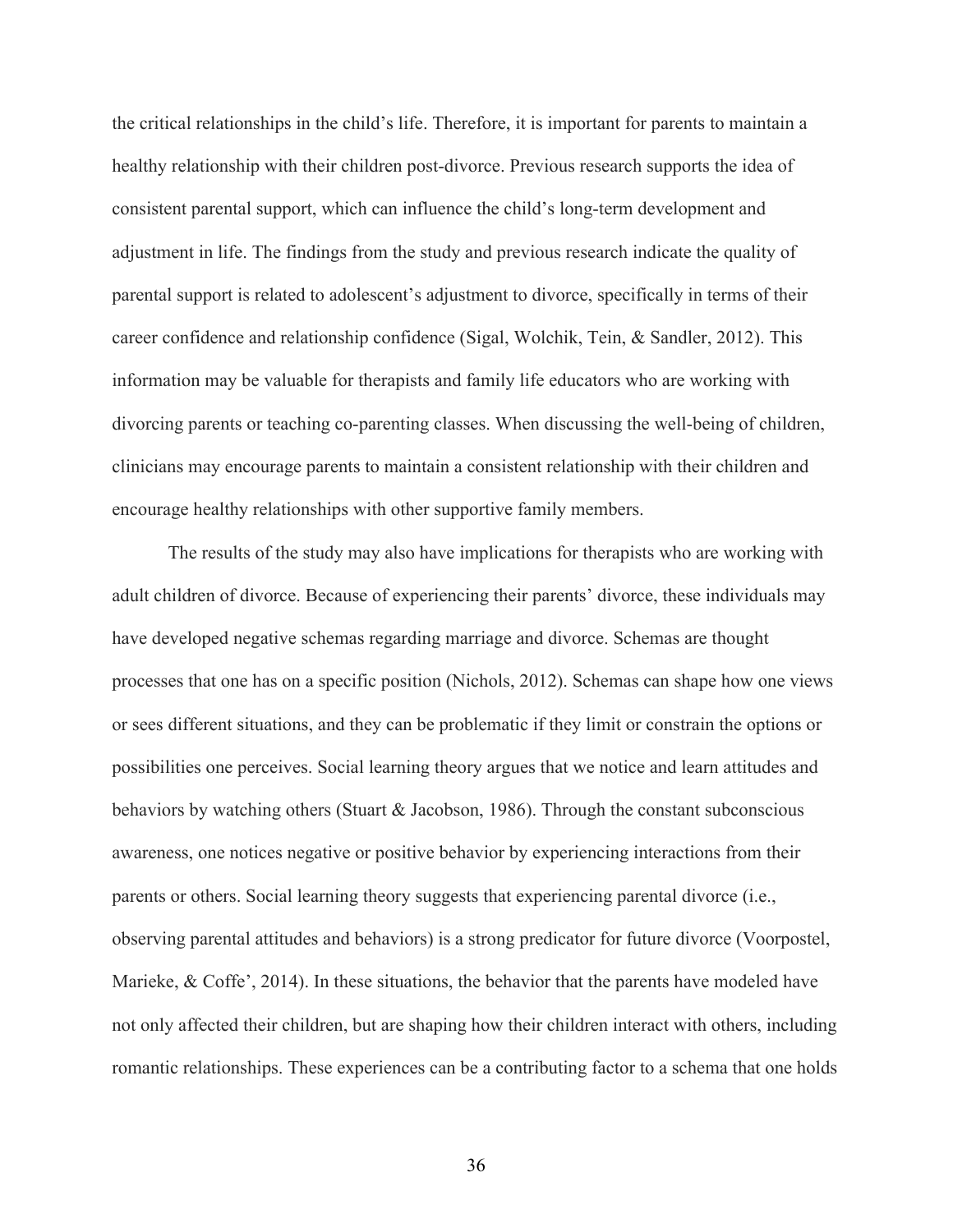(Yoosefi, Etemadi, Bahrami, Fatehizade & Ahmadi, 2010). In regards to divorce and marriage, schemas can be influence by past family interactions or experiences surrounding divorce (Yoosefi et al., 2010). By developing certain schemas related to their parents' divorce, one might carry a negative outlook regarding marital commitment and/or divorce into their adult relationships. Schemas are relatively difficult to change when working with individuals since their foundation is rooted in the development of the person (Oura, 2014).

Cognitive-behavioral therapy is a type of therapy that is effective when working with individuals to help challenge their constraining schemas or cognitive distortions and recognize their role in their past behaviors (Yoosefi et al., 2010). Cognitive distortions are perceptions or outlooks that involve selective attention to unrealistic beliefs or thought processes (Nichols, 2012). Cognitive-behavioral therapy helps the client learn to recognize their perceptions on situations and helps them develop a different outlook on past or current problems. In regards to working with children of divorce, Cognitive-behavioral therapy can be used to challenge schemas about the outlook of marriage and divorce. In this study, the findings suggest the importance of the perceived satisfaction for the quality of social support. Using cognitive behavioral therapy to question the assumptions dealing with divorce could help children of divorce have a different outlook on their parents' divorce as well as their own romantic relationships. The results from the study show a significant relationship between the quality and amount of support regarding confidence levels. This can be used to help with challenging cognitive distortions regarding the support from family members. By helping children of divorce become aware of the type of support present, it can help increase the perception regarding social support quality, which has been shown to be an important factor regarding career and relationship confidence levels.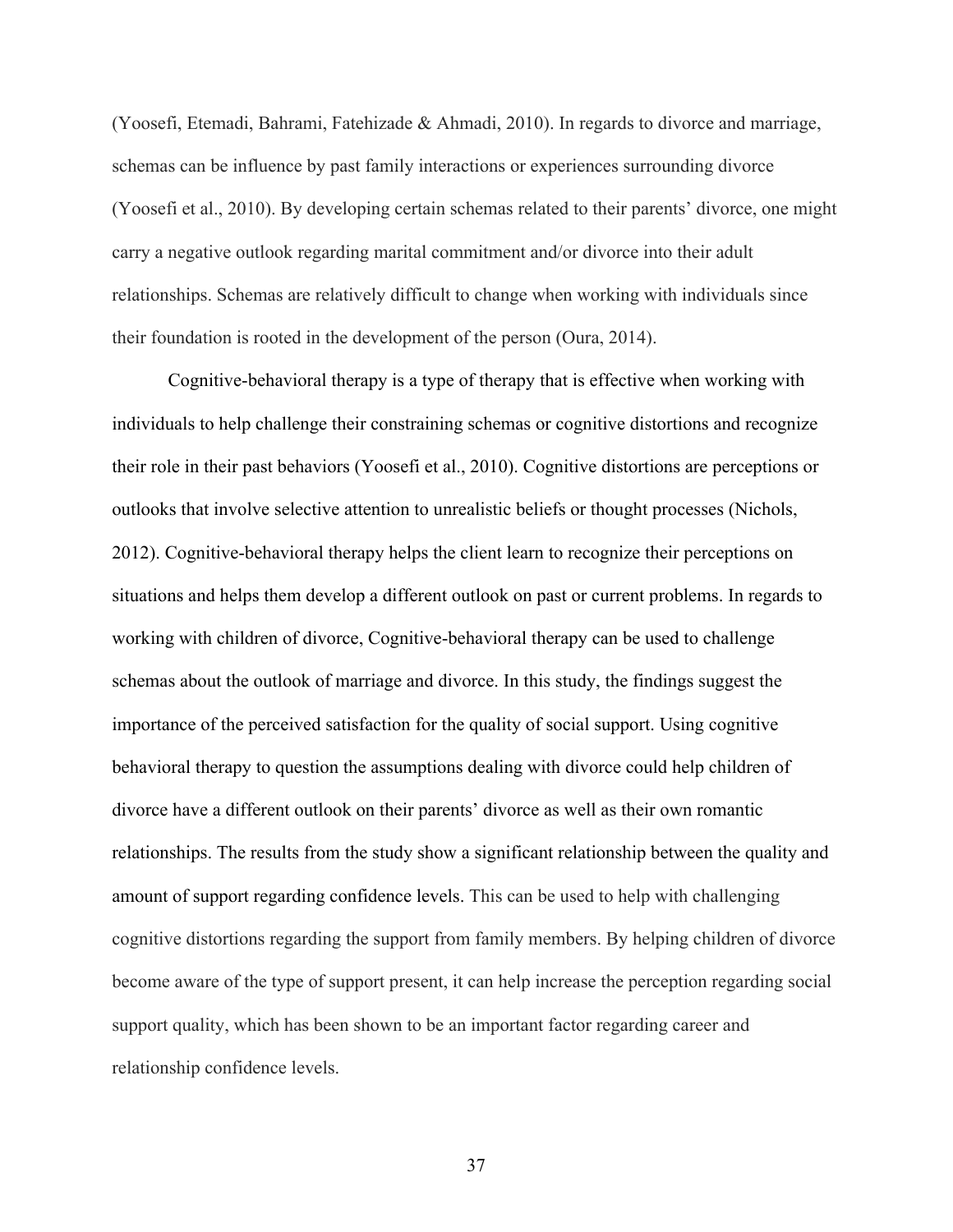The results of this study can also be viewed in light of Bowenian family therapy, which emphasizes the influence of one's family of origin. Bowen's intergenerational transmission process suggests that interpersonal patterns as well as attitudes may be passed from generation to generation as children integrate the emotions, attitudes, and behaviors of their parents (Nichols, 2012). If children are born into a dysfunctional marital relationship and relationship patterns are passed down from generation to generation from divorce households, then these children may be at a higher risk of divorce (Keith & Finlay, 1988). This may explain, in part, why children of divorce are more likely to get a divorce themselves. The intergenerational transmission process passes down the behaviors that lead to divorce from generation to generation.

One particular dysfunctional relationship pattern is emphasized by Bowenian theory is triangulation. Triangulation occurs when the stress of a dyad relationship becomes too overwhelming for one of the members involved. The overwhelmed member brings a stress reliever into the relationship to decrease the anxiety of the situations between the two involved. The stress reliever can be another person, object, or an unhealthy act (Gehart & Tuttle, 2003; Nichols, 2012). In this case, the third object is the children. With the birth of a child, the marriage changes from a dyadic relationship to a triadic relationship, giving the chance for the child or children to be triangulated into the problems of the couple. For example, children can be placed in uncomfortable roles, such as the messenger between their parents. Children may also be triangulated as emotional confidants.

The results of this study reiterate the importance of social support quality. When children are placed in triangulation roles such as being the messenger between the parents, this can impact the quality of the perception of social support received. In addition, it can reinforce the negative intergeneration transmission process that has been passed down from generation to generation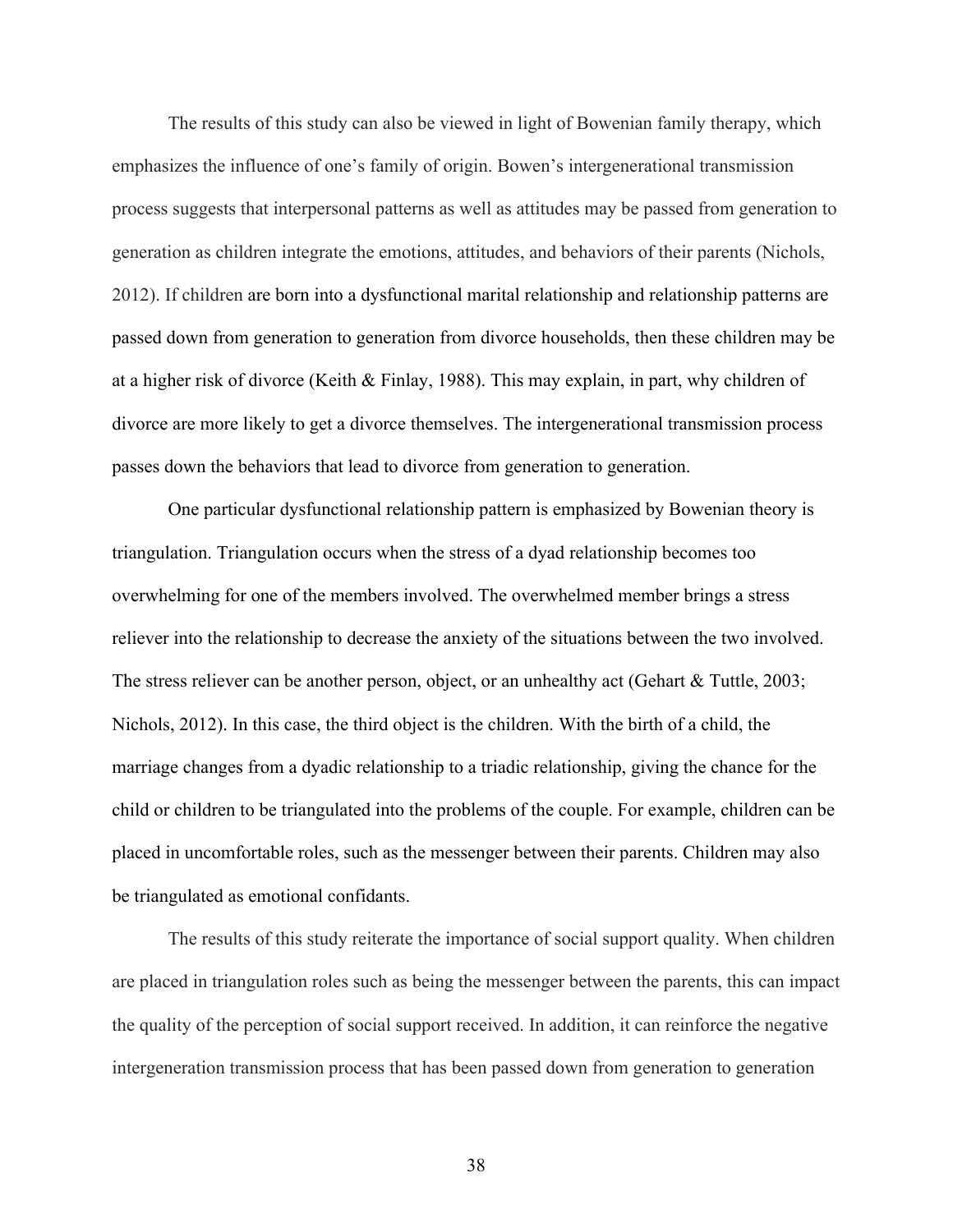that can impact the quality of the co-parent relationship. This can further put children of divorce at a higher risk for a divorce themselves by repeating these learned behaviors from their parents. A Bowenian therapist working with a client who experienced parental divorce in childhood may help the client increase awareness of ways in which they were (and perhaps still are) triangulated by their parents. Additionally, the therapist may discuss the intergenerational transmission process and help clients understand the risks as well as what they can do to reduce the chance of falling into the same relationship patterns as their parents. By eliminating the triangulation of the parents on the child, the therapist is helping to promote quality social support for the children, which is related to higher confidence levels. Therapist should focus on bringing awareness to the intergenerational process and triangulation that can be maladjustment factors for children of divorce. By helping eliminate maladjustment factors regarding the parental divorce, the hope is to increase the relationship quality of the parents with the children, which can further help bridge the gap between non-divorce and divorce households.

Parents can contribute to the healthy adjustment and development of children who experience parental divorce by being active in the children's life at the time of divorce. Additionally, it can be helpful to inform school teachers about the divorce, and encouraging age appropriate activities and behaviors. Parents should continue to be emotionally available for the children and create safe spaces to discuss the implications of the divorce. By keeping the opportunity open to discuss the divorce with their parents, the children are given the chance to openly express their emotions regarding the divorce, which can lead to healthy post divorce adjustment.

In regards to emotional regulation and social support, group therapy may be productive for school aged children who have been impacted by parental divorce. Group therapy is an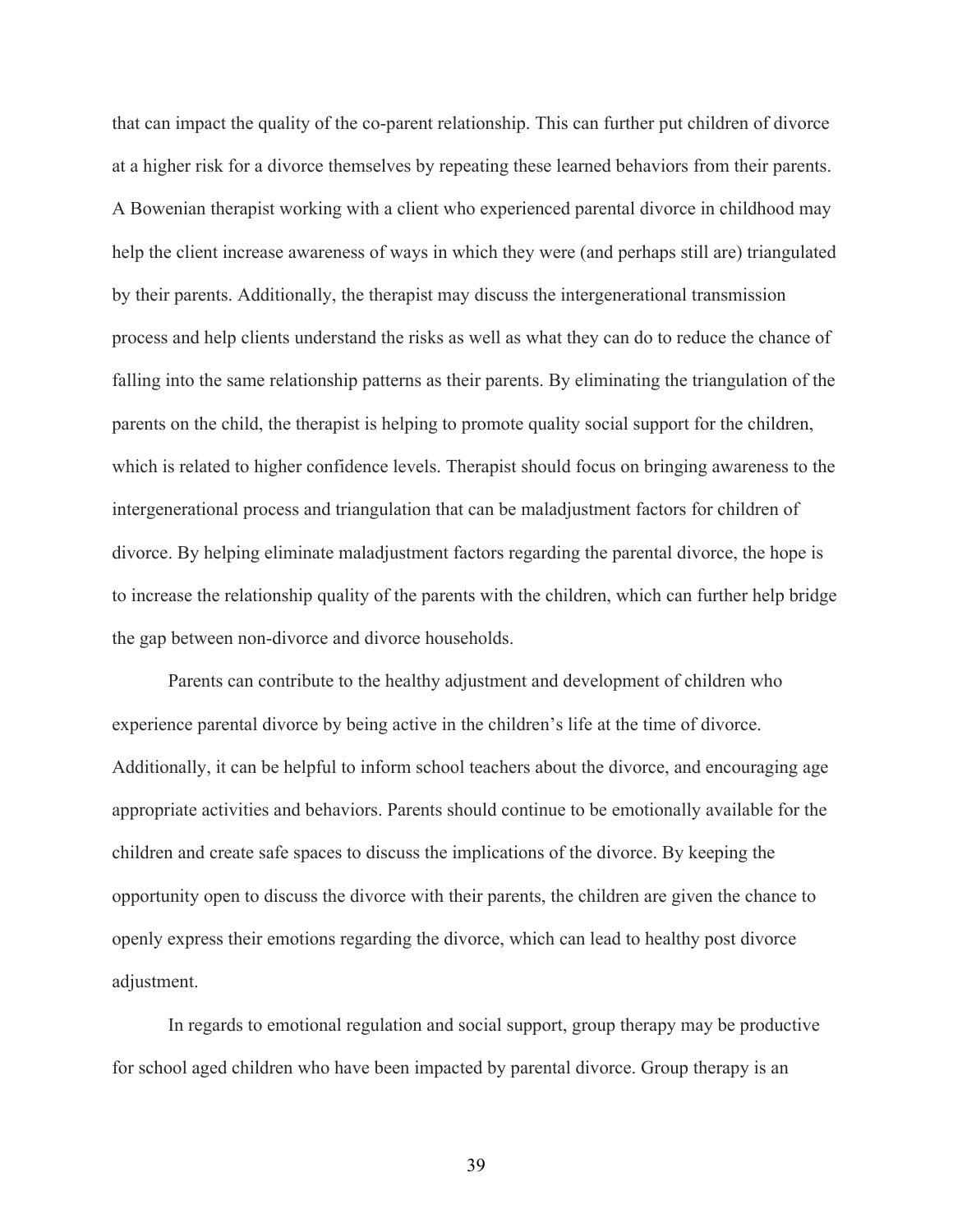opportunity for children to be validated and empathized by their peers. It is a chance for them to be able to build a support system outside of the focal family. The findings suggest the importance of social support for post divorce adjustment. Group therapy can help create healthy post divorce adjustment for children who may have lost their sense of familial identity.

#### **Limitations**

There are numerous limitations that can explain the lack of significance regarding quantity of social support. The study was advertised on social media and in university settings. Students who are pursuing education may have higher confidence levels pertaining to career expectations. This could have skewed the data dealing with the quantity of social support, since students who are pursuing a degree might have higher confidence levels regardless of the amount of social support they had during the divorce process.

Another reason why the relationship between the amount of social support and confidence levels were not found to be significantly impactful with these findings could be difference in quality of the total number of support. The research assumed that all supporters (e.g., parents, siblings, extended family, friends) were giving an equal amount of support during this divorce process; however, there could have been different satisfaction with the supporters during this divorce process that could have explained the positive relationships, but not the strength of the relationship.

Another limitation could have been the number of single participants who responded to the survey. The Confidence scale measured current relationship success. Although it was revised to measure perceived and current relationship success, the number of single participants may have influenced this outcome since it may have been difficult for them to imagine how one's future relationships might turn out. One recommendation for future research on this subject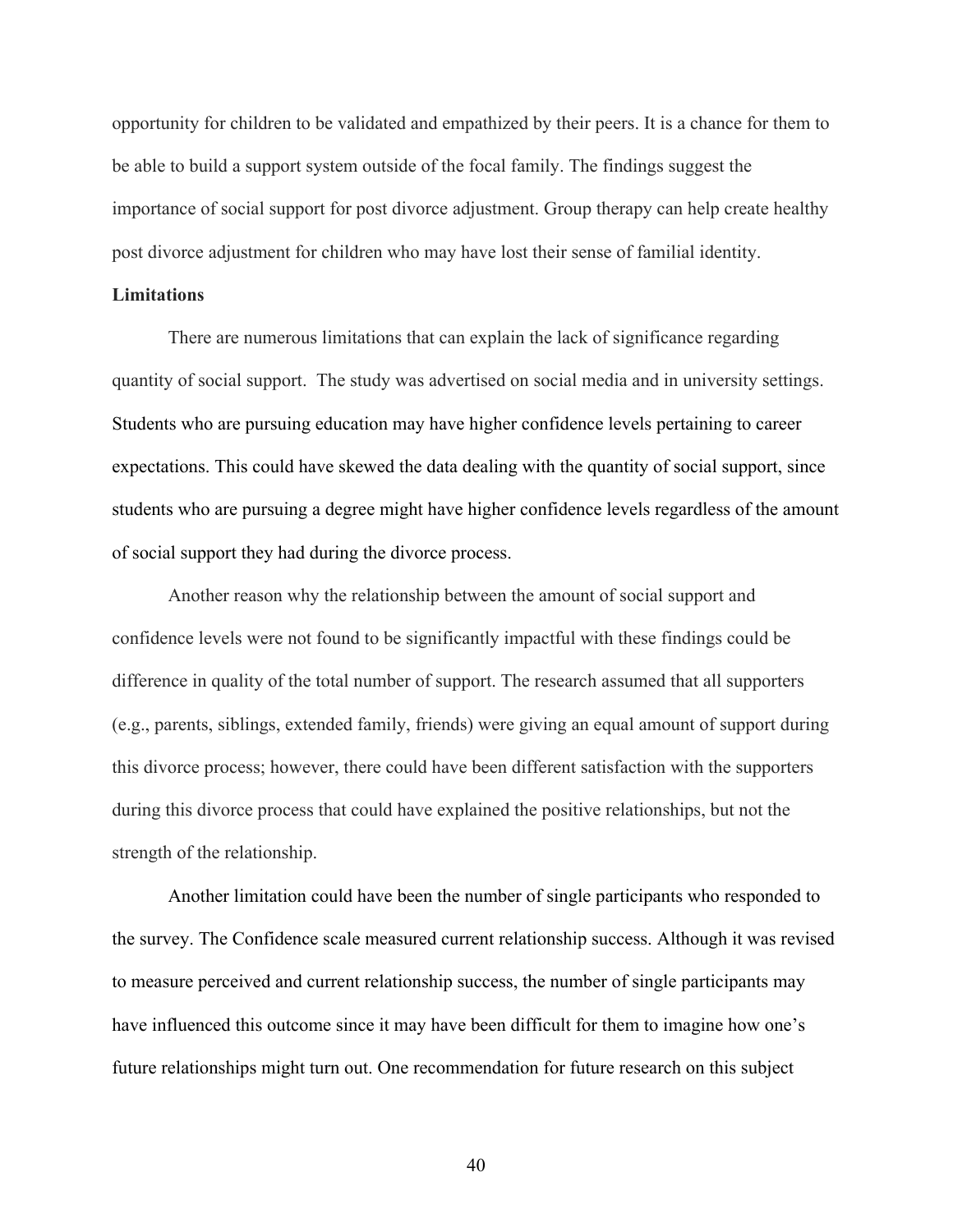would be to specifically assess participants who are currently in an active relationship to gain a better understanding of their perceptions of relationship quality.

An additional limitation could have been this study being a quantitative study without any qualitative data collection. While the importance of the quality of social support was highlighted, the study could have benefited by having a section that explored and elaborated on the participant's perception of the satisfaction of social support that was received. Future research should include individual's reflections on the importance of social support on their lives in relation to their confidence levels in romantic relationships and career expectations.

#### **Recommendations for Future Research**

One area that would have been interesting to explore would have been the impact of ethnicity on perceived social support and confidence levels. The researcher highlighted in the literature review the difference in the attitudes regarding marriages and divorces based on different regional cultures. The Western culture has been more accepting of divorce, but has maintained its traditional ideas dealing with family relationships and values (Kim  $\&$  Tasker, 2013). Given that there may be different cultural ideas regarding divorce and the values of family, it would have been interesting to measure the impact of ethnicity and cultural difference. By exploring the differences in perceived support and confidence within different cultures, the researcher could explore the impact of cultural background on adjustment for children who have been impacted by parental divorce. Future research could explore how cultural differences can impact the adjustment for children who are experiencing parental divorce.

Although sibling data regarding support were collected during this study, sibling support was not isolated and used in the analysis of these data to measure the impact of sibling support on confidence levels. Previous research showed the impact that sibling support could have on the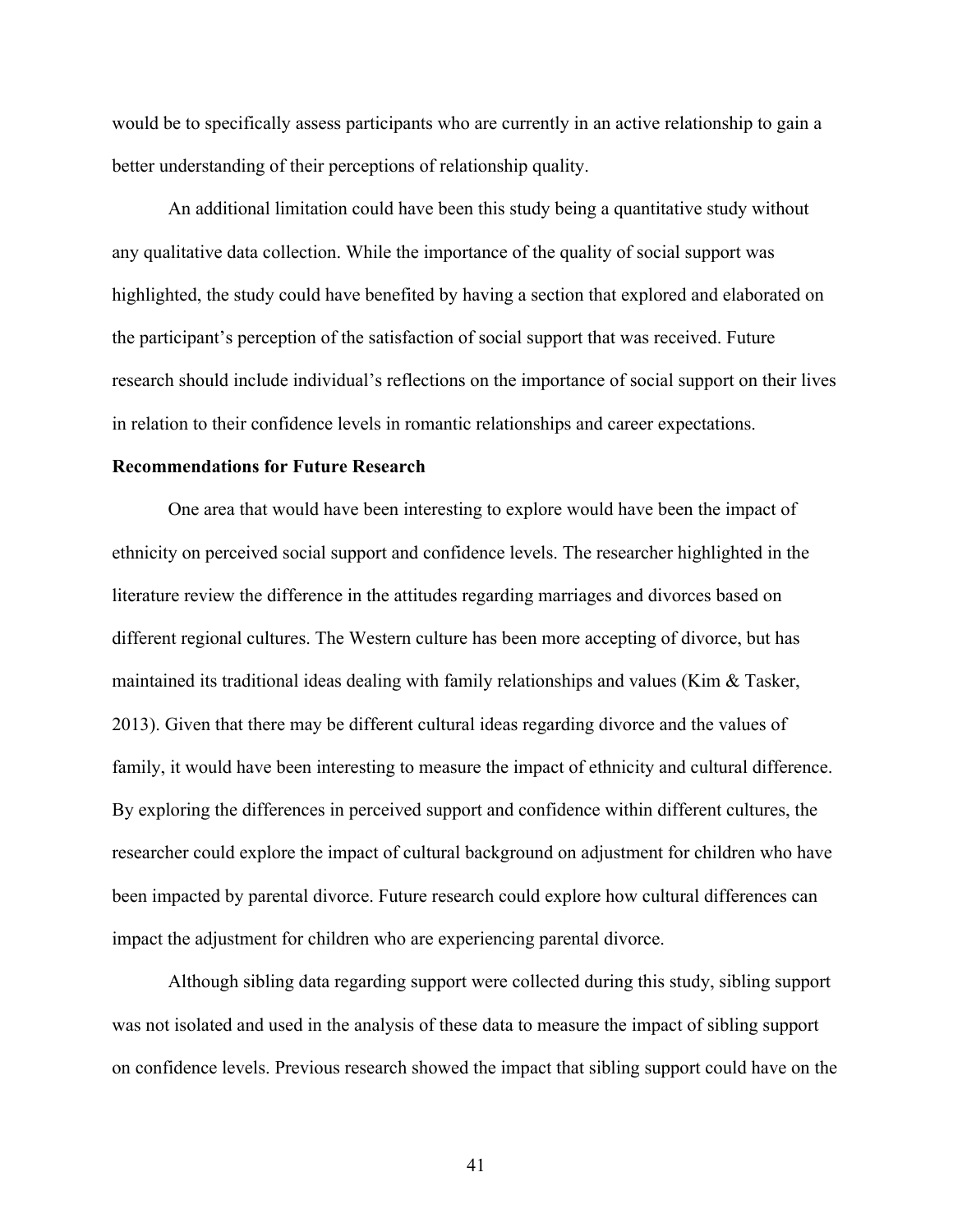adjustment for children during parental divorce. The research highlights how the sibling relationship is the relationship that is likely to be least affected by the divorce process (Jacobs  $\&$ Sillars, 2012). However, the research is missing how influential sibling support could be on having positive outlooks following divorce (Jacobs & Sillars, 2012). Another future study could measure separately the impact that sibling support has on confidence levels dealing with career expectations and career aspirations. Additional research could explore whether the satisfaction with sibling support is different than the satisfaction for parental support. Future studies could explore if one variable had more impact than the other in regards to having higher confidence levels.

#### **Conclusion**

The purpose of this research was to measure the impact that social support had on relationship and career confidence. Before completing the research study, the researcher reflected on the importance that social support had on confidence levels. Through their experiences, the researcher was able to pinpoint the importance of social support on confidence levels. The purpose of the study was to increase understanding of the impact of social support in regards to children's confidence levels for those who have been impacted by parental divorce. The researcher exptected social support would have a positive relationship with higher confidence levels for those affected by parental divorce. However, the researcher did not anticipate how challenging it would be to measure social support (both quantity and quality). A support system does not get its importance from being a quantifiable variable, but by the investment that the support system is able to give to those involved.

The finding supported the importance of social support. The results confirmed that social support is a factor that has a positive impact on confidence levels. More importantly, it highlights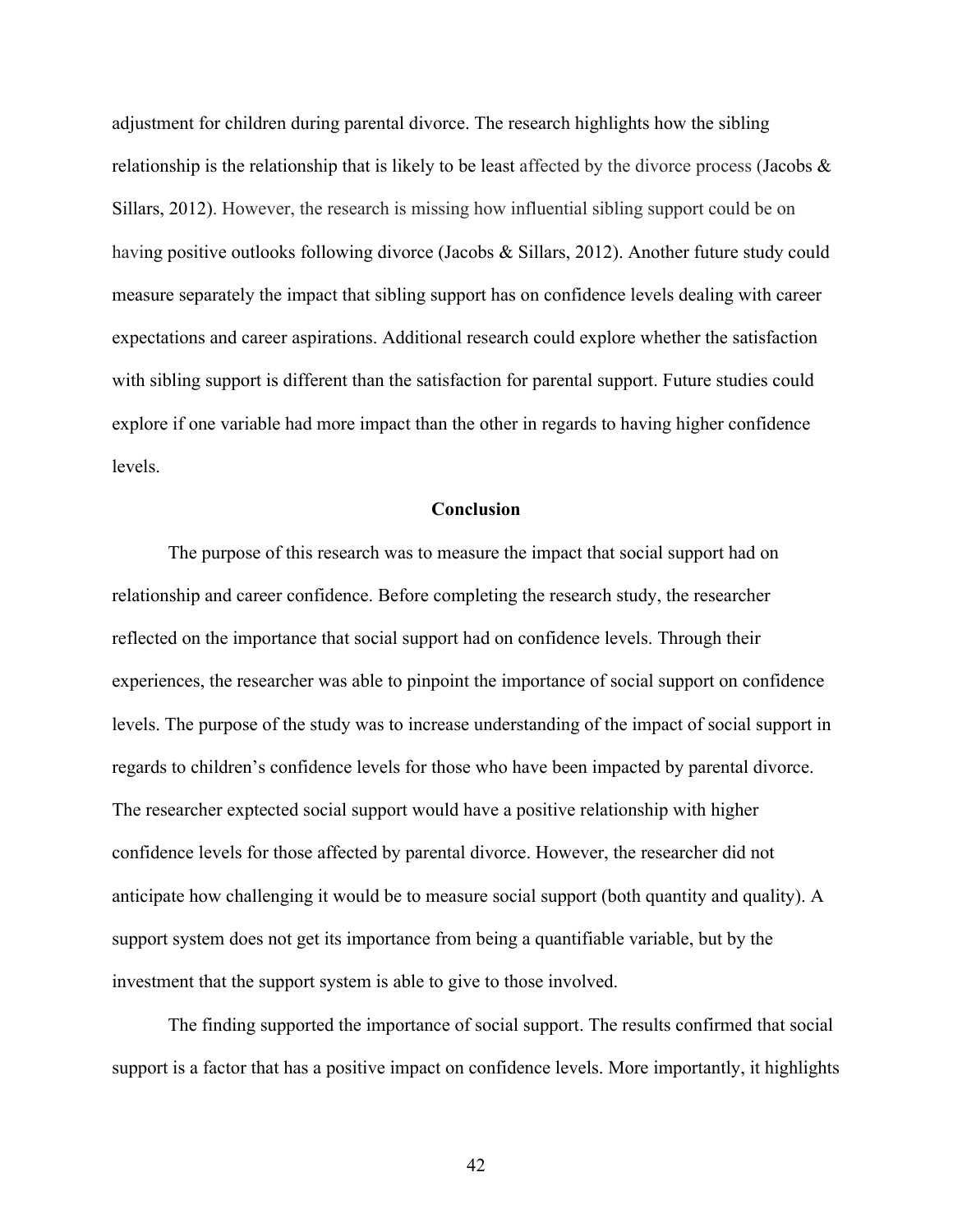the positive impact individuals (parents, siblings, extended family, and friends) can make on children who have been impacted by parental divorce. Even though the results indicated the *amount* of social support is not related to higher confidence levels, the findings illustrated the importance of the *quality* of social support in the confidence of children who experienced parental divorce. As a mental health clinician and researcher, the biggest takeaway from this study is the importance of being present and active in other's lives. While parental support and family support has been emphasized in research, the quality of that support was found to be the most significant variable. This has led the researcher to conclude that social support quality is significant for the confidence levels of children who have been impacted by parental divorce. While it could be said social support in its entirety is important for post adjustment to divorce for children and their confidence levels, the quality of support is fundamental.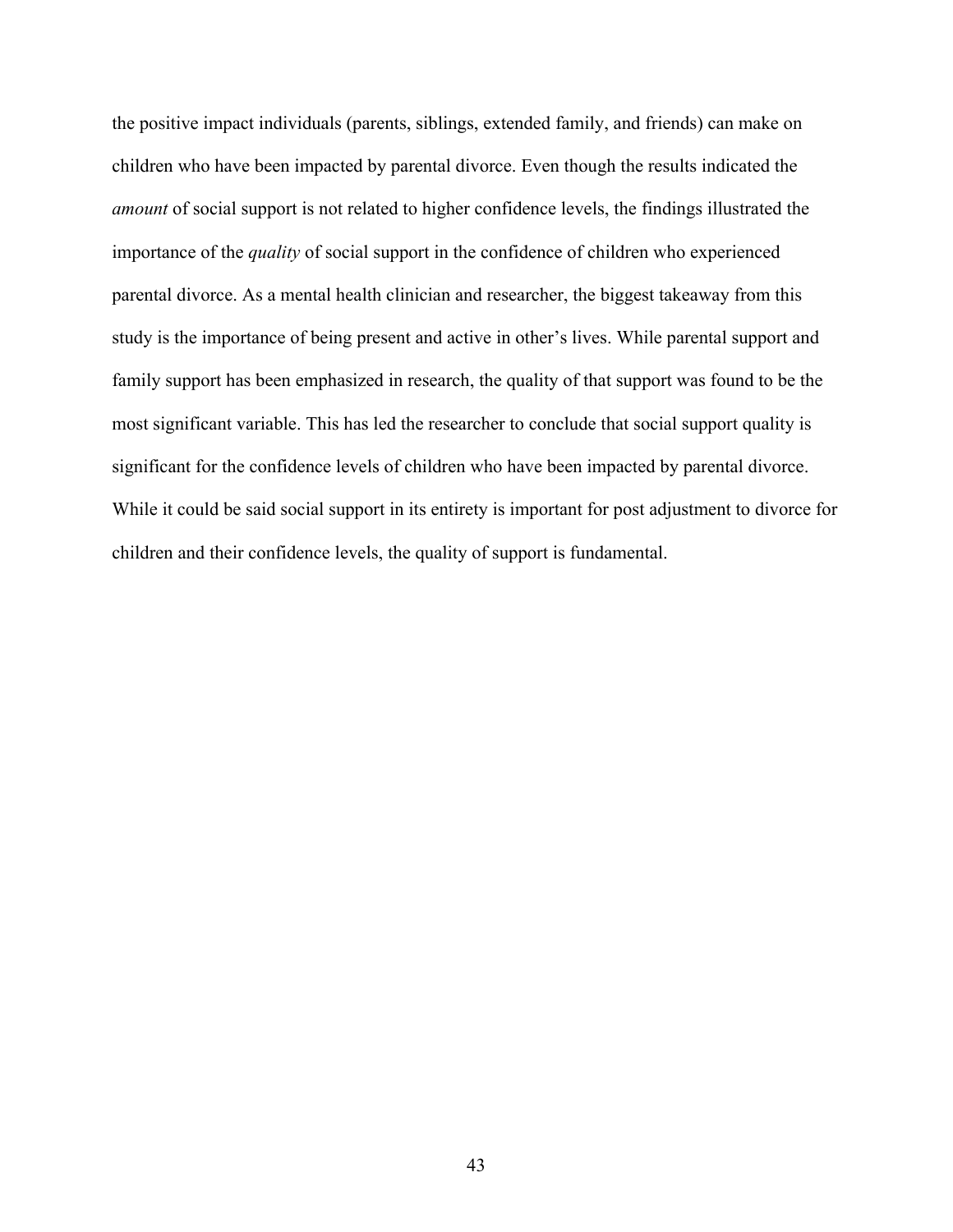#### **Appendices**

#### **Appendix A**

#### **Demographic Information Questionnaire**

**Current age**: 18 19 20 21 22 23 24 25 Gender: Male Female Transgender **Race/Ethnicity:** Caucasian/ European American Asian American Hispanic or Latino/a American African American Multiracial Native American Pacific Islander **Current region:** North (*Vermont, New Hampshire, Massachusetts, Maine, Connecticut, Rhode Island, New Jersey, New York, Pennsylvania*) East (*Maryland, Delaware, District of Columbia, Virginia, West Virginia, North Carolina*), South (*Oklahoma, Texas, Arkansas, Louisiana, Mississippi, Alabama, Florida, Georgia, South Carolina, Tennessee, Kentucky*), West (*Washington, Oregon, California, Nevada, Idaho, Montana, Wyoming, Utah, Colorado, Arizona, New Mexico*) Midwest (*North Dakota, South Dakota, Nebraska, Kansas, Minnesota, Iowa, Illinois, Wisconsin, Indiana, Ohio, Michigan, Missouri*) Pacific (*Alaska, Hawaii*) **Employment Status**: Part-time worker Full-time worker Part-time student Fulltime student Unemployed **Current Relationship Status**: Married Single Partner Divorced Widowed **Age when parents divorced:** 2-5 5-8 8-11 11-14 14-17 **Living arrangements during childhood**: Lived w/ Mom Dad Grandparents Ext. Family Friends On my own Both parents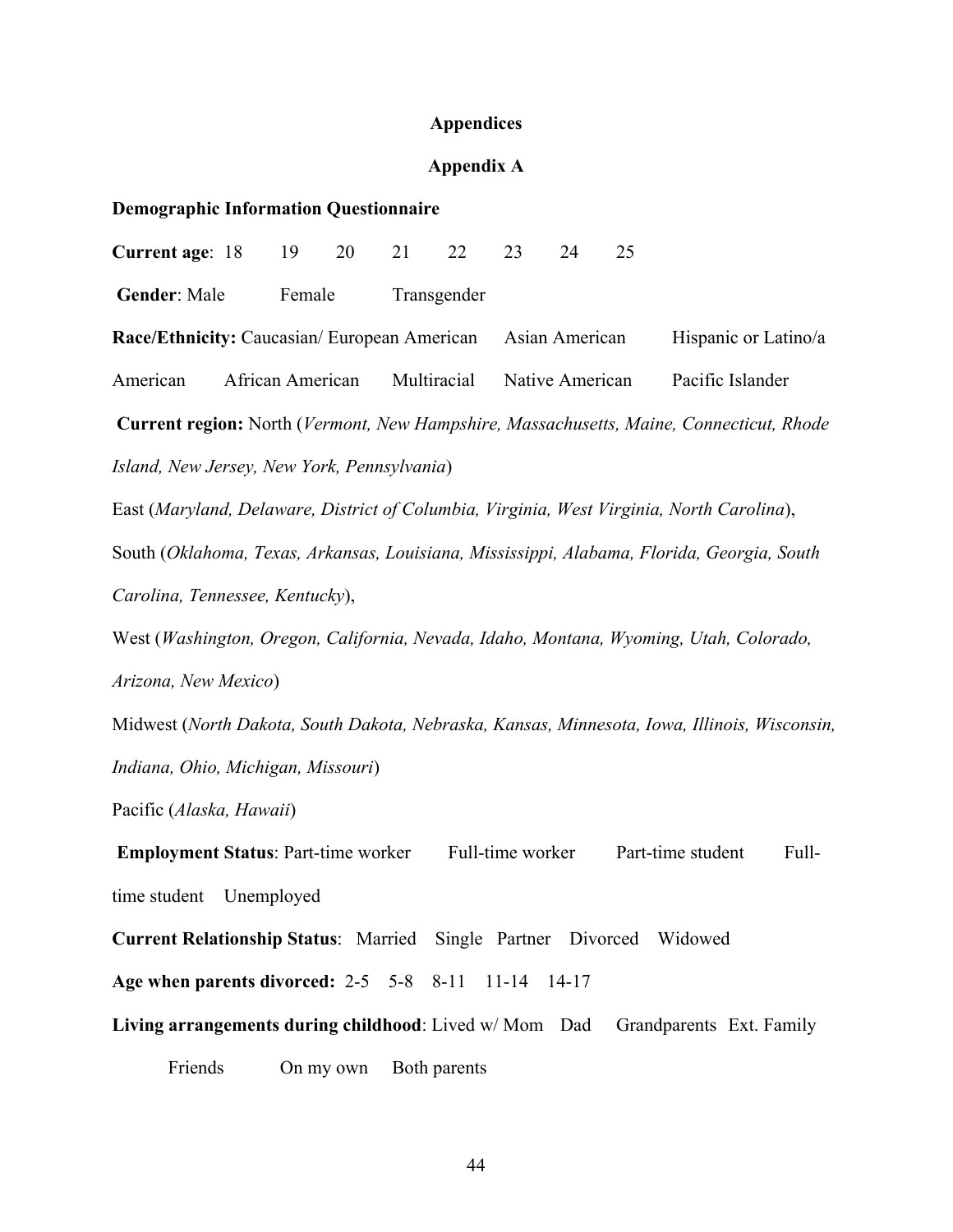**Number of Siblings**: 1 2 3 4 or more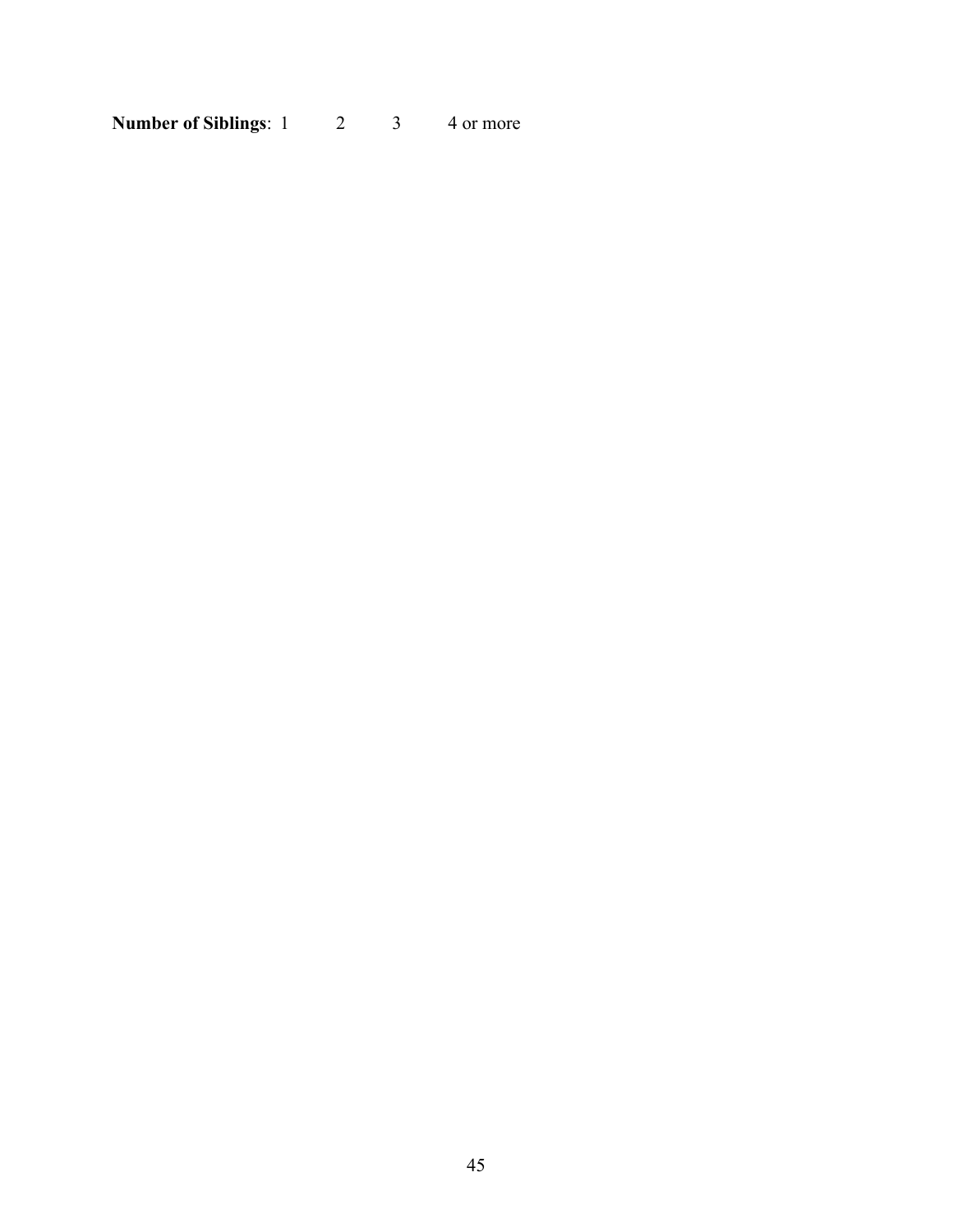## **Appendix B**

## **Revised Social Support Questionnaire (SSQ)**

#### **Instructions:**

For each question, identify the people in your life who provide you with help and/or support and indicate your level of satisfaction with that support. You can choose more than one category of support but you can only select one level to evaluate your overall satisfaction.

If you indicate "no one" for any of the questions, please ensure that you rate your satisfaction level for that question.

#### **Example:**

With whom can you count on for help and/or support? Check all that apply.

#### \* **Extended Family means: grandparent/s, aunt/s, uncle/s, cousin/s, step-parent/s**

| 1) Father   | 4) Extended Family | 7) No One |
|-------------|--------------------|-----------|
| 2) Mother   | 5) Friends         |           |
| 3) Siblings | 6) Friends         |           |

How satisfied are you with the support they provide? Select from the drop down menu:

| 6-very    | 5-fairly  | 4-a little | 3-a little | 2-fairly  | 1-very    |
|-----------|-----------|------------|------------|-----------|-----------|
| satisfied | satisfied | satisfied  | satisfied  | satisfied | satisfied |

1. Whom can you really count on to listen to you when you need to talk? Check all that apply.

## \* **Extended Family means: grandparent/s, aunt/s, uncle/s, cousin/s, step-parent/s**

- 1) Father 4) Extended Family 7) No One
- 2) Mother 5) Friends
- 3) Siblings 6) Friends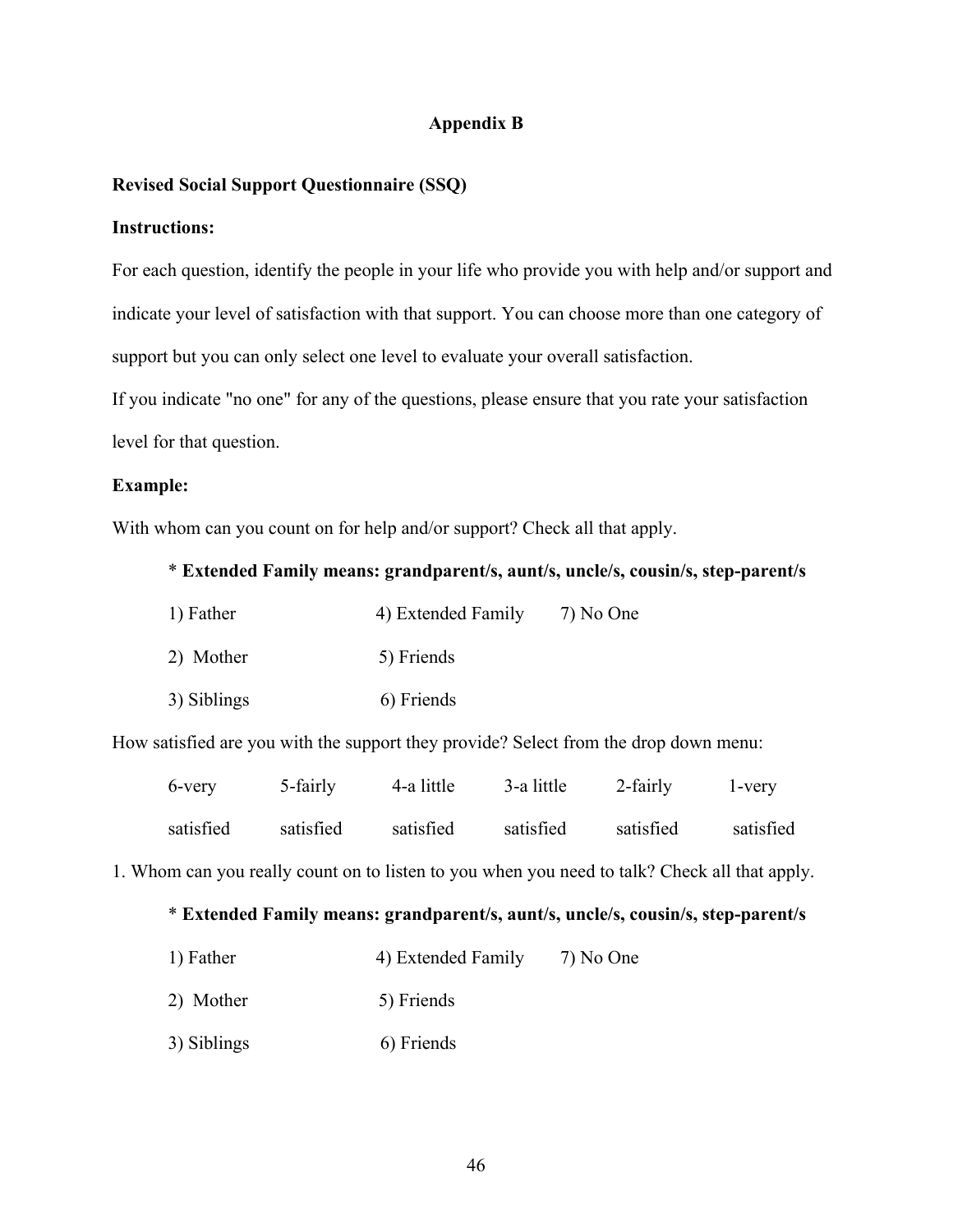| 6-very                                                                                       | 5-fairly  | 4-a little | 3-a little | 2-fairly  | 1-very    |  |
|----------------------------------------------------------------------------------------------|-----------|------------|------------|-----------|-----------|--|
| satisfied                                                                                    | satisfied | satisfied  | satisfied  | satisfied | satisfied |  |
| 2. Whom could you really count on to help you if a person whom you thought was a good friend |           |            |            |           |           |  |
| insulted you and told you that he/she didn't want to see you again? Check all that apply.    |           |            |            |           |           |  |

#### How satisfied are you with the support they provide? Select from the drop down menu:

# \* **Extended Family means: grandparent/s, aunt/s, uncle/s, cousin/s, step-parent/s**

| 1) Father   | 4) Extended Family | 7) No One |
|-------------|--------------------|-----------|
| 2) Mother   | 5) Friends         |           |
| 3) Siblings | 6) Friends         |           |

How satisfied are you with the support they provide? Select from the drop down menu:

| 6-very    | 5-fairly  | 4-a little | 3-a little | 2-fairly  | l-very    |
|-----------|-----------|------------|------------|-----------|-----------|
| satisfied | satisfied | satisfied  | satisfied  | satisfied | satisfied |

3. Whose lives do you feel that you are an important member or part of the family? Check all that apply.

# \* **Extended Family means: grandparent/s, aunt/s, uncle/s, cousin/s, step-parent/s**

| 1) Father   | 4) Extended Family | 7) No One |
|-------------|--------------------|-----------|
| 2) Mother   | 5) Friends         |           |
| 3) Siblings | 6) Friends         |           |

How satisfied are you with the support they provide? Select from the drop down menu:

| 6-very    | 5-fairly  | 4-a little | 3-a little | 2-fairly  | l-very    |
|-----------|-----------|------------|------------|-----------|-----------|
| satisfied | satisfied | satisfied  | satisfied  | satisfied | satisfied |

4. Who would help you if you were married and had just separated from your spouse? Check all that apply.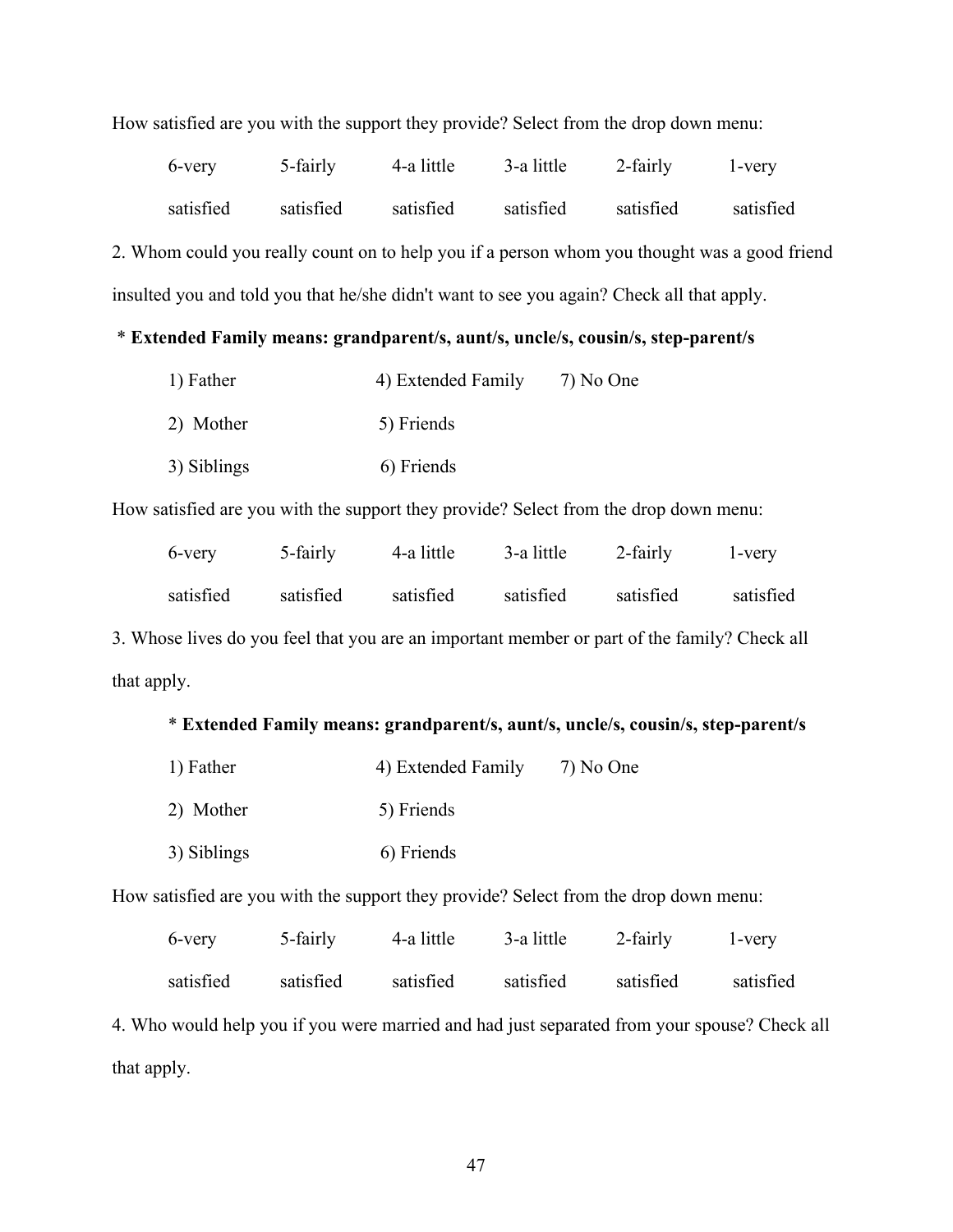# \* **Extended Family means: grandparent/s, aunt/s, uncle/s, cousin/s, step-parent/s**

| 1) Father   | 4) Extended Family | 7) No One |
|-------------|--------------------|-----------|
| 2) Mother   | 5) Friends         |           |
| 3) Siblings | 6) Friends         |           |

How satisfied are you with the support they provide? Select from the drop down menu:

| 6-very    | 5-fairly  | 4-a little | 3-a little | 2-fairly  | l-very    |
|-----------|-----------|------------|------------|-----------|-----------|
| satisfied | satisfied | satisfied  | satisfied  | satisfied | satisfied |

5. Whom could you really count on to help you out in a crisis situation, even though they would have to go out of their way to do so? Check all that apply.

# \* **Extended Family means: grandparent/s, aunt/s, uncle/s, cousin/s, step-parent/s**

| 1) Father   | 4) Extended Family | 7) No One |
|-------------|--------------------|-----------|
| 2) Mother   | 5) Friends         |           |
| 3) Siblings | 6) Friends         |           |

How satisfied are you with the support they provide? Select from the drop down menu:

| 6-very    | 5-fairly  | 4-a little | 3-a little | 2-fairly  | 1-very    |
|-----------|-----------|------------|------------|-----------|-----------|
| satisfied | satisfied | satisfied  | satisfied  | satisfied | satisfied |

6. Whom can you talk with frankly, without having to watch what you say? Check all that apply.

## \* **Extended Family means: grandparent/s, aunt/s, uncle/s, cousin/s, step-parent/s**

| 1) Father | 4) Extended Family | 7) No One |
|-----------|--------------------|-----------|
|           |                    |           |

- 2) Mother 5) Friends
- 3) Siblings 6) Friends

How satisfied are you with the support they provide? Select from the drop down menu:

6-very 5-fairly 4-a little 3-a little 2-fairly 1-very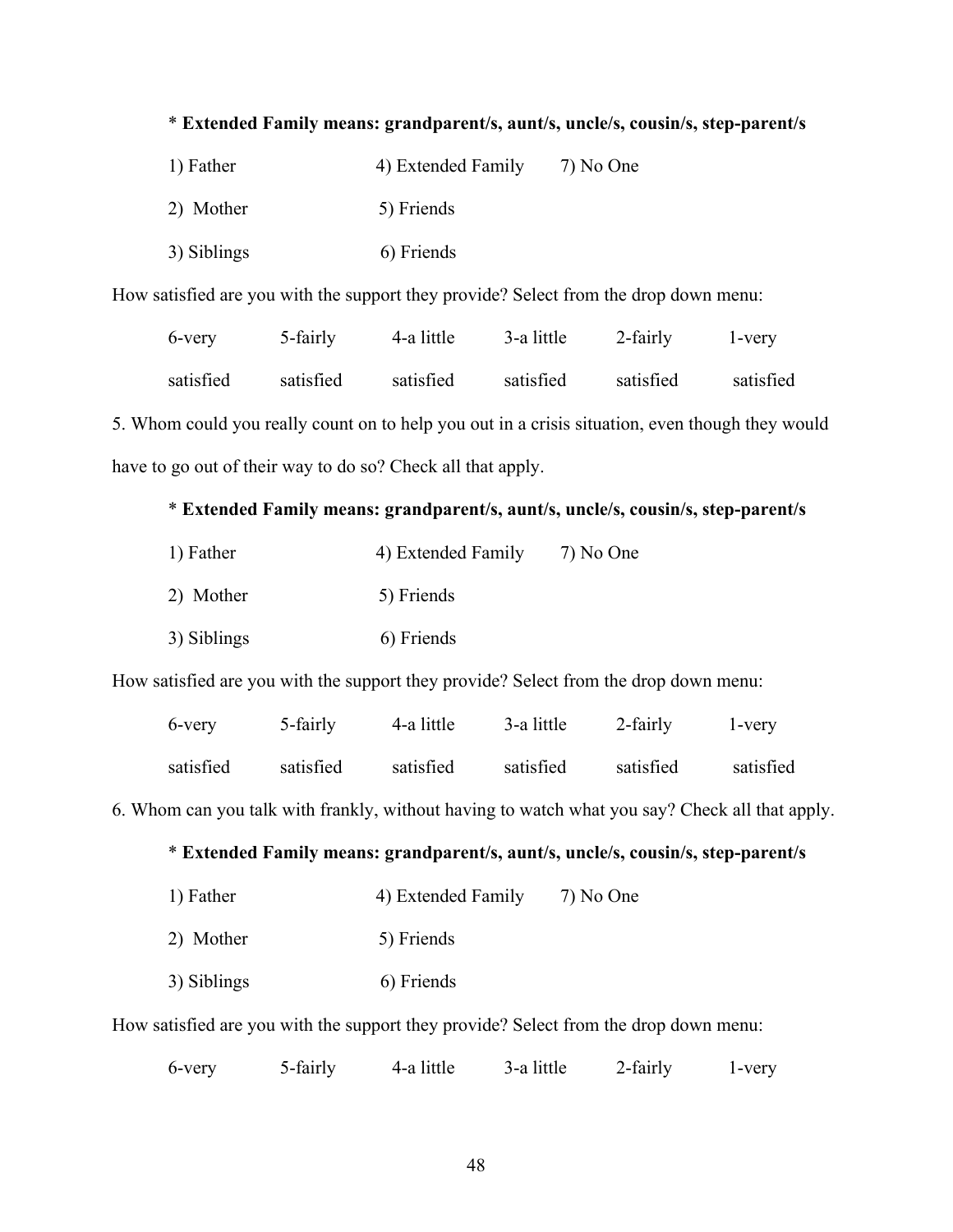satisfied satisfied satisfied satisfied satisfied satisfied 7. Who helps you feel that you truly have something positive to contribute to others? Check all that apply.

## \* **Extended Family means: grandparent/s, aunt/s, uncle/s, cousin/s, step-parent/s**

| 1) Father   | 4) Extended Family | 7) No One |
|-------------|--------------------|-----------|
| 2) Mother   | 5) Friends         |           |
| 3) Siblings | 6) Friends         |           |

How satisfied are you with the support they provide? Select from the drop down menu:

| 6-very                                                                                        | 5-fairly  | 4-a little | 3-a little | 2-fairly  | 1-very    |  |
|-----------------------------------------------------------------------------------------------|-----------|------------|------------|-----------|-----------|--|
| satisfied                                                                                     | satisfied | satisfied  | satisfied  | satisfied | satisfied |  |
| 8. Whom can you really count on to distract you from your worries when you feel under stress? |           |            |            |           |           |  |
| Check all that apply.                                                                         |           |            |            |           |           |  |

# \* **Extended Family means: grandparent/s, aunt/s, uncle/s, cousin/s, step-parent/s**

| 1) Father   | 4) Extended Family | 7) No One |
|-------------|--------------------|-----------|
| 2) Mother   | 5) Friends         |           |
| 3) Siblings | 6) Friends         |           |

How satisfied are you with the support they provide? Select from the drop down menu:

| 6-very    | 5-fairly  | 4-a little | 3-a little | 2-fairly  | l-very    |
|-----------|-----------|------------|------------|-----------|-----------|
| satisfied | satisfied | satisfied  | satisfied  | satisfied | satisfied |

9. Whom can you really count on to be dependable when you need help? Check all that apply.

## \* **Extended Family means: grandparent/s, aunt/s, uncle/s, cousin/s, step-parent/s**

- 1) Father 4) Extended Family 7) No One
- 2) Mother 5) Friends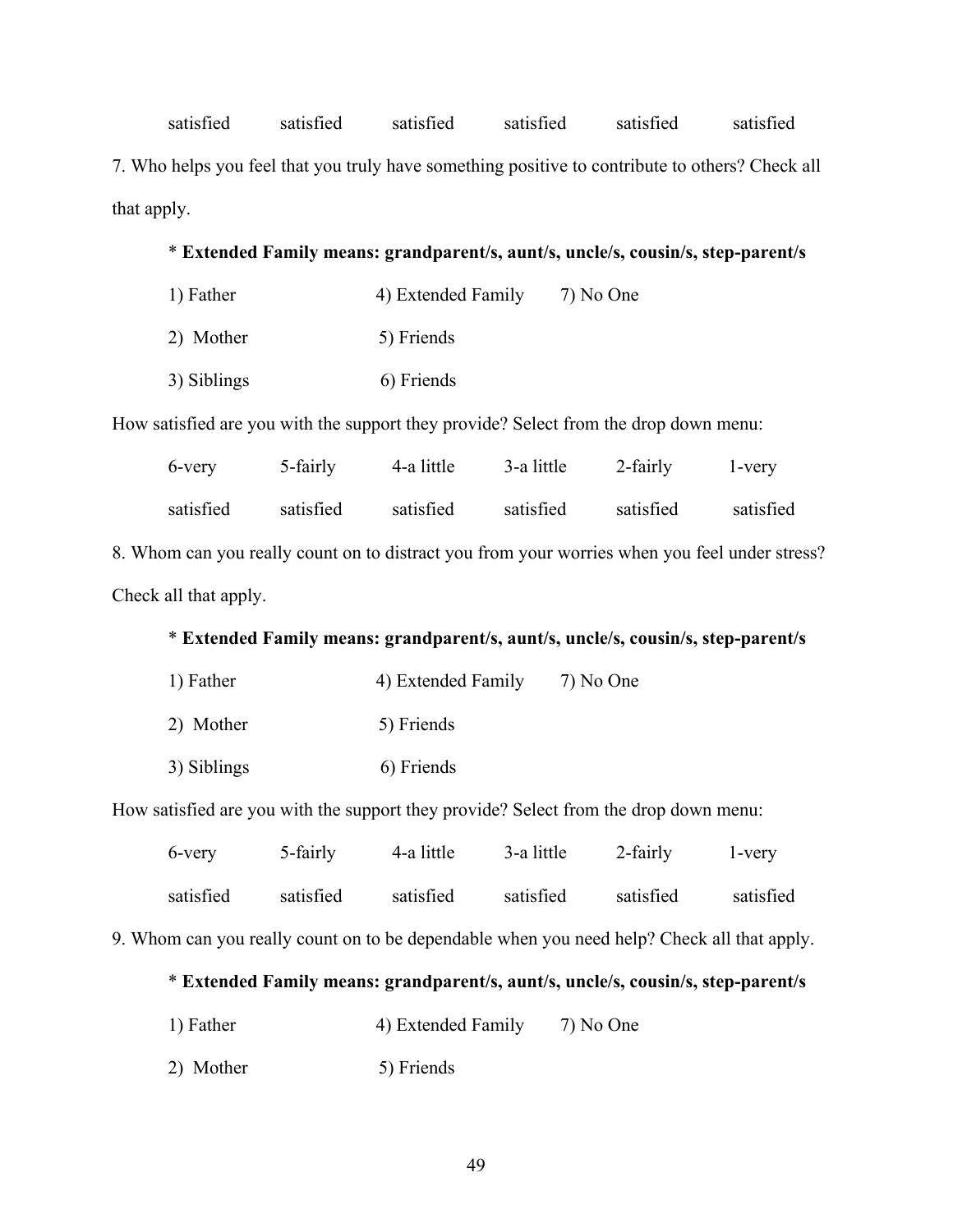3) Siblings 6) Friends

How satisfied are you with the support they provide? Select from the drop down menu:

|                                                                                                | 6-very    | 5-fairly  | 4-a little | 3-a little | 2-fairly  | 1-very    |
|------------------------------------------------------------------------------------------------|-----------|-----------|------------|------------|-----------|-----------|
|                                                                                                | satisfied | satisfied | satisfied  | satisfied  | satisfied | satisfied |
| 10. Whom could you really count on to help you out financially if you had just been fired from |           |           |            |            |           |           |
| your job or expelled from school? Check all that apply.                                        |           |           |            |            |           |           |

# \* **Extended Family means: grandparent/s, aunt/s, uncle/s, cousin/s, step-parent/s**

| 1) Father   | 4) Extended Family | 7) No One |
|-------------|--------------------|-----------|
| 2) Mother   | 5) Friends         |           |
| 3) Siblings | 6) Friends         |           |

How satisfied are you with the support they provide? Select from the drop down menu:

| 6-very    | 5-fairly  | 4-a little | 3-a little | 2-fairly  | l-very    |
|-----------|-----------|------------|------------|-----------|-----------|
| satisfied | satisfied | satisfied  | satisfied  | satisfied | satisfied |

11. With whom can you totally be yourself? Check all that apply.

## \* **Extended Family means: grandparent/s, aunt/s, uncle/s, cousin/s, step-parent/s**

| 1) Father   | 4) Extended Family | 7) No One |
|-------------|--------------------|-----------|
| 2) Mother   | 5) Friends         |           |
| 3) Siblings | 6) Friends         |           |

How satisfied are you with the support they provide? Select from the drop down menu:

| 6-very    | 5-fairly  | 4-a little | 3-a little | 2-fairly  | l-very    |
|-----------|-----------|------------|------------|-----------|-----------|
| satisfied | satisfied | satisfied  | satisfied  | satisfied | satisfied |

12. Whom do you feel really appreciates you as a person? Check all that apply.

## \* **Extended Family means: grandparent/s, aunt/s, uncle/s, cousin/s, step-parent/s**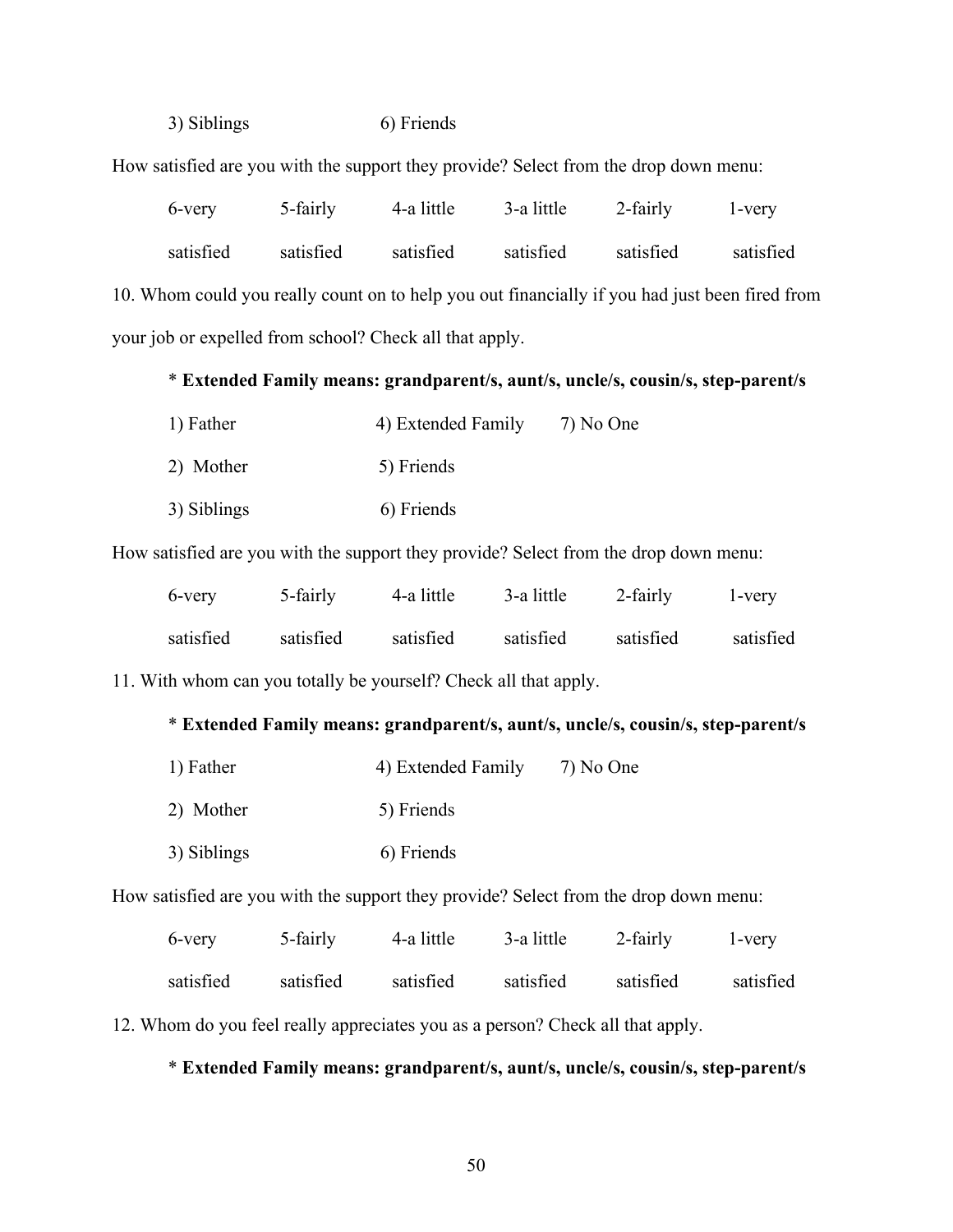| 1) Father   | 4) Extended Family | 7) No One |
|-------------|--------------------|-----------|
| 2) Mother   | 5) Friends         |           |
| 3) Siblings | 6) Friends         |           |

How satisfied are you with the support they provide? Select from the drop down menu:

| 6-very                          | 5-fairly  | 4-a little | 3-a little | 2-fairly                                                                                     | l-very    |
|---------------------------------|-----------|------------|------------|----------------------------------------------------------------------------------------------|-----------|
| satisfied                       | satisfied | satisfied  | satisfied  | satisfied                                                                                    | satisfied |
|                                 |           |            |            | 13. Who can you really count on to give you useful suggestions that help you to avoid making |           |
| mistakes? Check all that apply. |           |            |            |                                                                                              |           |

# \* **Extended Family means: grandparent/s, aunt/s, uncle/s, cousin/s, step-parent/s**

| 1) Father   | 4) Extended Family | 7) No One |
|-------------|--------------------|-----------|
| 2) Mother   | 5) Friends         |           |
| 3) Siblings | 6) Friends         |           |

How satisfied are you with the support they provide? Select from the drop down menu:

| 6-very    | 5-fairly  | 4-a little | 3-a little | 2-fairly  | l-very    |
|-----------|-----------|------------|------------|-----------|-----------|
| satisfied | satisfied | satisfied  | satisfied  | satisfied | satisfied |

14. Whom can you count on to listen openly and uncritically to your innermost feelings? Check all that apply.

## \* **Extended Family means: grandparent/s, aunt/s, uncle/s, cousin/s, step-parent/s**

- 1) Father 4) Extended Family 7) No One
- 2) Mother 5) Friends
- 3) Siblings 6) Friends

How satisfied are you with the support they provide? Select from the drop down menu:

6-very 5-fairly 4-a little 3-a little 2-fairly 1-very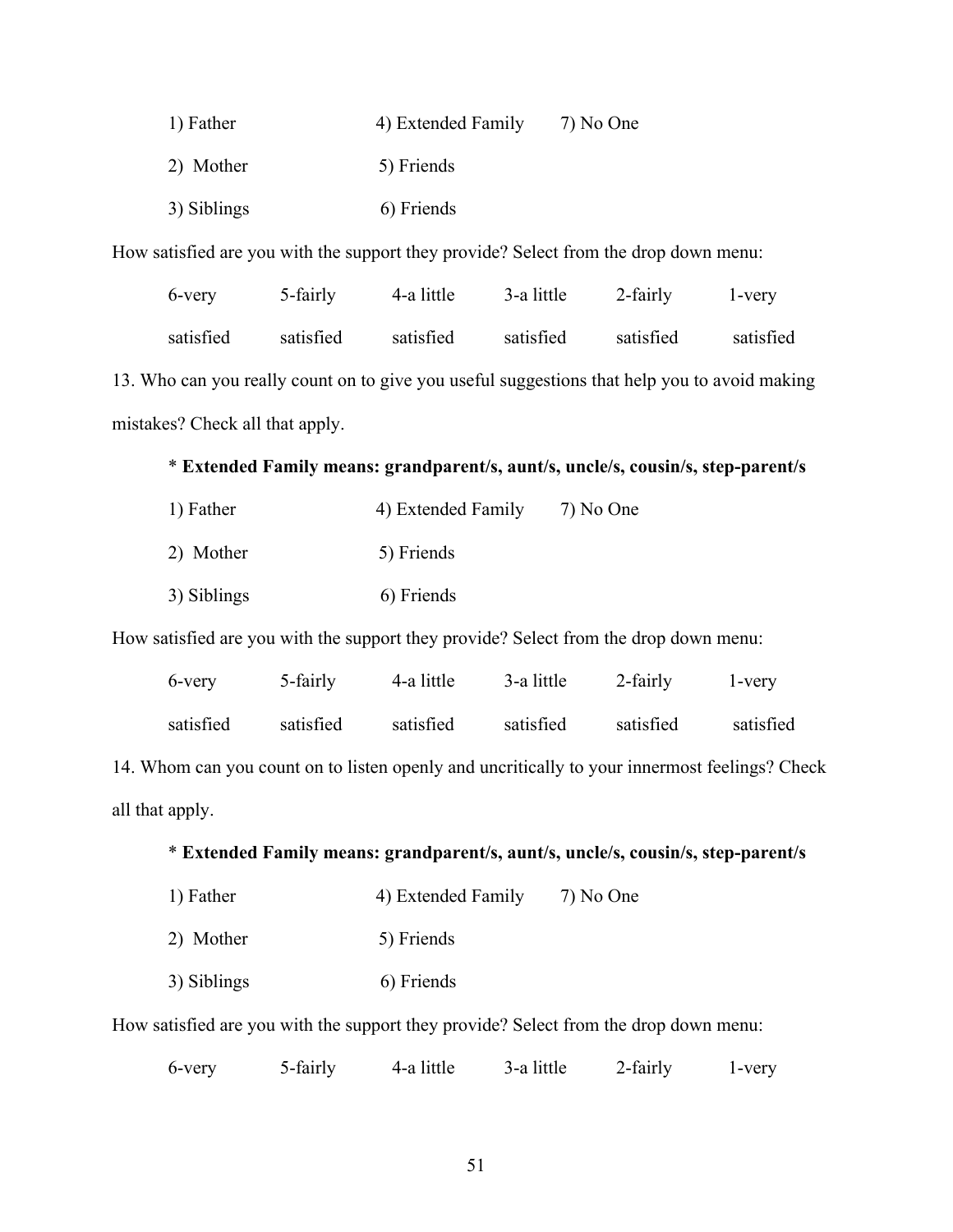satisfied satisfied satisfied satisfied satisfied satisfied 15. Who will comfort you when you need it by holding you in their arms? Check all that apply.

# \* **Extended Family means: grandparent/s, aunt/s, uncle/s, cousin/s, step-parent/s**

| 1) Father   | 4) Extended Family | 7) No One |
|-------------|--------------------|-----------|
| 2) Mother   | 5) Friends         |           |
| 3) Siblings | 6) Friends         |           |

How satisfied are you with the support they provide? Select from the drop down menu:

|                                                                                             | 6-very                                                   | 5-fairly  | 4-a little | 3-a little | 2-fairly  | l-very    |
|---------------------------------------------------------------------------------------------|----------------------------------------------------------|-----------|------------|------------|-----------|-----------|
|                                                                                             | satisfied                                                | satisfied | satisfied  | satisfied  | satisfied | satisfied |
| 16. Who do you feel would help if a good friend of yours had been in a car accident and was |                                                          |           |            |            |           |           |
|                                                                                             | hospitalized in serious condition? Check all that apply. |           |            |            |           |           |

## \* **Extended Family means: grandparent/s, aunt/s, uncle/s, cousin/s, step-parent/s**

| 1) Father   | 4) Extended Family | 7) No One |
|-------------|--------------------|-----------|
| 2) Mother   | 5) Friends         |           |
| 3) Siblings | 6) Friends         |           |

How satisfied are you with the support they provide? Select from the drop down menu:

| 6-very    | 5-fairly  | 4-a little | 3-a little | 2-fairly  | 1-very    |
|-----------|-----------|------------|------------|-----------|-----------|
| satisfied | satisfied | satisfied  | satisfied  | satisfied | satisfied |

17. Whom can you really count on to help you feel more relaxed when you are under pressure or tense? Check all that apply.

## \* **Extended Family means: grandparent/s, aunt/s, uncle/s, cousin/s, step-parent/s**

- 1) Father 4) Extended Family 7) No One
- 2) Mother 5) Friends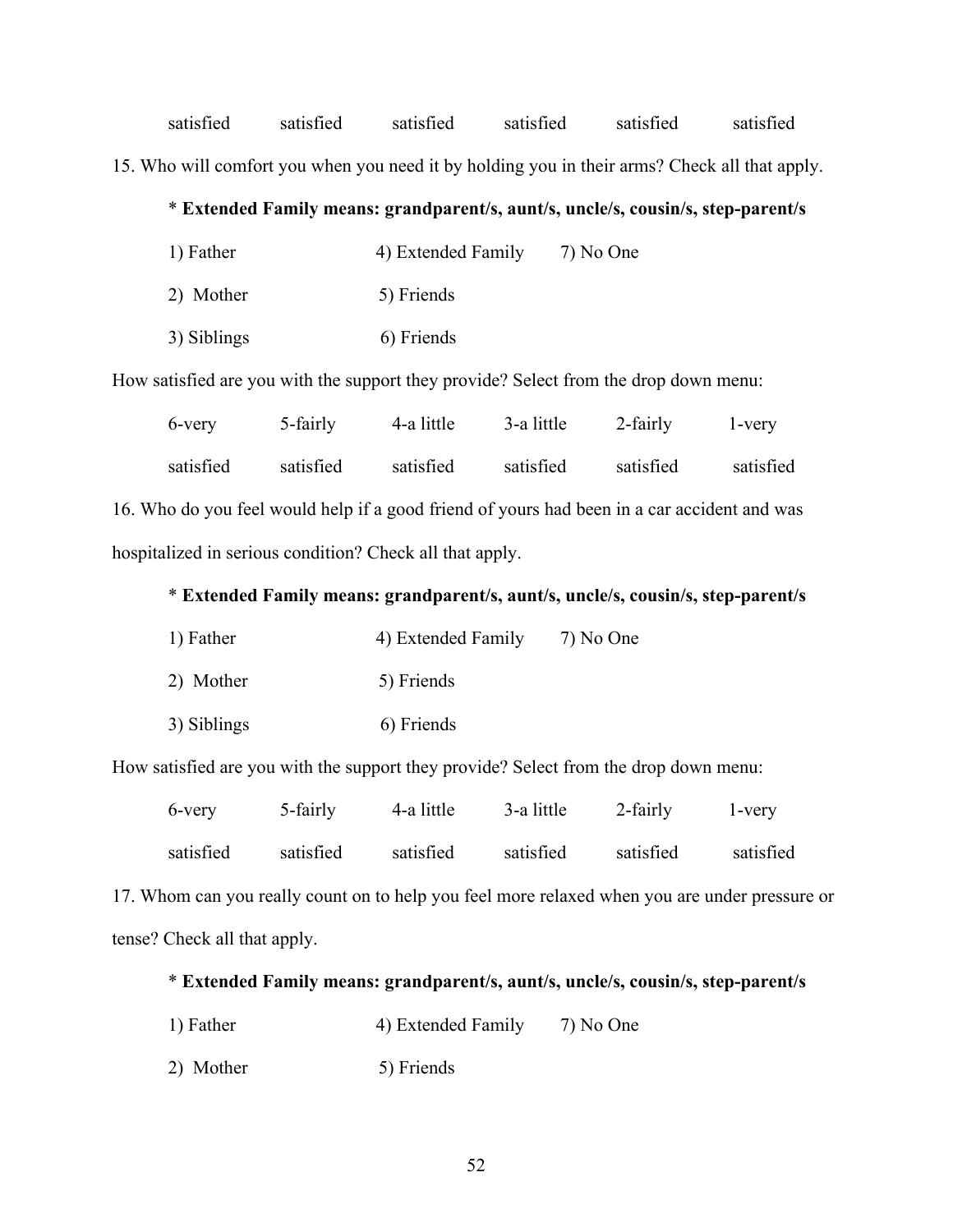3) Siblings 6) Friends

How satisfied are you with the support they provide? Select from the drop down menu:

| 6-very    | 5-fairly  | 4-a little | 3-a little | 2-fairly  | l-very    |
|-----------|-----------|------------|------------|-----------|-----------|
| satisfied | satisfied | satisfied  | satisfied  | satisfied | satisfied |

18. Who do you feel would help if a family member very close to you died? Check all that apply.

# \* **Extended Family means: grandparent/s, aunt/s, uncle/s, cousin/s, step-parent/s**

| 1) Father   | 4) Extended Family | 7) No One |
|-------------|--------------------|-----------|
| 2) Mother   | 5) Friends         |           |
| 3) Siblings | 6) Friends         |           |

How satisfied are you with the support they provide? Select from the drop down menu:

| 6-very    | 5-fairly  | 4-a little | 3-a little | 2-fairly  | 1-very    |
|-----------|-----------|------------|------------|-----------|-----------|
| satisfied | satisfied | satisfied  | satisfied  | satisfied | satisfied |

19. Who accepts you totally, including both your worst and your best points? Check all that apply.

# \* **Extended Family means: grandparent/s, aunt/s, uncle/s, cousin/s, step-parent/s**

| 1) Father   | 4) Extended Family | 7) No One |
|-------------|--------------------|-----------|
| 2) Mother   | 5) Friends         |           |
| 3) Siblings | 6) Friends         |           |

How satisfied are you with the support they provide? Select from the drop down menu:

| 6-very                                                                                      | 5-fairly  | 4-a little | 3-a little | 2-fairly  | 1-very    |
|---------------------------------------------------------------------------------------------|-----------|------------|------------|-----------|-----------|
| satisfied                                                                                   | satisfied | satisfied  | satisfied  | satisfied | satisfied |
| 20. Whom can you really count on to care about you, regardless of what is happening to you? |           |            |            |           |           |
| Check all that apply.                                                                       |           |            |            |           |           |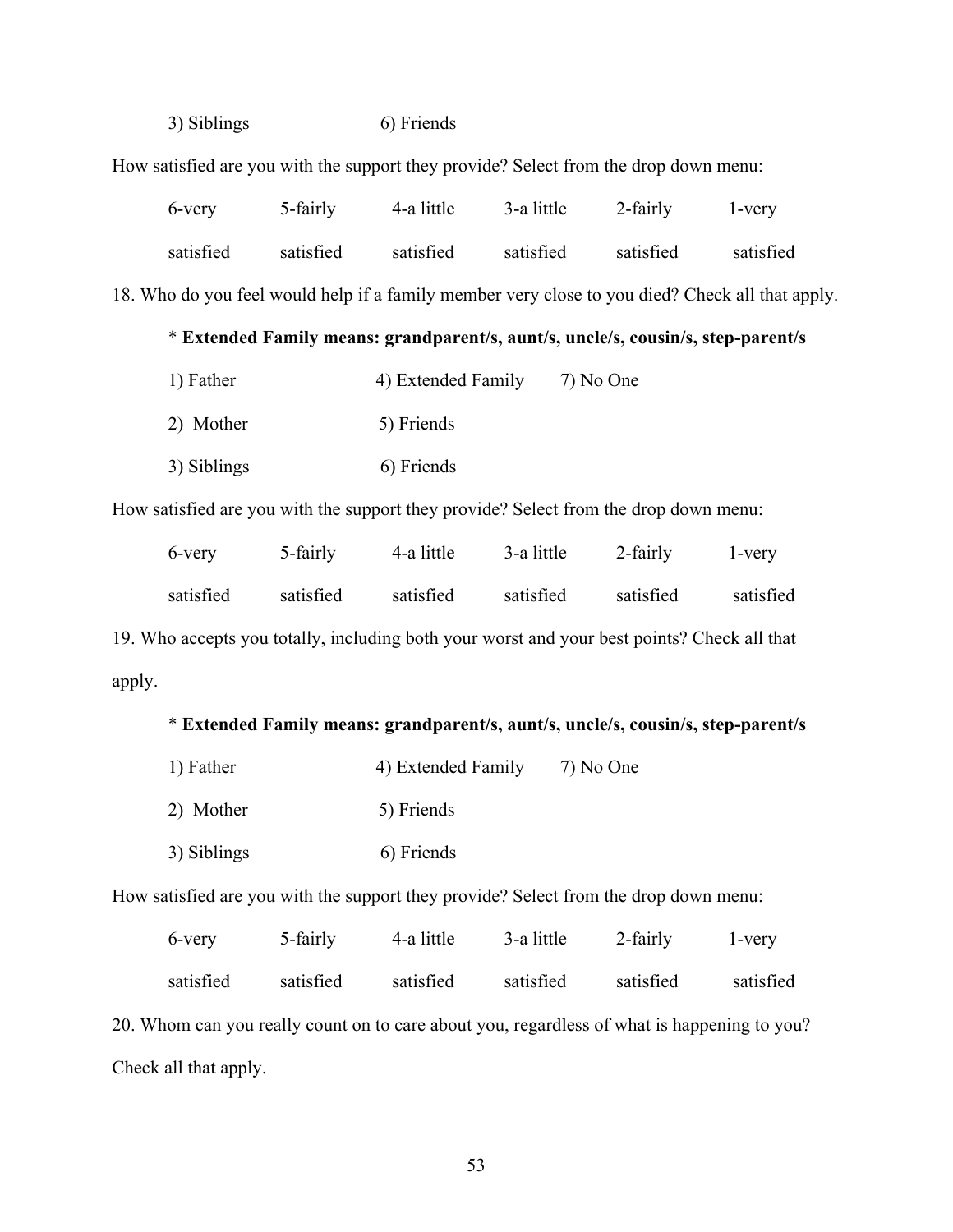# \* **Extended Family means: grandparent/s, aunt/s, uncle/s, cousin/s, step-parent/s**

| 1) Father   | 4) Extended Family | 7) No One |
|-------------|--------------------|-----------|
| 2) Mother   | 5) Friends         |           |
| 3) Siblings | 6) Friends         |           |

How satisfied are you with the support they provide? Select from the drop down menu:

| 6-very    | 5-fairly  | 4-a little | 3-a little | 2-fairly  | 1-very    |
|-----------|-----------|------------|------------|-----------|-----------|
| satisfied | satisfied | satisfied  | satisfied  | satisfied | satisfied |

21. Whom can you really count on to listen to you when you are very angry at someone else? Check all that apply.

# \* **Extended Family means: grandparent/s, aunt/s, uncle/s, cousin/s, step-parent/s**

| 1) Father   | 4) Extended Family | 7) No One |
|-------------|--------------------|-----------|
| 2) Mother   | 5) Friends         |           |
| 3) Siblings | 6) Friends         |           |

How satisfied are you with the support they provide? Select from the drop down menu:

| 6-very    | 5-fairly  | 4-a little | 3-a little | 2-fairly  | 1-very    |
|-----------|-----------|------------|------------|-----------|-----------|
| satisfied | satisfied | satisfied  | satisfied  | satisfied | satisfied |

22. Whom can you really count on to tell you, in a thoughtful manner, when you need to improve in some way? Check all that apply.

# \* **Extended Family means: grandparent/s, aunt/s, uncle/s, cousin/s, step-parent/s**

- 1) Father 4) Extended Family 7) No One
- 2) Mother 5) Friends
- 3) Siblings 6) Friends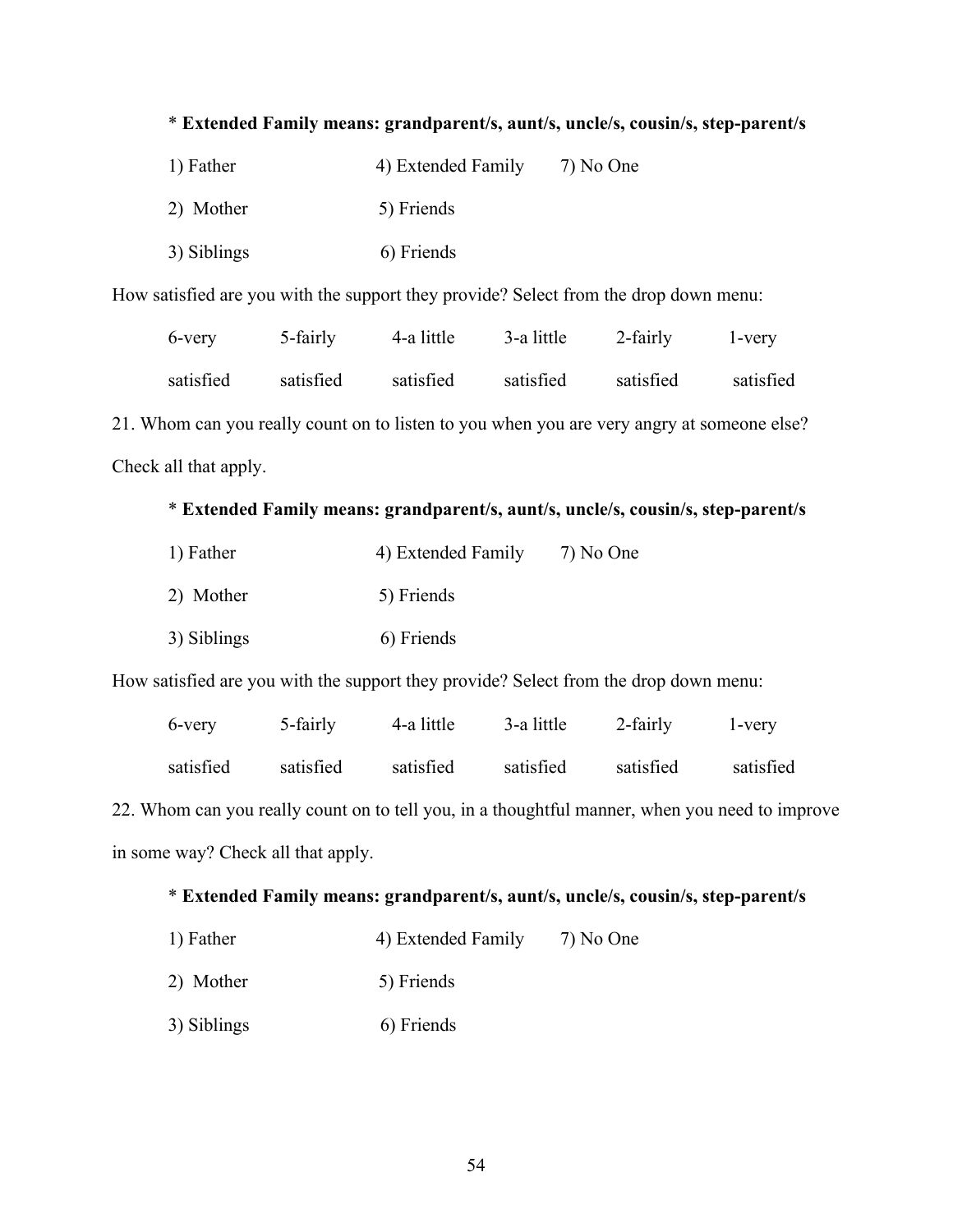|  |  | How satisfied are you with the support they provide? Select from the drop down menu: |
|--|--|--------------------------------------------------------------------------------------|
|--|--|--------------------------------------------------------------------------------------|

| 6-very    | 5-fairly  | 4-a little | 3-a little | 2-fairly  | l-very    |
|-----------|-----------|------------|------------|-----------|-----------|
| satisfied | satisfied | satisfied  | satisfied  | satisfied | satisfied |

23. Whom can you really count on to help you feel better when you are feeling generally downin-the-dumps? Check all that apply.

# \* **Extended Family means: grandparent/s, aunt/s, uncle/s, cousin/s, step-parent/s**

| 1) Father   | 4) Extended Family | 7) No One |
|-------------|--------------------|-----------|
| 2) Mother   | 5) Friends         |           |
| 3) Siblings | 6) Friends         |           |

How satisfied are you with the support they provide? Select from the drop down menu:

| 6-very    | 5-fairly  | 4-a little | 3-a little | 2-fairly  | l-very    |
|-----------|-----------|------------|------------|-----------|-----------|
| satisfied | satisfied | satisfied  | satisfied  | satisfied | satisfied |

24. Who do you feel truly love you deeply? Check all that apply.

# \* **Extended Family means: grandparent/s, aunt/s, uncle/s, cousin/s, step-parent/s**

| 1) Father   | 4) Extended Family | 7) No One |
|-------------|--------------------|-----------|
| 2) Mother   | 5) Friends         |           |
| 3) Siblings | 6) Friends         |           |

How satisfied are you with the support they provide? Select from the drop down menu:

| 6-very    | 5-fairly  | 4-a little | 3-a little | 2-fairly  | l-very    |
|-----------|-----------|------------|------------|-----------|-----------|
| satisfied | satisfied | satisfied  | satisfied  | satisfied | satisfied |

25. Whom can you count on to console you when you are very upset? Check all that apply.

# \* **Extended Family means: grandparent/s, aunt/s, uncle/s, cousin/s, step-parent/s**

1) Father 4) Extended Family 7) No One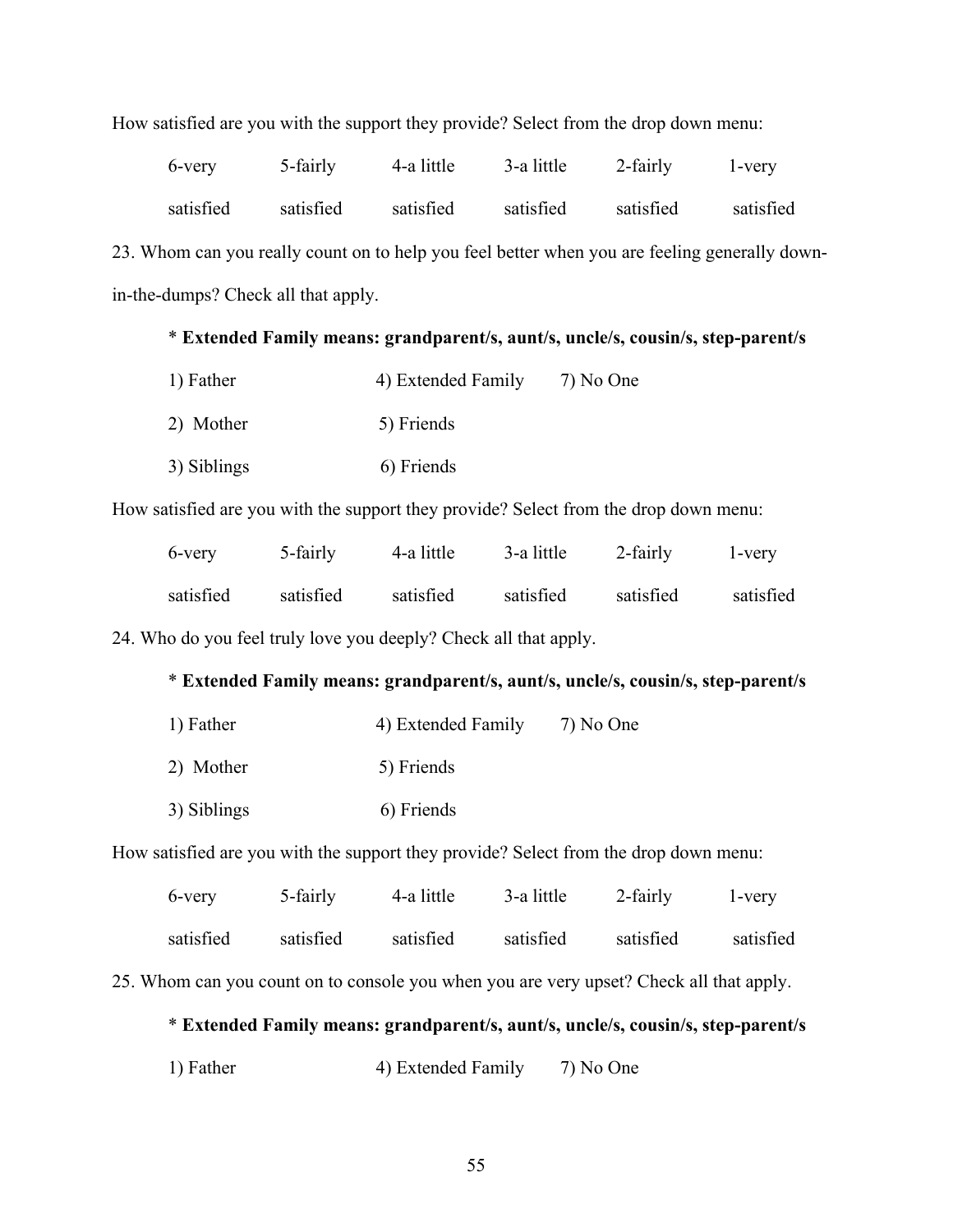- 2) Mother 5) Friends
- 3) Siblings 6) Friends

How satisfied are you with the support they provide? Select from the drop down menu:

| 6-very    | 5-fairly  | 4-a little | 3-a little | 2-fairly  | l-very    |
|-----------|-----------|------------|------------|-----------|-----------|
| satisfied | satisfied | satisfied  | satisfied  | satisfied | satisfied |

26. Whom can you really count on to support you in major decisions you make? Check all that apply.

## \* **Extended Family means: grandparent/s, aunt/s, uncle/s, cousin/s, step-parent/s**

| 1) Father   | 4) Extended Family | 7) No One |
|-------------|--------------------|-----------|
| 2) Mother   | 5) Friends         |           |
| 3) Siblings | 6) Friends         |           |

How satisfied are you with the support they provide? Select from the drop down menu:

| 6-very    | 5-fairly  | 4-a little | 3-a little | 2-fairly  | 1-very    |
|-----------|-----------|------------|------------|-----------|-----------|
| satisfied | satisfied | satisfied  | satisfied  | satisfied | satisfied |

27. Whom can you really count on to help you feel better when you are very irritable, ready to get angry at almost anything? Check all that apply.

#### \* **Extended Family means: grandparent/s, aunt/s, uncle/s, cousin/s, step-parent/s**

| 1) Father<br>7) No One<br>4) Extended Family |
|----------------------------------------------|
|----------------------------------------------|

- 2) Mother 5) Friends
- 3) Siblings 6) Friends

How satisfied are you with the support they provide? Select from the drop down menu:

| 6-very    | 5-fairly  | 4-a little | 3-a little | 2-fairly  | l-very    |
|-----------|-----------|------------|------------|-----------|-----------|
| satisfied | satisfied | satisfied  | satisfied  | satisfied | satisfied |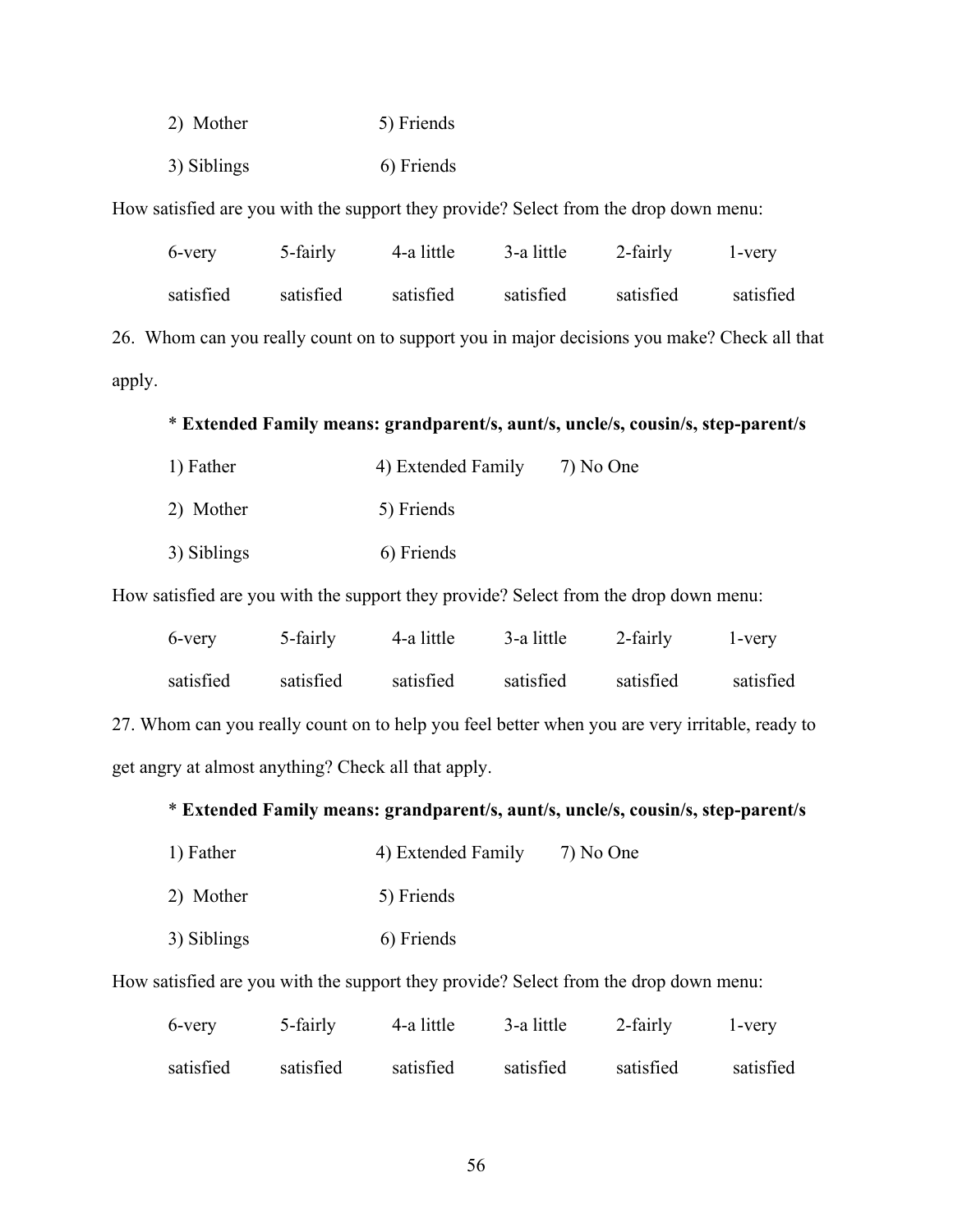## **Appendix C**

#### **Confidence Scale -Revised**

Stanley, Hoyer, & Trathen 1994

Please respond to each statement related to your marriage/dating relationship or your future relationship indicating your level of agreement using the scale ranging from  $1 =$  Strongly Disagree to 7=Strongly Agree.

- $1$  = Strongly Disagree 2 3 4 = Neither Agree Nor Disagree 5 6  $7 =$ Strongly Agree
- 1) 1 2 3 4 5 6 7 I believe we can handle whatever conflicts will arise in the future.
- 2) R 1 2 3 4 5 6 7 I don't have much confidence in the future of my relationship.
- 3) R 1 2 3 4 5 6 7 I am not at all sure that we can make this relationship work for the long haul.
- 4) 1 2 3 4 5 6 7 I feel good about our prospects to make this relationship work for a lifetime.
- 5) R 1 2 3 4 5 6 7 We may not have what it takes to keep this relationship going.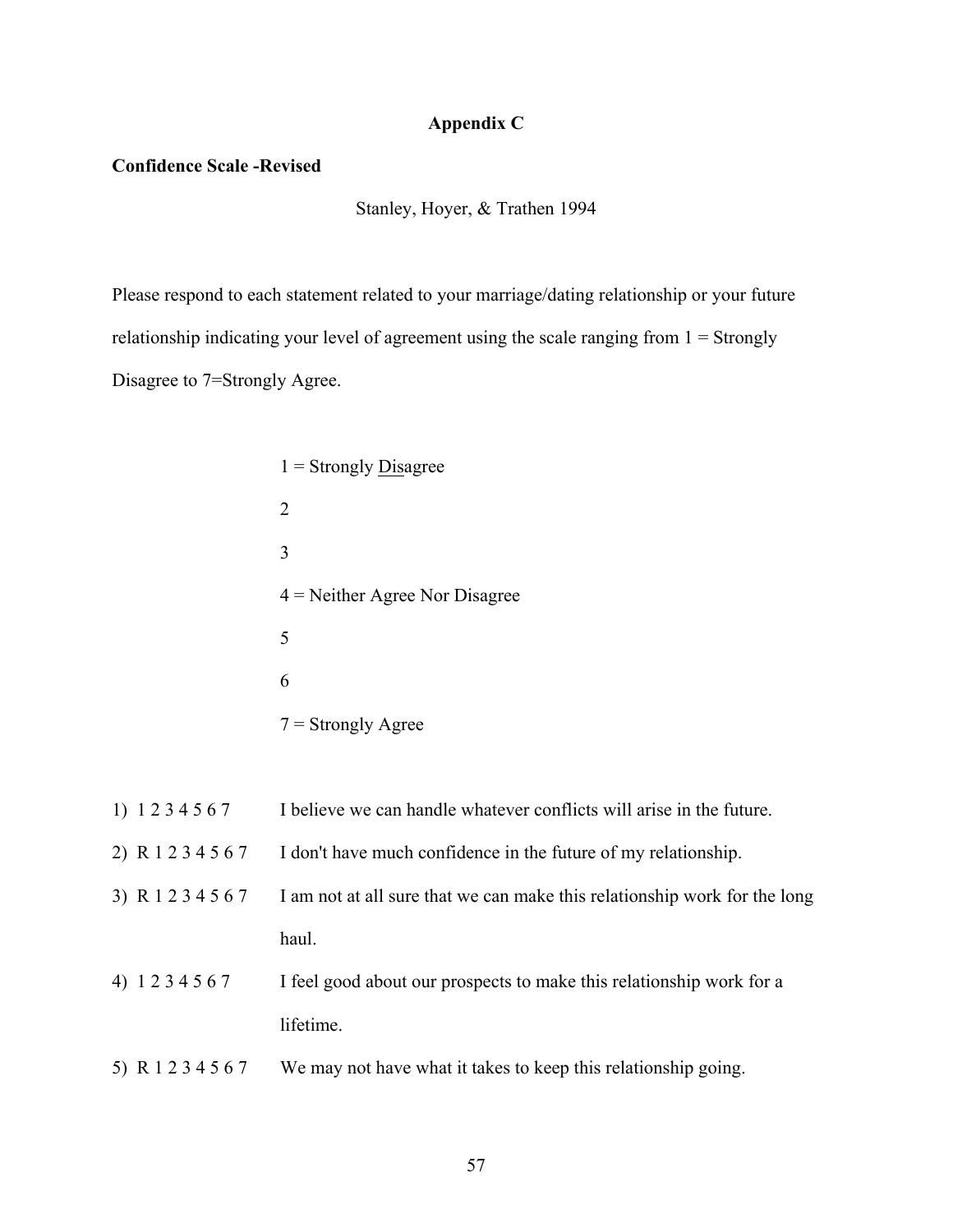- 6) 1 2 3 4 5 6 7 We can handle just about anything that comes our way.
- 7) R 1 2 3 4 5 6 7 I am not sure that we can avoid divorce or breaking up in the future.
- 8) 1 2 3 4 5 6 7 I am very confident when I think of our future together.
- 9) 1 2 3 4 5 6 7 We have the skills a couple needs to make a marriage last.
- 10) R 1 2 3 4 5 6 7 Our risk for divorce or breakup is probably greater than average.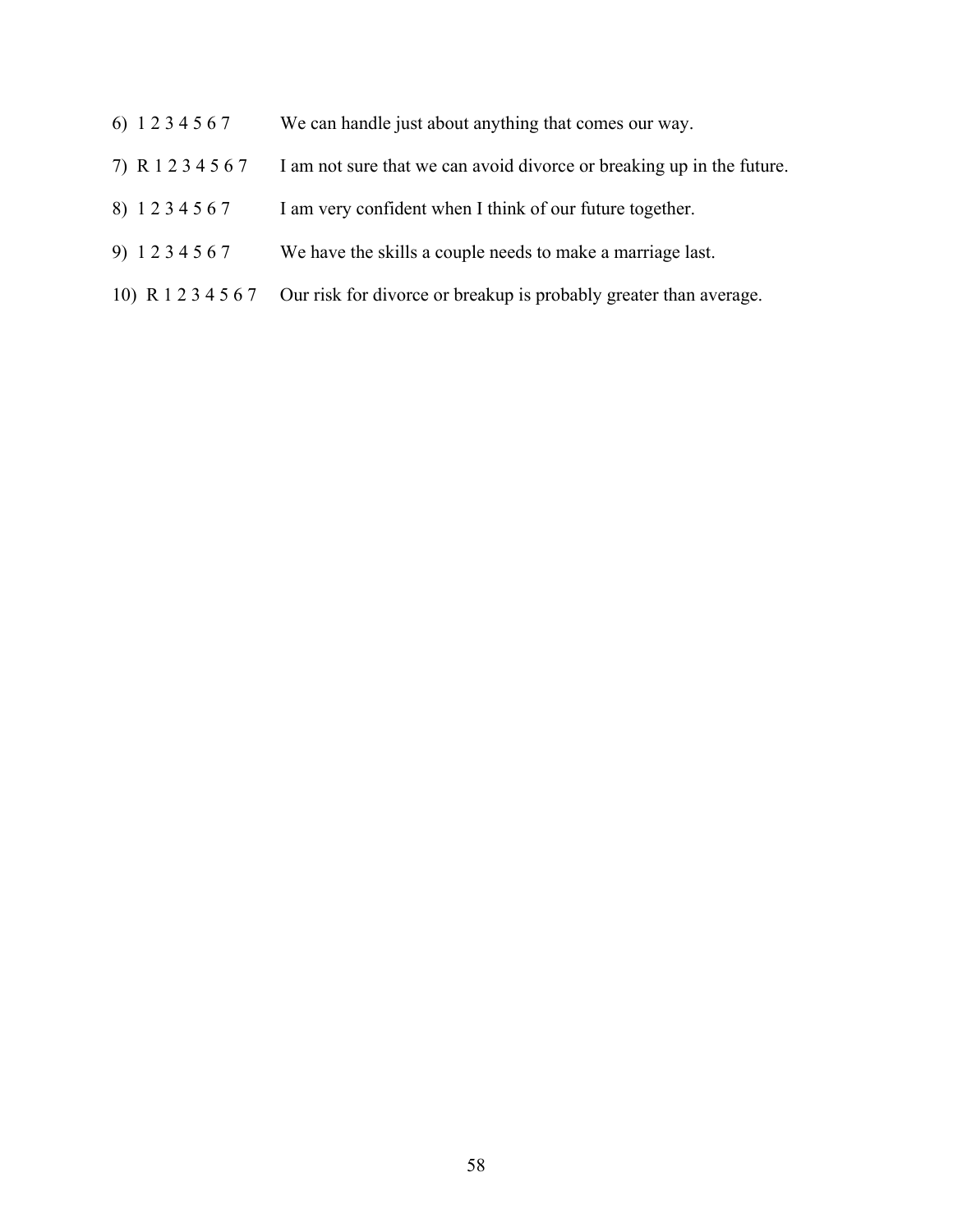# **Appendix D**

# **Generalized Expectancy for Success Scale-Revised (GESS-R)**

Please select the response which indicates the degree to which you believe each statement would apply to you personally.

- 1= Highly improbable
- 2= Improbable
- 3=Equally improbable and probable, not sure
- 4=Probable
- 5= Highly probable

In the future I expect that I will . . .

| 1. succeed at most things I try.                        | $\mathbf{1}$ | 2              | 3              | $\overline{4}$ | 5 |
|---------------------------------------------------------|--------------|----------------|----------------|----------------|---|
| 2. be listened to when I speak.                         | $\mathbf{1}$ | $\overline{2}$ | $\overline{3}$ | $\overline{4}$ | 5 |
| 3. carry through my responsibilities successfully.      | $\mathbf{1}$ | 2              | $\overline{3}$ | $\overline{4}$ | 5 |
| 4. get the promotions I deserve.                        | $\mathbf{1}$ | $\overline{2}$ | $\mathfrak{Z}$ | $\overline{4}$ | 5 |
| 5. have successful close personal relationships.        | $\mathbf{1}$ | 2              | $\overline{3}$ | $\overline{4}$ | 5 |
| 6. handle unexpected problems successfully.             | $\mathbf{1}$ | 2              | 3 <sup>1</sup> | $\overline{4}$ | 5 |
| 7. make a good impression on people I meet for          | $\mathbf{1}$ | 2              | $\overline{3}$ | $\overline{4}$ | 5 |
| the first time.                                         |              |                |                |                |   |
| 8. attain the career goals I set for myself.            | $\mathbf{1}$ | 2              | $\mathfrak{Z}$ | $\overline{4}$ | 5 |
| 9. experience many failures in my life.<br>$\mathbf{R}$ | $\mathbf{1}$ | $\overline{2}$ | $\mathfrak{Z}$ | $\overline{4}$ | 5 |
| 10. have a positive influence on most of the people     | $\mathbf{1}$ | 2              | $\overline{3}$ | $\overline{4}$ | 5 |
| with whom I interact.                                   |              |                |                |                |   |
| 11. be able to solve my own problems.                   | 1            | $\overline{2}$ | 3              | 4              | 5 |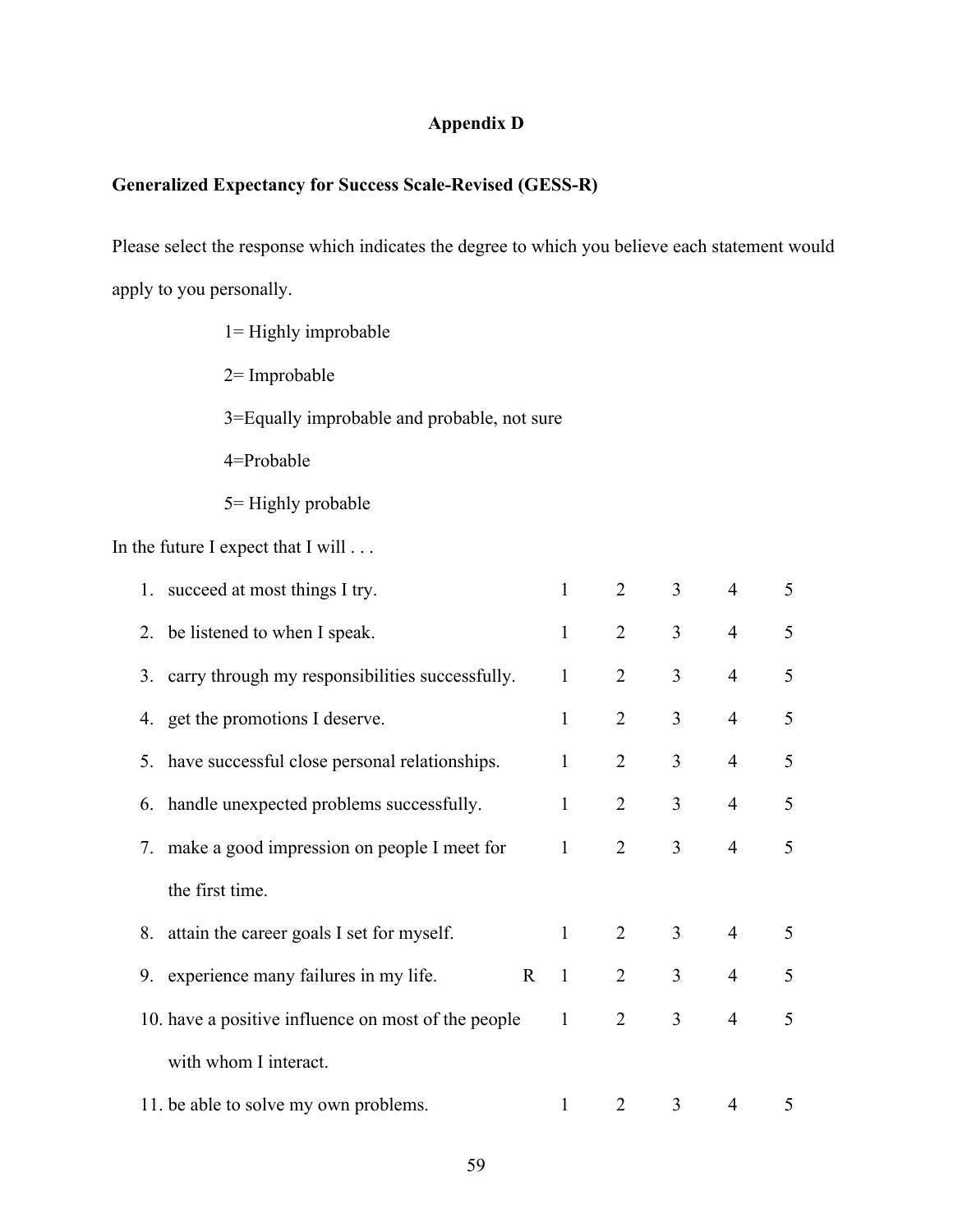| 12. acquire most of the things that are important to me. 1 |                | $\overline{2}$ | $\overline{3}$ | $\overline{4}$ | 5               |
|------------------------------------------------------------|----------------|----------------|----------------|----------------|-----------------|
| 13. find that no matter how hard I try, things just R      | $\overline{1}$ | $\overline{2}$ | $\overline{3}$ | $\overline{4}$ | 5               |
| don't turn out the way I would like.                       |                |                |                |                |                 |
| 14. be a good judge of what it takes to get ahead.         | $\mathbf{1}$   | $\overline{2}$ | $\overline{3}$ | $\overline{4}$ | $5\overline{)}$ |
| 15. handle myself well in whatever situation I'm in.       | $\mathbf{1}$   | $\overline{2}$ | $\overline{3}$ | $\overline{4}$ | 5               |
| 16. reach my financial goals.                              | $\mathbf{1}$   | $\overline{2}$ | $\overline{3}$ | $\overline{4}$ | 5               |
| 17. have problems working with others.                     | $\mathbf{1}$   | $\overline{2}$ | $\overline{3}$ | $\overline{4}$ | 5               |
| 18. discover that the good in life outweighs the bad.      | $\mathbf{1}$   | $\overline{2}$ | $\overline{3}$ | $\overline{4}$ | 5               |
| 19. be successful in my endeavors in the long run.         | $\mathbf{1}$   | $\overline{2}$ | $\overline{3}$ | $\overline{4}$ | 5               |
| 20. be unable to accomplish my goals.<br>$\mathbf R$       | $\mathbf{1}$   | $\overline{2}$ | $\overline{3}$ | $\overline{4}$ | 5               |
| 21. be very successful working out my personal life.       | $\mathbf{1}$   | $\overline{2}$ | $\overline{3}$ | $\overline{4}$ | 5               |
| 22. succeed in the projects I undertake.                   | $\mathbf{1}$   | $\overline{2}$ | $\overline{3}$ | $\overline{4}$ | 5               |
| 23. discover that my plans don't work out too well. R      | $\mathbf{1}$   | $\overline{2}$ | $\overline{3}$ | $\overline{4}$ | 5               |
| 24. achieve recognition in my profession.                  | $\mathbf{1}$   | $\overline{2}$ | $\overline{3}$ | $\overline{4}$ | 5               |
| 25. have rewarding intimate relationships.                 | 1              | $\overline{2}$ | $\overline{3}$ | 4              | 5               |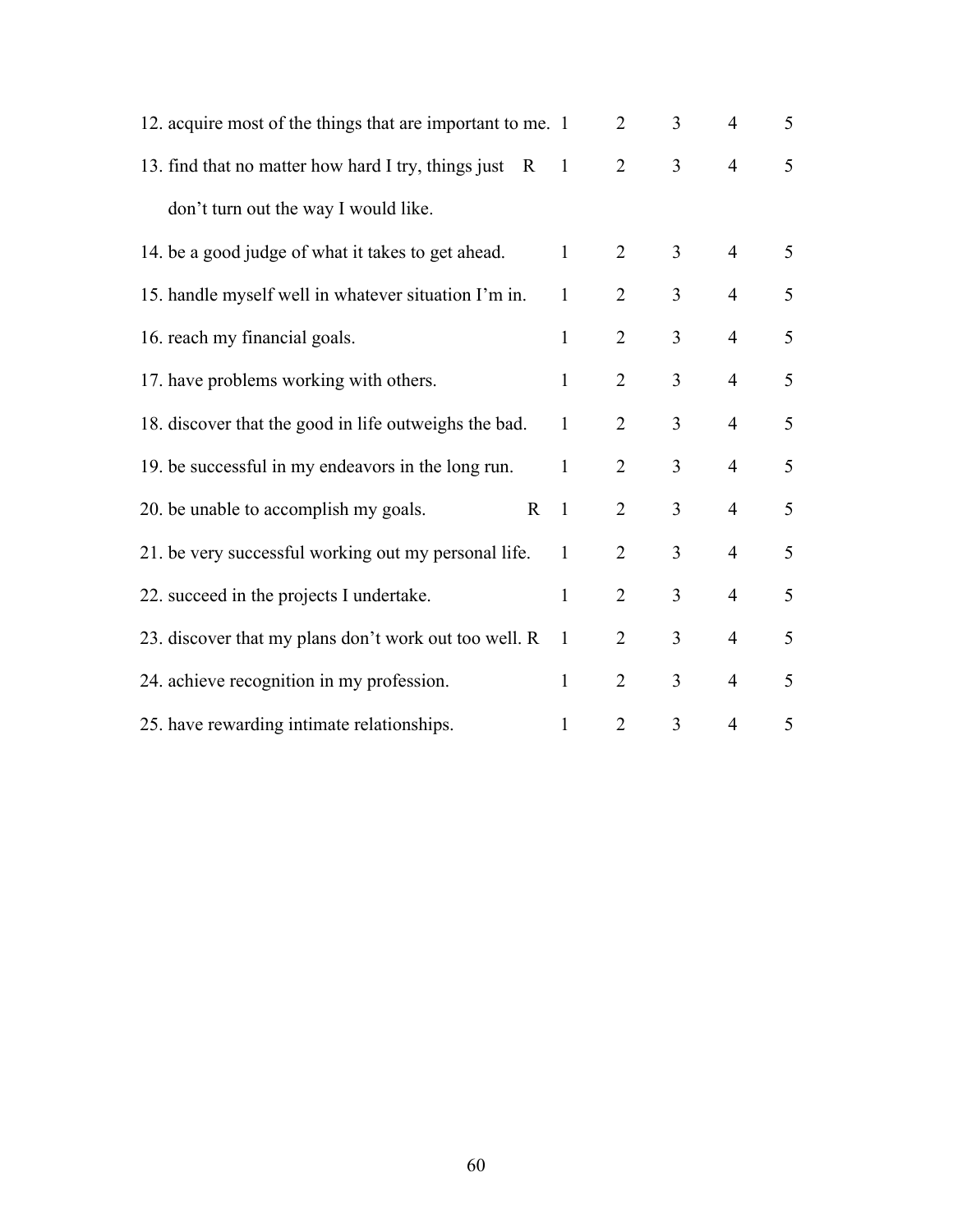## **Appendix E**

## **Informed Consent**

## **INFORMED CONSENT**

## **Marriage and Family Therapy Program**

## **Greenspun College of Urban Affairs**

# **TITLE OF STUDY: The Impact of Parental Divorce on Children's Confidence Levels**

# **INVESTIGATOR(S): Dr. Stephen T. Fife, Ph.D.; Lawrence J. Jackson (Graduate Student)**

For questions or concerns about the study, you may contact Dr. Stephen Fife at **702-895-3117.**

For questions regarding the rights of research subjects, any complaints or comments regarding

the manner in which the study is being conducted you may contact **the UNLV Office of** 

**Research Integrity – Human Subjects at 702-895-2794, toll free at 877-895-2794, or via** 

## **email at IRB@unlv.edu.**

## **Purpose of the Study**

You are invited to participate in a research study. The purpose of this study is to increase understanding dealing with the impact of social support in regards to children's confidence levels, whom have expierence parental divorce.

## **Participants**

The participants in the study are young adults between the ages of 18-25, who have experienced parental divorce within their childhood. You are being asked to participate in this study because you are 18 years of age or older and a young adult who has experienced parental divorce in your household between the ages of 2-17.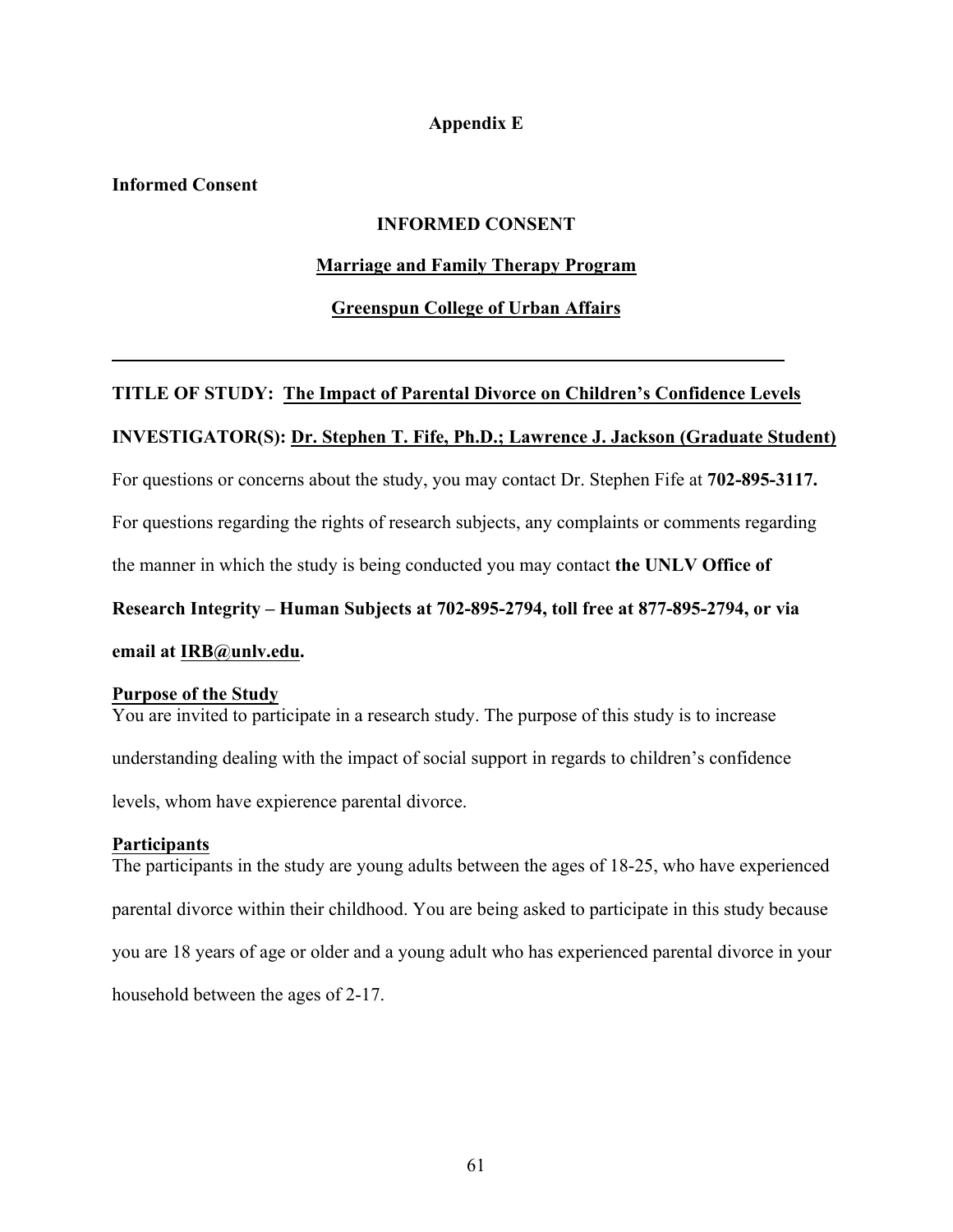#### **Procedures**

If you volunteer to participate in this study, you will be asked to complete a series of surveys that measures your perception of social support, confidence dealing with romantic relationships, and career expectations. The surveys should take about 20 minutes to complete.

## **Benefits of Participation**

Participation will provide you with the opportunity to reflect on the impact that social support has had on your outlook of career expectations and positive romantic relationships. You may benefit from the study by being asked to reflect upon the impact that social support has had on your success or limitations throughout your life. Additionally, results from this study may provide relevant information and insight for children who have experienced parental divorce and their parents as they find ways to help all parties heal from this life transition.

## **Risks of Participation**

There are risks involved in all research studies. This study includes only minimal risks, such as the inconvenience and possible minor emotional distress associated with discussing your support or lack thereof from your family, friends, or siblings.

## **Cost /Compensation**

There will not be financial cost to your participating in this study. The study will take about 20 minutes to complete in its entirety. You will be entered into a drawing by placing your email at the end of the survey for one of 10 \$25 gift cards.

## **Voluntary Participation**

Your participation in this study is voluntary. You may refuse to participate in this study or in any part of this study. You may withdraw at any time without consequence to your relations with the university or the researchers involved. If you have any questions, please feel free to email the researchers.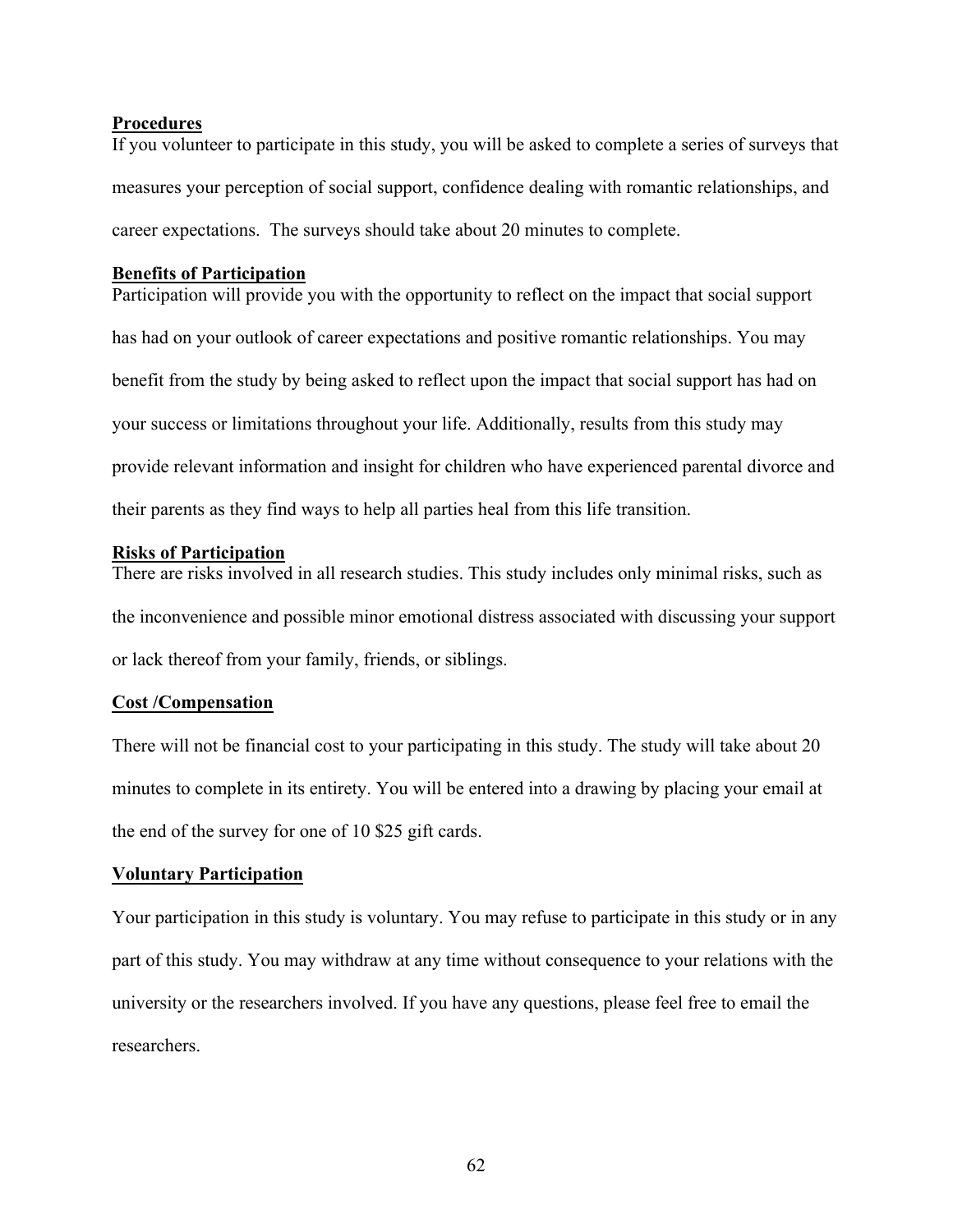## **Confidentiality**

All information gathered in this study will be kept as confidential as possible within the research team. All identifying information will be removed from the data. No reference will be made in written or oral materials that could link you to this study. All records will be stored in a locked facility at UNLV. Digital copies of the data received will be deleted after 10 years. Results of the study are available to participants upon request following the completion of the research.

## **Participant Consent:**

I have read the above information and agree to participate in this study, and I agree to answer demographic information for the purpose of the study. I have been able to ask questions about the research study. I am at least 18 years of age.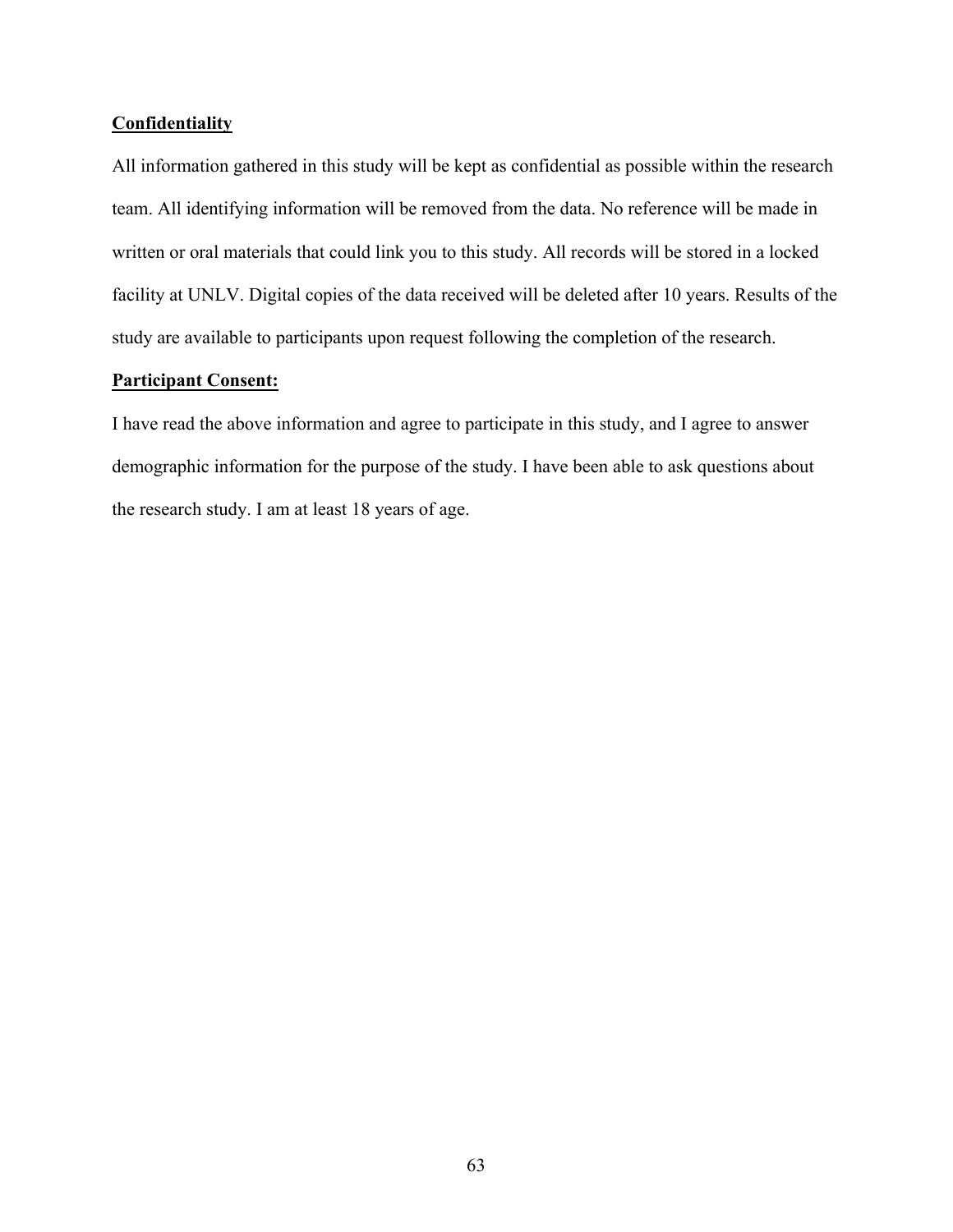## **Reference**

- Allison, P., & Furstenberg, F. (1989). How marital dissolution affects children: Variations by age and sex. *Developmental Psychology*, *25*(4), 540–549.
- Amato, P. R. (1991). The "child of divorce" as a person prototype: Bias in the recall of information about children in divorced families*. Journal of Marriage and the Family, 53*, 59-69.
- Amato, P. R. (1993). Children's adjustment to divorce: Theories, hypotheses, and empirical support. *Journal Of Marriage & Family*, *55*(1), 23-38.
- Amato, P., (1996). Explaining the intergenerational transmission of divorce*. Journal of Marriage and Family, 58*(3*),* 628-640.
- Amato, P. R. (2001). Children of divorce in the 1990s: An update of the amato and keith (1991) meta-analysis. *Journal of Family Psychology, 15*(3), 355-370.
- Amato, P. R., & DeBoer, D. (2001). The transmission of marital instability across generations: Relationship skills or commitment to marriage? *Journal of Marriage and Family, 63,* 1038–1051.
- Arkes, J. (2013). The temporal effects of parental divorce on youth substance use. *Substance Use & Misuse*, *48*(3), 290-297.
- Austin, W. G., Pruett, M. K., Kirkpatrick, H., Flens, J. R., & Gould, J. W. (2013). Parental gatekeeping and child custody/child access evaluation: Part I: Conceptual framework, research, and application. *Family Court Review*, *51*(3), 485-501.

Babbie, E. (1995). *The practice of social research (7th ed.).* Belmont, CA: Wadsworth Pub.

Ballard, M. B. (2012). The family life cycle and critical transitions: Utilizing cinematherapy to facilitate understanding and increase communication. *Journal Of Creativity In Mental*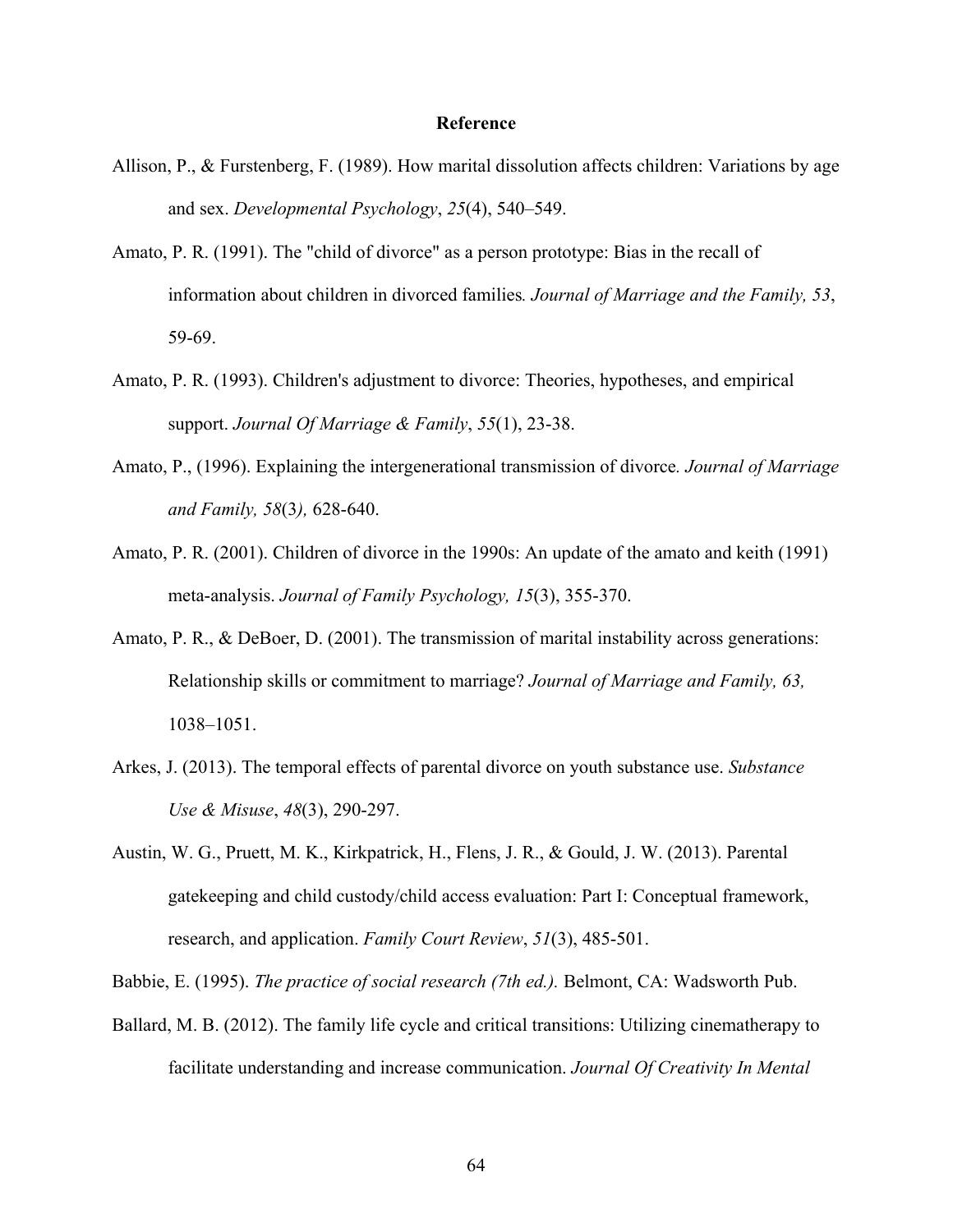*Health*, *7*(2), 141-152.

- Bing, N. M., Nelson, W. M., & Wesolowski, K. L. (2009). Comparing the effects of amount of conflict on children's adjustment following parental divorce. *Journal Of Divorce & Remarriage*, *50*(3), 159-171.
- Brown, E. M., (1982), Divorce and the extended family*. Journal of Divorce and Remarriage, 5*(1-2), 159-171.
- Bulduc, J. L., Caron, S. L., & Logue, M. E. (2007). The Effects of parental divorce on college students. *Journal Of Divorce & Remarriage*, *46*(3-4), 83-104.
- Carter, B., & McGoldrick, M. (Eds.). (1989). *The changing family life cycle* (2nd ed.). Boston, MA: Allyn & Bacon.
- Cartwright, C., (2008). You want to know how it affected me. *Journal of Divorce & Remarriage, 44*(3-4), 125-143.
- Cherlin, A.J., (1999). Going to extremes: family structure, children's well-being, and social science. *Demography, 36*(4), 21-428.
- En-Ling, P. (2014). Timing of parental divorce, marriage expectations, and romance in Taiwan. *Journal Of Comparative Family Studies*, *45*(1), 77-92.
- Gately, D. W., & Schwebel, A. I. (1991). The challenge model of children's adjustment to parental divorce: Explaining favorable post divorce outcomes in children. *Journal Of Family Psychology*, *5*(1), 60-81.
- Gehart, D. R., & Tuttle, A. R. (2003*). Theory-based treatment planning for marriage and family therapists*. Toronto, Canada: Brooks/Cole.
- Hale, W.D., Fiedler, L. R., & Cochran, C. D. (1992). The revised Generalized Expectancy for Success Scale: A validity and reliability study. *Journal of Clinical psychology*, 48(4),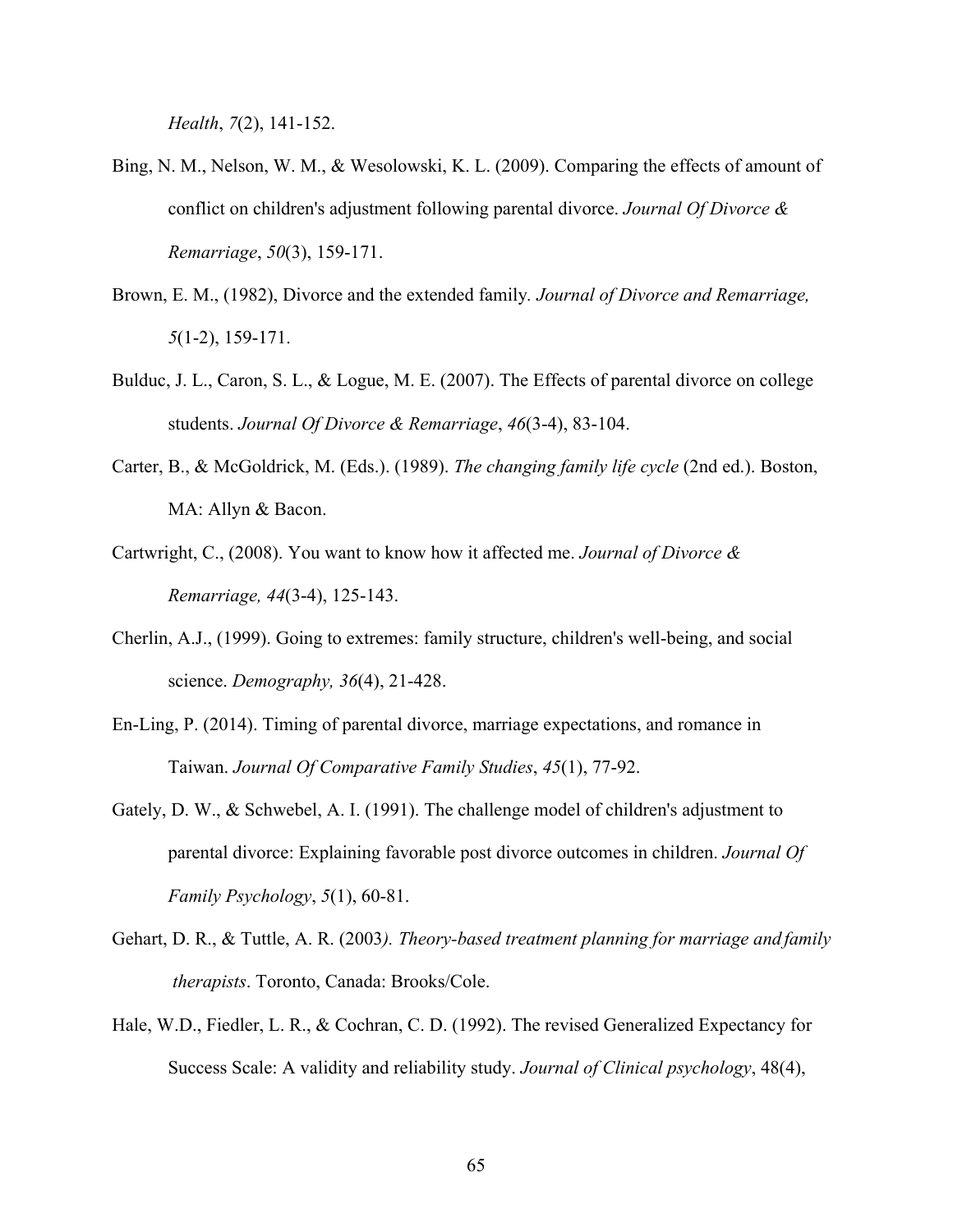517-521.

- Harvey, J. H., & Fine, M. A. (2004). *Children of divorce: Stories of loss and growth*. Mahwah, NJ: Lawrence Erlbaum Associates.
- Hetherington, E. M., & Kelly, J. (2002). *For better or for worse: Divorce reconsidered*. New York: W.W. Norton.
- Hiller, V., & Recoules, M., (2013). Changes in divorce patterns: Culture and the law. *International Review of Law and Economics*, 34, 77-87.
- Hoffman, C. D., & Ledford, D. K., (1996). Adult children of divorce. *Journal of Divorce & Remarriage, 24*(3-4), 41-58.
- Jacobs, K., & Sillars, A. (2012). Sibling support during post-divorce adjustment: An idiographic analysis of support forms, functions, and relationship types. *Journal Of Family Communication*, *12*(2), 167-187.
- Jeynes, W. H., (2001). The effects of recent parental divorce on their children' s sexual attitudes and behavior. *Journal of Divorce & Remarriage, 35(1-2*), 115-133.
- Jones, D. C., (1992). Parental divorce, family conflict, and friendship networks. *Journal of Social and Personal Relationships, 9,* 219-235.
- Kavas, S., & Gunduz-Hosgor, A. (2011). "It is not a big deal, I can do it, too": Influence of parental divorce on professional women's marital experience in Turkey. *Journal of Divorce & Remarriage*, *52*, 565-585.
- Kennedy, S., Ruggles, S., (2014). Breaking up is hard to count: The rise of divorce in the united states, 1980–2010. *Demography, 51*(2), *587-598.*
- Keith, V. M., & Finlay, B*. (*1988). The impact of parental divorce on children's educational attainment, marital timing, and likelihood of divorce*. Journal Of Marriage And The*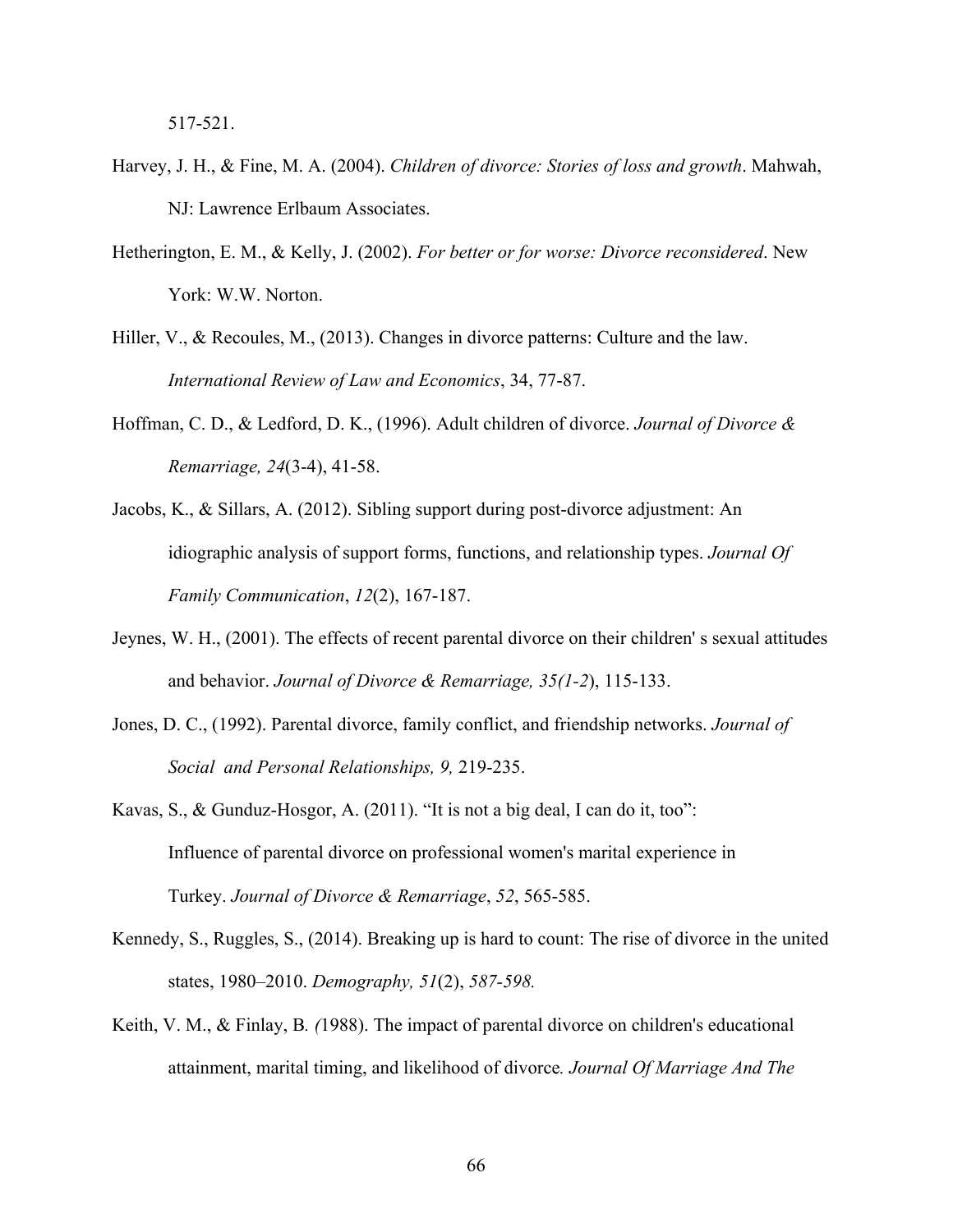*Family, 50*(3), 797-809*.*

- Kitson, G. C., Moir, R. N., & Mason, P. R. (1982). Family social support in crises: The special case of divorce. *American Journal Of Orthopsychiatry*, *52*(1), 161-165.
- Kot, L., Shoemaker, H.L., (1999). Children of divorce. *Journal of Divorce and Remarriage, 31*(1-2), 161-178.
- Menard, N.N., (1998). *Divorce from a child's perspective*. (Doctoral Dissertation). Retrieved from http://hdl.handle.net/1993/1465
- Ming, C., & Fincham, F. D. (2010). The differential effects of parental divorce and marital conflict on young adult romantic relationships. *Personal Relationships*, *17*(3), 331-343.
- Mustonen, U., Huurre, T., Haukkala, A., Kiviruusu, O., & Aro, H. (2011). Long-term impact of parental divorce on intimate relationship quality in adulthood and the mediating role of psychosocial resources. *Journal Of Family Psychology*, *25*(4), 615-619.
- Nichols, M. P. (2012). *Family therapy: Concepts and methods* (10<sup>th</sup> ed.). Boston, MA: Allyn & Bacon.
- Oura, K. (2014). The validity of pragmatic reasoning schemas theory for children's conditional evaluation. *Japanese Journal Of Developmental Psychology*, *25*(3), 207-220.
- Pao, E. L. (2014). Timing of parental divorce, marriage expectations, and romance in Taiwan. *Journal of Comparative Family Studies*, *45*, 77-92.
- Perren, S., Von Wyl, A., Bürgin, D., Simoni, H., & Von Klitzing, K. (2005). Intergenerational transmission of marital quality across the transition to parenthood. *Family Process*, *44*(4), 441-459.
- Riggio, H. R. (2004). Parental marital conflict and divorce, parent-child relationships, social support, and relationship anxiety in young adulthood. *Personal Relationships*, *11*(1), 99-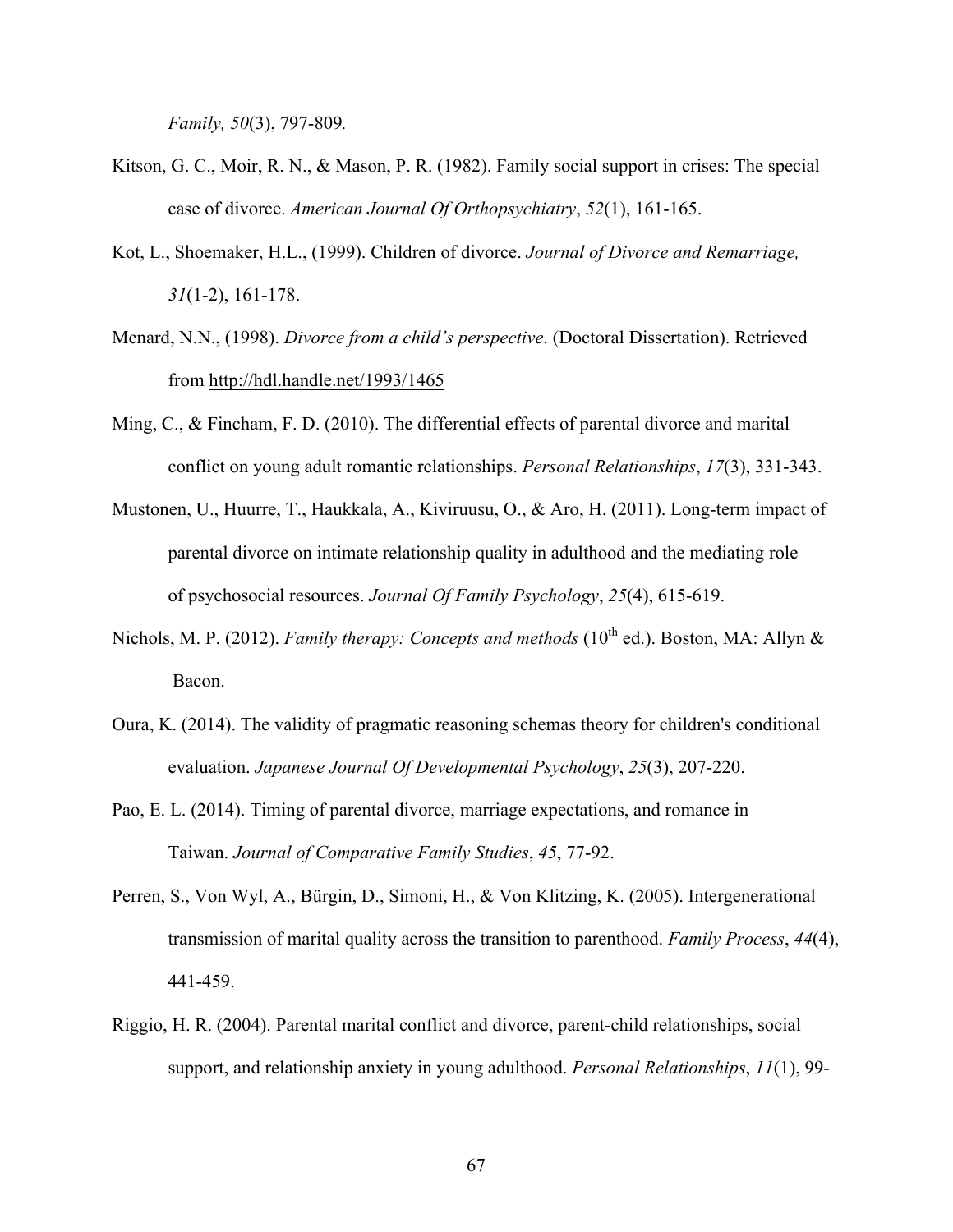114.

- Riggio, H. R., & Valenzuela, A. M. (2011). Parental marital conflict and divorce, parent-child relationships, and social support among Latino-American young adults. *Personal Relationships*, *18*(3), 392-409.
- Robbers, S., Oort, F., Huizink, A., Verhulst, F., Beijsterveldt, C., Boomsma, D., & Bartels, M. (2012). Childhood problem behavior and parental divorce: evidence for geneenvironment interaction. *Social Psychiatry & Psychiatric Epidemiology*, *47*(10), 1539- 1548.
- Sarason, I. G., Levine, H. M., Basham, R. B., & Sarason, B. R. (1983). Assessing social support: The Social Support Questionnaire. *Journal of Personality and Social Psychology, 44*, 127–139.
- Schultz, M. C., & Leslie, L. A. (2004). Family therapy trainees' perceptions of divorced mothers: A Test of Bias in Information Recall. *Family Relations*, *53*(4), 405-411.
- Schutte, J. W., Valerio, J. K., & Carrillo, V. (1996). Optimism and socioeconomic status: A cross-cultural study. *Social Behavior & Personality: An International Journal*, *24*(1), 9-18.
- Sigal, A. B., Wolchik, S. A., Tein, J., & Sandler, I. N. (2012). Enhancing youth outcomes following parental divorce: A longitudinal study of the effects of the new beginnings program on educational and occupational goals. *Journal Of Clinical Child & Adolescent Psychology*, *41*(2), 150-165.
- Smith, A. L., (2013). Perceptions of romantic relationships in adult children of divorce. *Journal of Divorce and Remarriage 54*(2), *126-132.*

Stanley, S. M., Hoyer, L., & Trathen, D. W. (1994). *The Confidence Scale.* Unpublished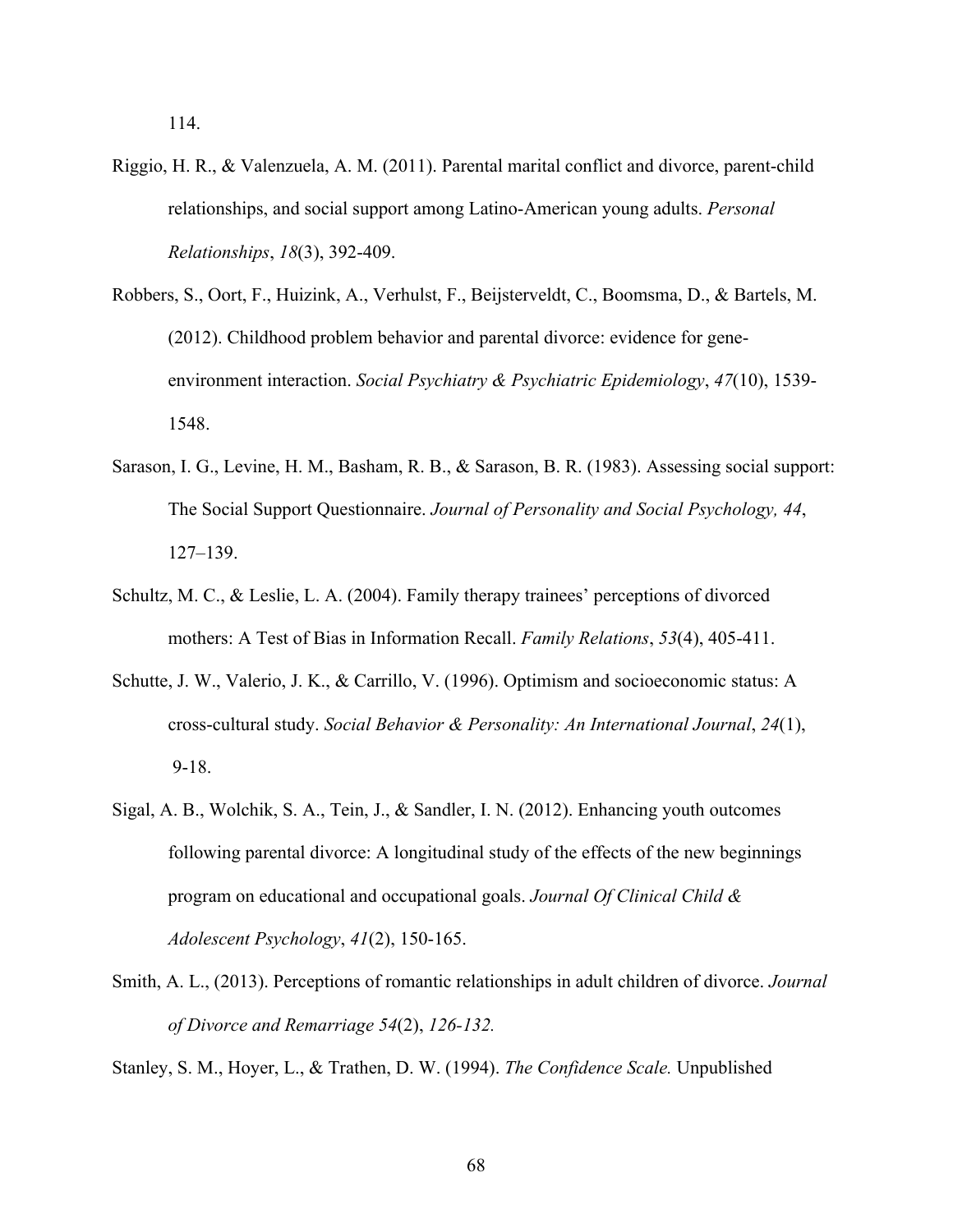manuscript, University of Denver.

- Stanley, S. M., & Markman, H. J. (1992). Assessing commitment in personal relationships. *Journal of Marriage and the Family, 54,* 595–608.
- Stuart, R. B., & Jacobson, B. (1986). Principles of divorce mediation: A social learning theory approach. *Mediation Quarterly*, *14-15*71-85.
- Storksen, I., Roysamb, E., Holmen, T. L., & Tambs, K. (2006). Adolescent adjustment and well being: Effects of parental divorce and distress. *Scandinavian Journal Of Psychology*, *47*(1), 75-84.
- Storksen ,I., Arstad-Thorsen, A., Overland, K, & Brown, S.R. (2012) Experiences of daycare children of divorce. *Early Child Development and Care, 182*(7), 807-825.
- Twaite, J. A., Silitsky, D., Luchow, A.K., (1998). *Children of divorce*. New Jersey: Book Mart Press Inc.
- Uphold-Carrier, H., & Utz, R. (2012). Parental divorce among young and adult children: A long-term quantitative analysis of mental health and family solidarity. *Journal Of Divorce & Remarriage*, *53*(4), 247-266.
- U.S. Bureau of the Census. (1999). *Statistical abstract of the United States 1999*. 119<sup>th</sup> edition. Washington, DC: U.S. Government Printing Office.
- Van Selm, M., & Jankowski, N. (2006). Conducting online surveys. *Quality & Quantity*, *40*, 435-456.
- Voorpostel, M., & Coffé, H. (2014). The effect of parental separation on young adults' political and civic participation. *Social Indicators Research*.
- Vousoura, E., Verdeli, H., Warner, V., Wickramaratne, P., & Baily, C. (2012). Parental divorce, familial risk for depression, and psychopathology in offspring: A three-generation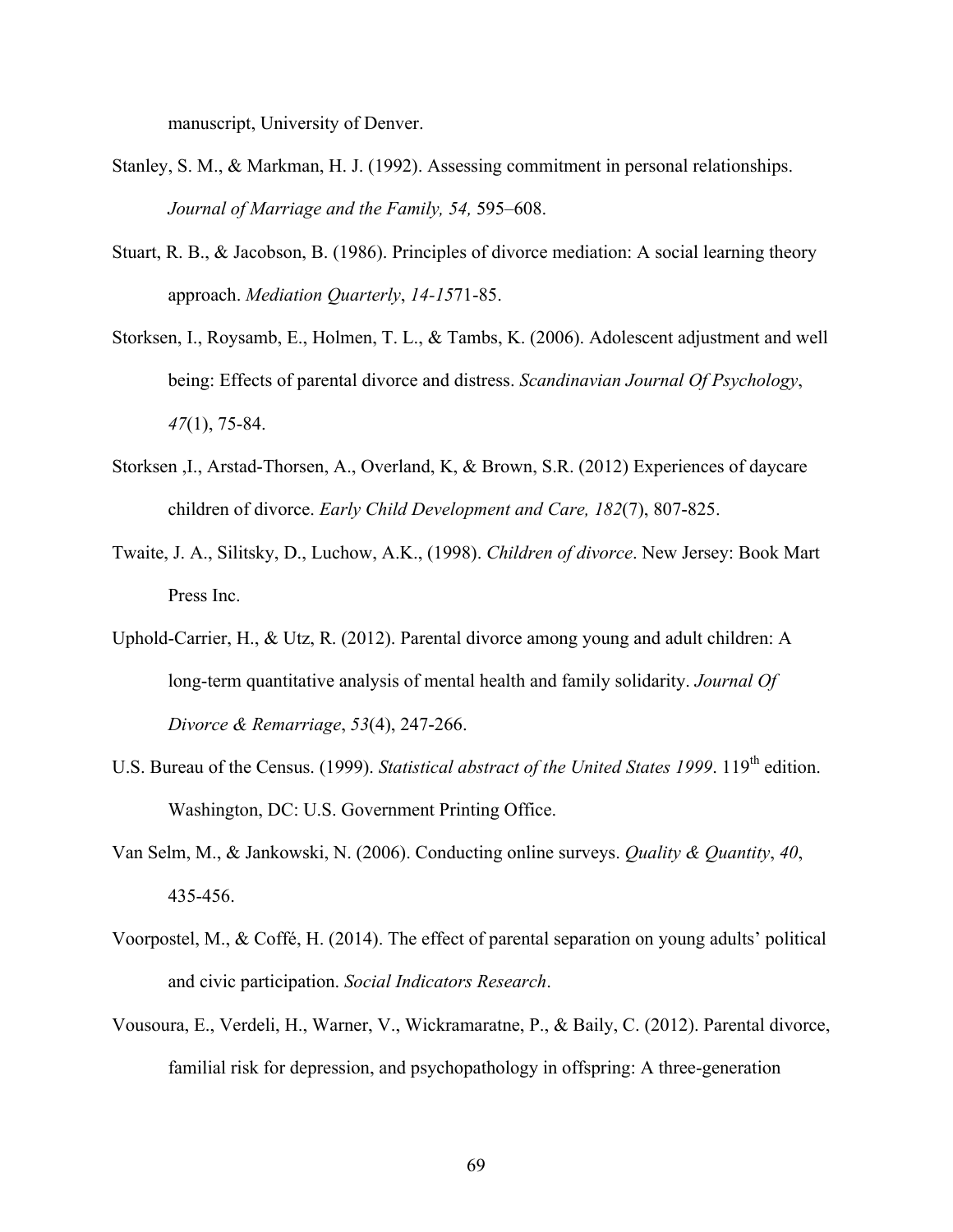study. *Journal Of Child & Family Studies*, *21*(5), 718-725.

- Wallerstein, J.S., & Blakeslee, S. (1989). *Second chances: Men, women, and children a decade after divorce.* New York: Tichenor & Fields
- Wallerstein, J. (1991). The long-term effects of divorce on children: A review*. Journal of the American Academy of Child & Adolescent Psychiatry, 30*(3), 349-360.
- Wallerstein, J. S., Lewis, J.M., Blakeslee, S., (2001). *The unexpected legacy of divorce.* New York: Hyperion Publishing.
- Wallerstein, J., & Lewis, J. (2004). The unexpected legacy of divorce: The 25-year legacy of divorce. *Psychoanalytic Psychology, 21,* 353-370.
- Washington, K. N., & Hans, J. D. (2013). Romantic attachment among young adults: The effects of parental divorce and residential instability. *Journal Of Divorce & Remarriage*, *54*(2), 95-111.
- Wauterickx, N., Gouwy, A., & Bracke, P. (2006). Parental divorce and depression: Long-term effects on adult children. *Journal Of Divorce & Remarriage*, *45*(3-4), 43-68.
- Whitton, S. W., Olmos-Gallo, P. A., Stanley, S. M., Prado, L. M., Kline, G. H., St. Peters, M., & Markman, H. J. (2007). Depressive symptoms in early marriage: Predictions from relationship confidence and negative marital interaction. *Journal of Family Psychology, 21,* 297–306.
- Whitton, S. W., Stanley, S. M., Markman, H. J., & Johnson, C. A. (2013). Attitudes toward divorce, commitment, and divorce proneness in first marriages and remarriages. *Journal of Marriage and Family*, *75*, 276-287.
- Yoosefi, N., Etemadi, O., Bahrami, F., Fatehizade, M. A., & Ahmadi, S. A. (2010). An Investigation on Early Maladaptive Schema in Marital Relationship as Predictors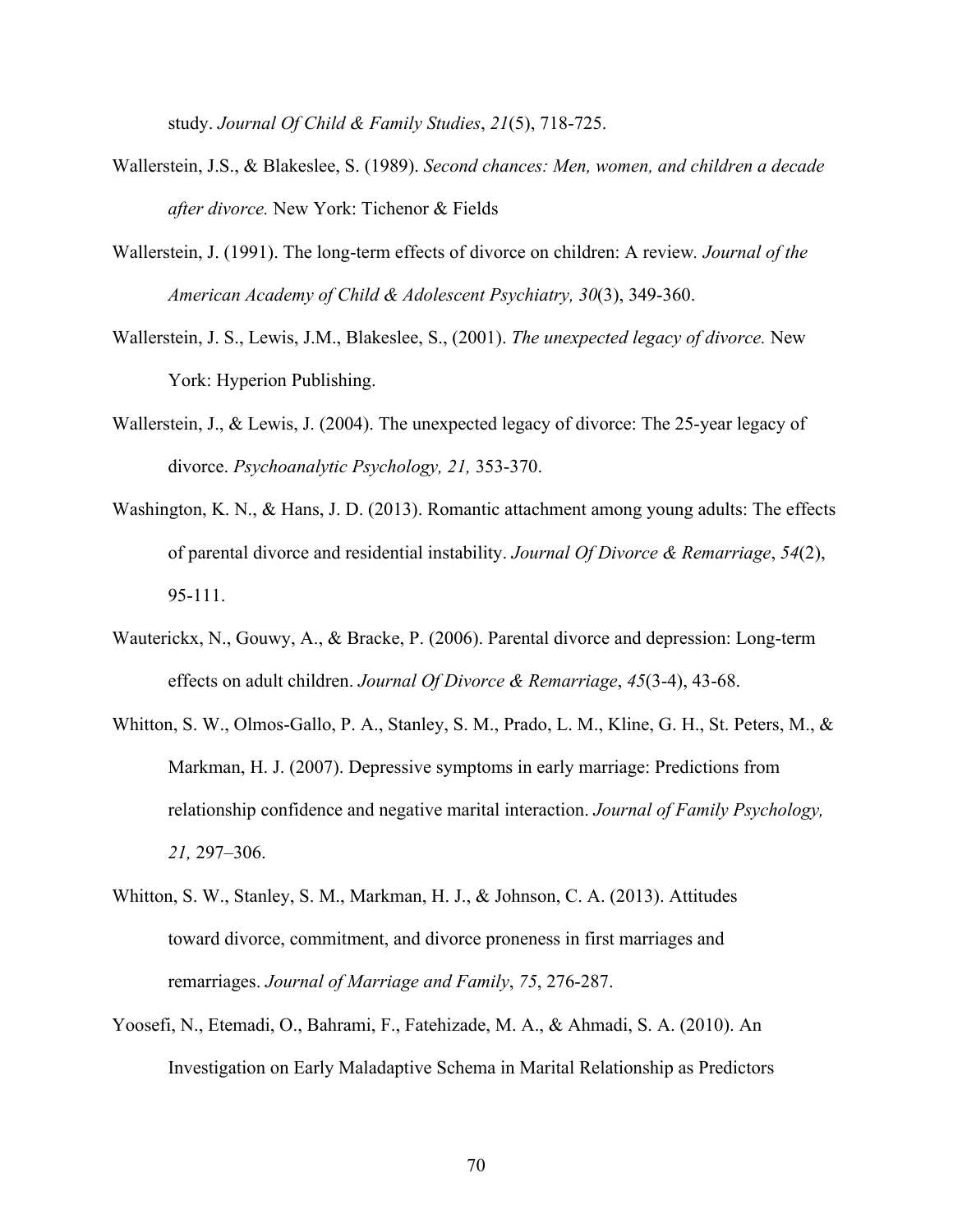of Divorce. *Journal of Divorce & Remarriage*, *51*, 269-292.

Zill, N., Morrison, D. R., & Coiro, M. J. (1993). Long-term effects of parental divorce on parent-child relationships, adjustment, and achievement in young adulthood. *Journal Of Family Psychology*, *7*(1), 91-103.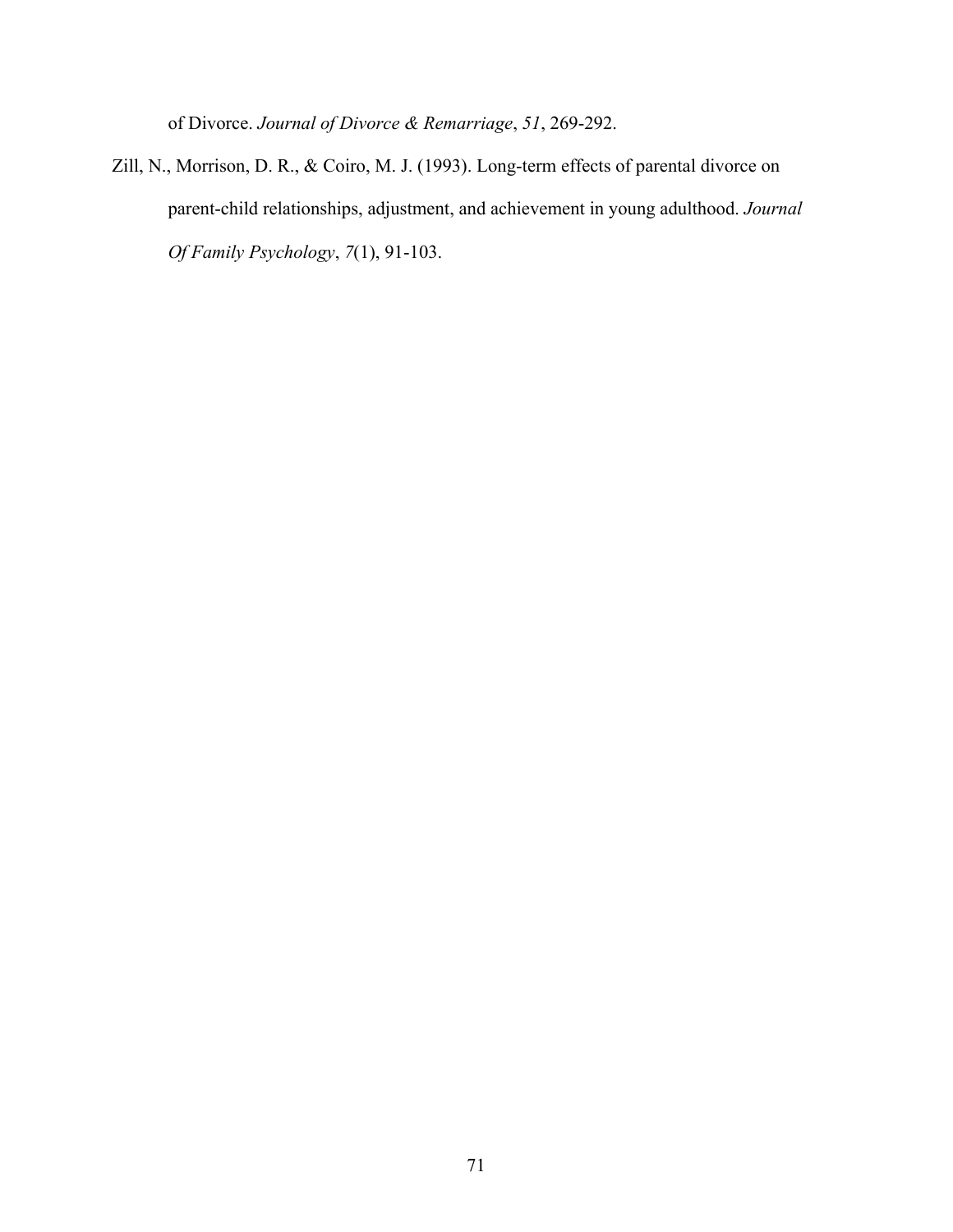# **Curriculum Vitae**

# LAWRENCE JACKSON 5600 E RUSSEL RD #3026 LAS VEGAS, NV 89122 Cell: (972)365-7212 LJACKS15@GMAIL.COM

| University of Nevada, Las Vegas (UNLV), Las Vegas, NV  | December 2015   |
|--------------------------------------------------------|-----------------|
| M.S in Marriage & Family Therapy                       | GPA: $4.0/4.0$  |
| Thesis: The Impact of Parental Divorce On Children's   |                 |
| Confidence Levels In Adulthood                         |                 |
| Xavier University of Louisiana (XULA), New Orleans, LA | May 2013        |
| B.S. in Psychology-Pre-Med                             | GPA: $3.14/4.0$ |
| Minor: Chemistry & Biology                             |                 |
|                                                        |                 |

### **WORK EXPERIENCE**

**EDUCATION**

### UNLV, Las Vegas, NV

# **Business Operations Coordinator, Consolidated Students of UNLV Fall 2015- Present**

- Prepare and manage an annual budget in the amount of 1.4 million dollars with a multiple line items and specific budget lines
- Manage all business operations of the UNLV student government including tracking revenues and expenditures, prepare and present weekly, monthly and quarterly budget reports, manage scholarships and fee waivers distribution, cash handling and deposits
- Responsible for purchasing procedures and actions, prepare and negotiate contracts of performers and vendors, responsible for accounts payable and payroll
- Prepare annual reports to Director, Associate Vice President and Vice President for student affairs including metrics, strategic plans and budget reports
- Prepare and manage specific individual budgets for the 75+ events put on by individual departments
- Develop all departmental processes, procedures and programs and assess these processes and make improvements when needed
- Develop strategic plans, goals, visions and work plans for student government
- Manage multiple complex projects at the same time, plan marketing for programs, complete assessments and compile and analyze ever changing data of an ever changing and evolving student population
- Main point of contact for all students in student government, and 300+ recognized student organizations to assist in trouble shooting their needs regarding programs, funding and advertising
- Work with a diverse group of students, faculty and staff on a daily basis

### **Graduate Assistant, Service Learning Fall 2013- Spring 2015**

Mediator between Faculty & Non-profit organizations including 20 different Non-Profits and 30 different faculty members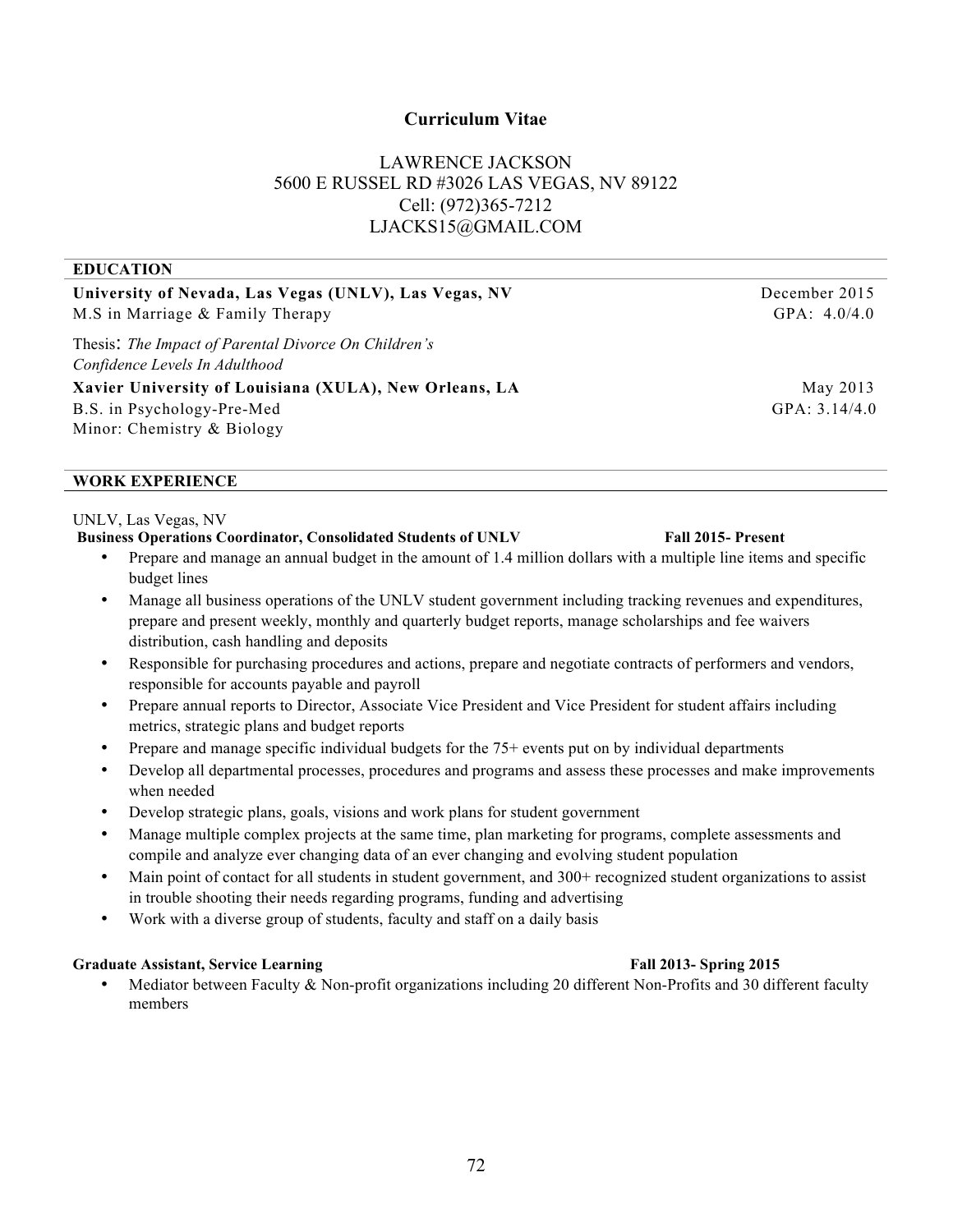- Coordinate on average 200+ service learning opportunities for 7 different colleges within the university for a total of 1,500+ students per semester
- Facilitate 20 presentations on service learning for a total of 600 students
- Serve as small group facilitator for a global leadership retreat that included undergraduate and graduate level students who identify with different cultures and ethnicities
- Created a Service Learning Assessment that was administered to 800 students to assess their understanding of the Service Learning Student Outcomes

## UNLV, Las Vegas, NV

# **Graduate Assistant, New Student Orientation Summer 2013**

- Conducted seminars for over  $1,000+$  incoming students and parents of UNLV that included  $1<sup>st</sup>$  generations students, veterans, and underrepresented students during the welcome ceremony
- Conducted on average three 50+ minute sessions per day during a 2-day work weekend for parents of the incoming students that highlighted ways for their students to get involved on campus
- Help facilitate and run tabling that informed students about different ways to get involved on campus during the new student orientation
- Participated in the planning and logistic for the Parent sessions and seminars
- Interviewed over 15 candidates for different positions within the office and cluster
- Sat on the search committee for a project coordinator position within the office

## **Supplemental Instruction Leader Fall 2012-Spring 2013**

- Attended all 50-minute class meetings of assigned course that took place 3 times per week (Statistics I)
- Conducted two to three 50-minute study sessions per week throughout the term
- Actively recruited SI participants through social media, tabling, and incentives
- Planned effective learning activities and provide handouts for use during SI sessions
- Collected and analyzed attendance data for every SI session conducted
- Students who attended my sessions completed the course with an A, B, or C

This statistic was compared to students who did not attend my sessions (*50% Pass Rate*)

## Summers Arts & Athletic Camp, Dallas, TX

- Worked with children from  $6<sup>th</sup>$ -10<sup>th</sup> Grade who belong to underrepresented populations
- Managed logistics of day to day operations including planning weekly field trips
- Handled Payroll for employees that included a staff of 8 counselors and 2 administrators
- Collected and analyze data from parental surveys
- Served as primary Liaison for all summer field trips and activities
- Gave scholarships to students to attend the camp
- Help advocate the cheapest childcare in Garland, Texas

# **CLINICAL EXPERIENCE**

## Las Vegas, NV

## **Co-Presenter, Family Solutions Spring 2015- Present**

- Co-presenter for the COPE mandated divorce seminar for 3 hours, 2-4 times a month for divorced families with children
- Educated 20-40 divorced families per class about the legal system dealing with divorce, the importance of self-care, and how to co-parent with their previous partner for their children

### **Lead Counselor** Summer 2010 *Director* **Summer 2011- Summer 2012**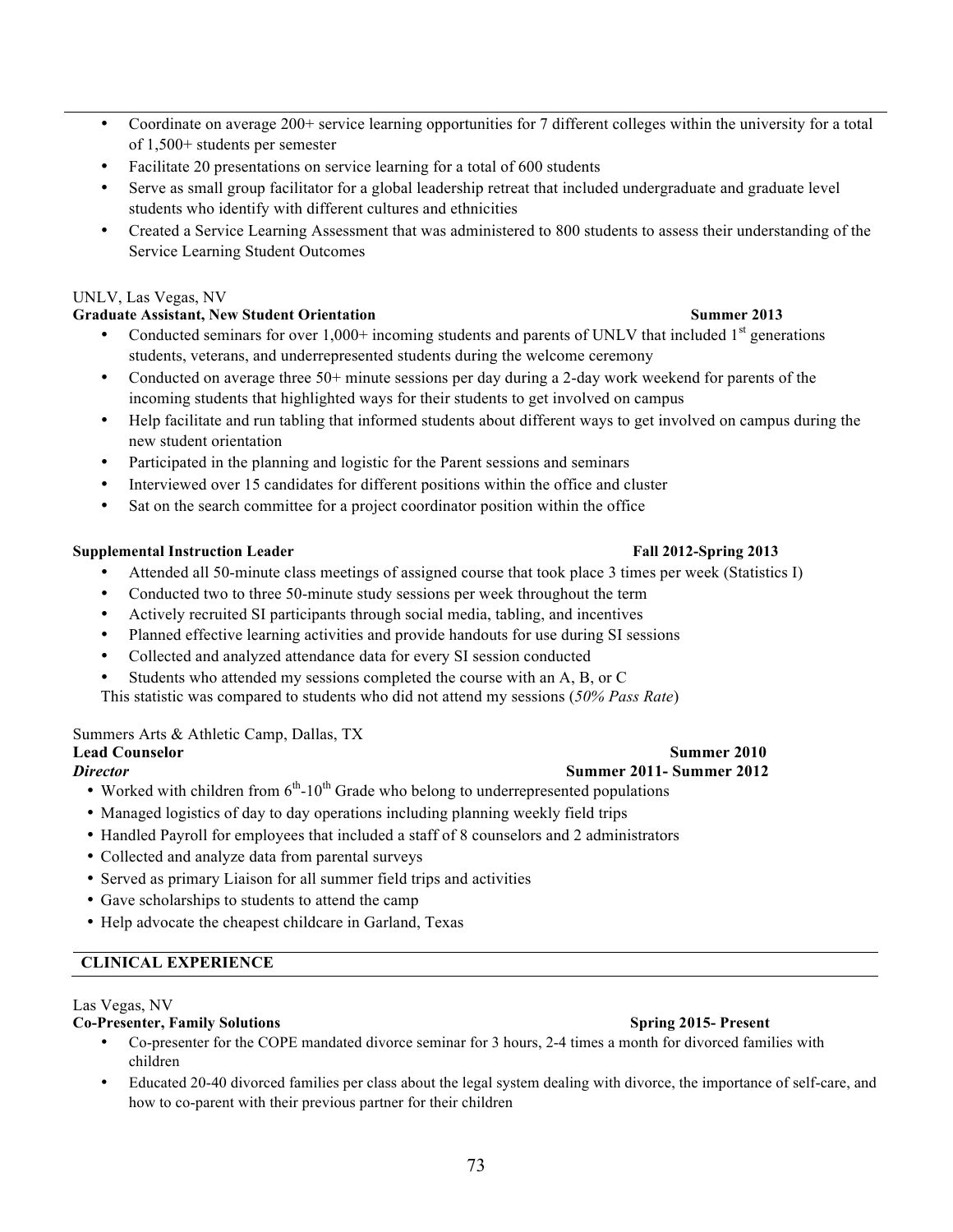• Provide psychoeducation for co-parents going through diverse issues at the completion of the seminar

## UNLV, Las Vegas, NV

## **Student-Therapist Intern, Counseling's & Psychological Services (CAPS) Spring 2015- Fall 2015**

- Provide psychotherapy to UNLV's Nationally Ranked Diverse Student Population (#6) using a brief therapy model for individual, couples, and groups
- UNLV CAPS services also include crisis intervention, medication evaluation and management, psychological assessment, drug and alcohol use assessment, educational workshops, presentations, consultation, and referrals to community to help the student population reach their goals
- Work along side a multidisciplinary staff, which includes licensed psychologists, psychiatrist, and other licensed counseling professionals
- Administer and evaluate psychological assessment such as BDI-II, PHQ-9, LFS, BSS to assess depression, suicidal ideation, and daily functioning
- Conduct in-take sessions for students interested in psychotherapy and psychiatric evaluation
- Efficient use in electronic medical record keeping software such as *Medicat*
- Participate in weekly supervision with CAPS supervisor
- Participate in weekly one-hour group supervision that include psychotherapy presentations and training seminars from UNLV's CAPS multidisciplinary staff
- Participate and conduct case conceptualization for clients during group supervision
- Participate in weekly Clinical Assessment Team (CAT) meetings

# **Therapist-In-Training, Center for Individual and Family Counseling Summer 2014- Spring 2015**

- Provide therapy at a low cost (*sliding scale*) to the Las Vegas Community using different
- therapy models to assist clients in reaching their goals in therapy
- Providing therapy addressing concerns such as depression, anxiety, adjustment, identity developments, career choice, communication, infidelity, and co-parenting
- Provided therapy for children, teenagers, adults, couples, and families
- Make diagnosis according to the criterion of the *DSM-V*
- Write accurate notes about my experiences with my clients in therapy
- Work with other co-therapist as a therapy team to strategically assist clients in achieving their goals
- Conduct in-take and assessment sessions
- Participate in practicum case presentations and formulations
- Participate in weekly supervision by practicum advisor
- Provide psycho-educational programing about communication, assertiveness, and co-parenting

# **FELLOWSHIPS, AWARDS, MEMBERSHIPS, PRESENATIONS, & CAMPUS INVOLVEMENT**

**AAMFT Fellow-**1 of 30 Fellows selected for the American Association for Marriage and Family Therapy/Substance Abuse and Mental Health Service Administration Now Is The Time: Minority Fellowship Program- Youth (*2014-2015*)

**AAMFT Minority Scholarship Recipient**-1 of 3 recipients for the American Association for Marriage and Family Therapy Master's Minority Scholarship (*2014*)

**Delta Kappa Member**- Delta Kappa (MFT International Honor Society, UNLV Zeta Chapter) (*2013*) **Nominees for UNLV's Most Outstanding Graduate Student** –1 of 7 out of 3,500+ Graduate Students (*2013*)